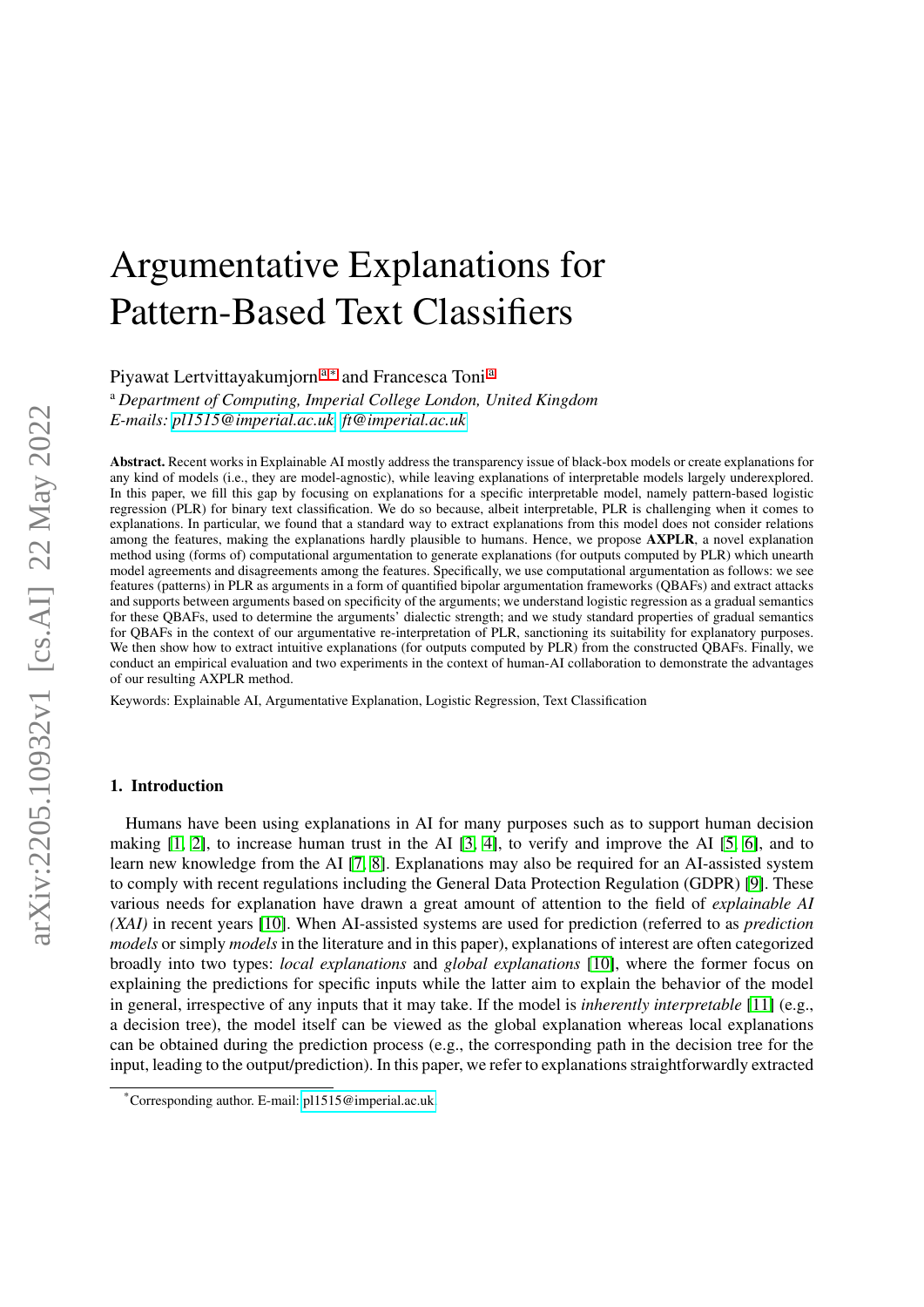from inherently interpretable models (e.g., the applicable path in a decision tree) as *model-inherent explanations*. However, if the model is opaque (e.g., it is a deep learning model), we may need to apply an additional step, by using a so-called *post-hoc explanation method* (e.g., LIME [\[12\]](#page-52-8) and SHAP [\[13\]](#page-52-9)), for extracting the explanations.

A number of properties of explanations have been identified as desirable in the literature, e.g., as in [\[14\]](#page-52-10). Amongst them, generally, we call an explanation *faithful* to the model if it accurately reflects the true reasoning process of the model (e.g., as discussed in [\[15\]](#page-52-11)). Meanwhile, an explanation is deemed *plausible* if it agrees with human judgement (e.g., see [\[16\]](#page-52-12)). These two properties of explanations, i.e., faithfulness and plausibility, may be important in different situations. For instance, we want faithful explanations in order to verify the model correctness while we want plausible explanations to satisfy end users. Note that model-inherent explanations can be deemed faithful due to their straightforward and sensible explanation extraction process. However, this does not guarantee other desirable properties of the explanations. For instance, using a decision tree path with depth of 15 as an explanation is not comprehensible to humans and, therefore, not very plausible either. Post-hoc explanations could be more effective for impressing end-users in this case though they are not inherently extracted from (or perfectly faithful to) the underlying interpretable model (i.e., the decision tree).

In this paper, we develop a novel post-hoc local explanation method that aims to generate plausible explanations for a specific class of interpretable prediction models performing *binary text classification* with natural language data. Binary text classification aims to classify a given text into one of two possible categories. Examples of binary text classification (both studied in this paper) are *sentiment analysis* (where a piece of text is classified as having positive or negative sentiment) and *spam detection* (where a message is classified as spam or not). Our interpretable prediction models are built using logistic regression (LR) [\[17,](#page-52-13) chapter 5] with textual patterns [\[18\]](#page-52-14) as features. LR is a traditional machine learning method, leading to interpretable models with linear combinations of features, that can be used, in particular, for text classification [\[17,](#page-52-13) chapter 5]. Because text documents are unstructured data, we need to perform *feature extraction* so as to obtain numerical representations of the documents before training the LR classifier. One standard way to do feature extraction is using frequent n-grams (i.e., frequent *n* consecutive words in the dataset) as features and applying TF-IDF vectorization to find associated values of the features [\[19,](#page-52-15) chapter 2]. Though using n-grams as features is simple and often effective, it makes the model less generalizable to words or n-grams that have never appeared during training. Also, the features are usually too fine-grained for humans to synthesize the overview of what the model has learned even though LR is inherently interpretable. In this paper, as elsewhere (e.g., [\[20–](#page-52-16)[22\]](#page-52-17)), we use *patterns* as interpretable features for prediction, in alternative to n-gram features. We call our models of interest *pattern-based logistic regression (PLR) models*.

PLR models are inherently interpretable because LR is interpretable and because their features are interpretable and, as we will show, convenient for humans to learn or to extract knowledge from. However, their model-inherent explanations for PLR may not be plausible. This issue is especially critical when interactions among input features underpin the model whereas the model-inherent explanations treat features independently of each other. These feature interactions may result from agreement or disagreement between correlated pattern features. In order to address this problem, our proposed explanation method leverages *computational argumentation (CA)* to take care of the feature interactions and generate more plausible local explanations than the model-inherent explanations. We call our novel explanation method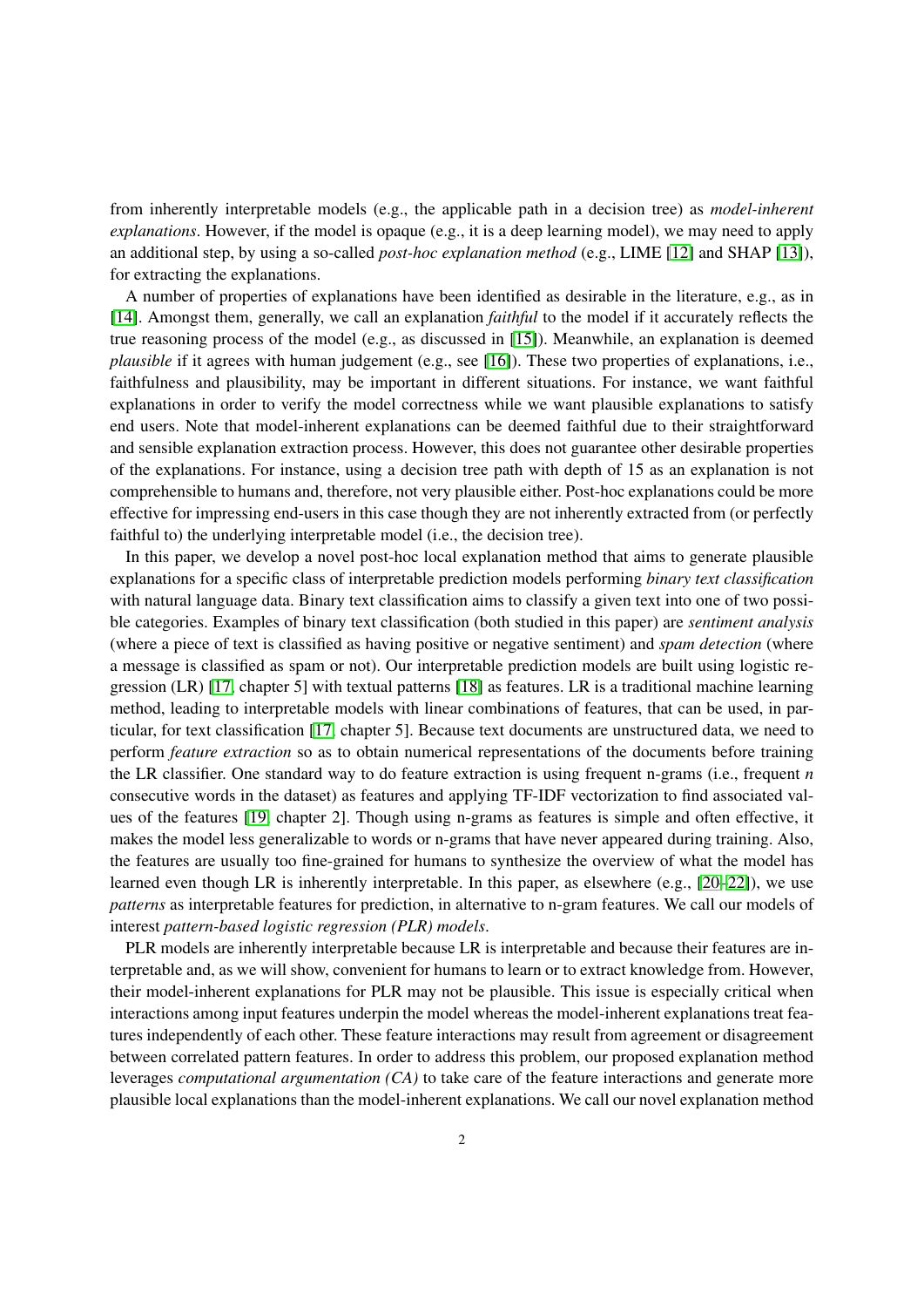(combining LR, textual patterns, and CA) *Argumentative eXplanations for Pattern-based Logistic Regression (AXPLR, pronounced "ax-plore").*<sup>[1](#page-2-0)</sup>

Generally, local explanations often have an argumentative spirit by nature since they need to argue for or against possible predictions of the model [\[23\]](#page-52-18). When there are several arguments involved, these arguments may also have dialectical relationships between each other. Hence, there are several existing works which use computational argumentation to underpin XAI methods and produce argumentative explanations. For example, DEAr [\[24\]](#page-52-19) considers related training examples as arguments, which argue to classify a test example, and uses a dispute tree [\[25\]](#page-52-20) as dialectical explanation. DAX [\[26\]](#page-52-21) extracts local argumentative explanations from a deep neural network by using arguments and their relations to represent the nodes and their connections in the neural network. (For more approaches, see recent survey papers of argumentative XAI [\[23,](#page-52-18) [27\]](#page-52-22).) In our work, AXPLR uses pattern-based input features of the PLR model as arguments and draws dialectical relations from specificity of the pattern features. All are modeled using modified versions of *Quantitative Bipolar Argumentation Frameworks (QBAFs)* [\[28\]](#page-53-0) before being processed and translated into argumentative explanations for human consumption. Specifically, we use two variants of QBAFs. Both include a mapping associating arguments with the classification they advocate, in addition to arguments, attack and support relations and base scores as in standard QBAFs. The two variants differ in the way they use specificity of patterns to define the direction of attacks and supports.

We summarize the contribution of our work as follows.

- We show that model-inherent local explanations for pattern-based logistic regression can lead to implausible explanations.
- We propose AXPLR, a novel argumentative explanation method, to tackle the above problem by modeling relationships among pattern features using quantitative bipolar argumentation.
- We prove that the argumentation framework underpinning AXPLR always predicts the same output as the original PLR model and satisfies several dialectical properties of human debates.
- Using three binary text classification datasets, we conduct an empirical evaluation of the extracted argumentation frameworks. Moreover, for the same datasets, we conduct two human experiments to evaluate how plausible and helpful AXPLR is for human consumption compared to other explanation methods.

In the remainder of the paper, we explain the pattern-based logistic regression (PLR) model in Section [2.](#page-3-0) Then we discuss the weakness of the model-inherent explanations for PLR in Section [3.](#page-5-0) After that, Section [4](#page-6-0) describes the two variants of QBAFs underpinning AXPLR, while Section [5](#page-14-0) shows that these QBAFs satisfy many dialectical properties of human debates, leading to leaner derived AXPLR (of which the presentations are described in Section [6\)](#page-16-0). Next, the experimental setup for AXPLR is explained in Section [7,](#page-17-0) followed by one empirical experiment in Section [8](#page-19-0) and two human experiments (to assess the amenability of the argumentation underpinning AXPLR specifically) in Sections [9](#page-26-0) and [10.](#page-29-0) Lastly, we discuss other possible uses of AXPLR in Section [11,](#page-34-0) position our work with respect to other related work in Section [12,](#page-35-0) and summarize the paper in Section [13.](#page-36-0)

<span id="page-2-0"></span><sup>&</sup>lt;sup>1</sup>Note that we use AXPLR to indicate both our method for generating explanations and the generated explanations themselves; also, when used to refer to explanations, AXPLR has the same form in the singular and the plural.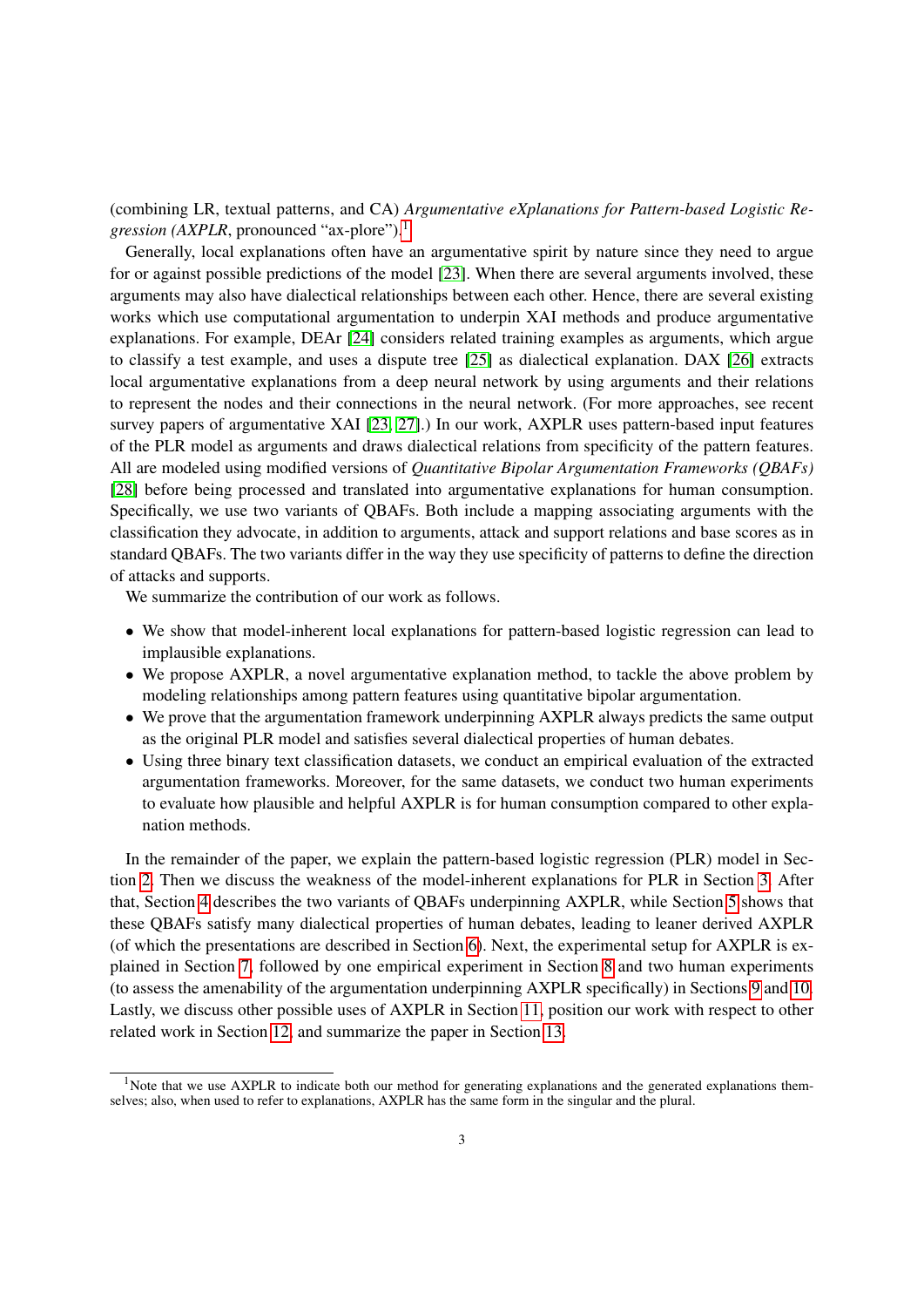#### <span id="page-3-0"></span>2. Background

In this section, we provide necessary background on text classification (see Section [2.1\)](#page-3-1) and PLR, including logistic regression (LR) which is the core machine learning method of PLR (see Section [2.2\)](#page-3-2) and pattern features as well as the pattern extraction algorithm GrASP [\[18\]](#page-52-14) used for constructing pattern features from training data (see Section [2.3\)](#page-4-0). We conclude with an illustration of the overall process of PLR combining LR with GrASP for text classification (see Section [2.4\)](#page-4-1). To illustrate ideas, we will use *sentiment analysis* as a running example of text classification throughout this section.

# <span id="page-3-1"></span>*2.1. Binary Text Classification*

We focus on the binary text classification task with two classes, using, as conventional,  $C = \{0, 1\}$  as the set of classes. For example, in the case of sentiment analysis, 0 stands for negative sentiment and 1 stands for positive sentiment. A training dataset  $D$  contains  $N$  different pairs of the form  $(x, y)$  where *x* is an input text and  $y \in C$  is the true class label of *x*. This dataset is used to train a classifier, which determines the probability of classes for any given input. In the context of binary text classification,  $D$ can be split into disjoint sets  $\mathcal{D}^+$  and  $\mathcal{D}^-$ , containing *positive* examples ( $y = 1$ ) and *negative* examples  $(y = 0)$  in  $\mathcal{D}$ , respectively. A classifier trained on  $\mathcal{D}$  determines, for input *x*, a class  $\hat{y} \in \mathcal{C}$ .

### <span id="page-3-2"></span>*2.2. Logistic Regression*

For each input text *x*, let us assume that *x* can be represented as a feature vector  $\mathbf{f} = [f_1, f_2, \dots, f_d]$ where  $f_i$  is a feature and  $d \geq 1$  is the number of features used to represent *x*. Then, an LR model targeting binary classification gives

<span id="page-3-3"></span>
$$
P(y = 1|x) = \text{sigmoid}(\mathbf{w}^T \mathbf{f} + b) = \text{sigmoid}(\sum_{i=1}^d w_i f_i + b)
$$
  
= 
$$
\text{sigmoid}(w_1 f_1 + w_2 f_2 + \dots + w_d f_d + b)
$$
 (1)

where  $w \in \mathbb{R}^d$  and  $b \in \mathbb{R}$  are weights and bias of the LR model, respectively. The *sigmoid function* (so called a *logistic function*) is used to convert any real number into a value between 0 and 1:

$$
sigmoid(z) = \frac{1}{1 + e^{-z}}
$$
 (2)

where  $z = 0$  yields sigmoid( $z$ ) = 0.5. Note also that  $1 -$  sigmoid( $z$ ) = sigmoid( $-z$ ). Normally, if  $P(y = 1|x) \ge 0.5$  (i.e.,  $\sum_{i=1}^{d}$ *i*=1  $w_i f_i + b \ge 0$ , we predict class 1 for input *x* (i.e.,  $\hat{y} = 1$ ). Otherwise, we predict class 0 (i.e.,  $\hat{v} = 0$ ).

The LR model is obtained after the training process is completed; it is fully characterized by w and *b* which minimize the objective function (typically the binary cross-entropy loss) to be used for predicting unseen examples (in some test datasets, for example).

The next questions are "How do the *d* features look like for text?" and "How can we obtain them?". We use *pattern features* whereby patterns indicate high-level characteristics of words in input texts, in addition to specifying exact words or lemmas. These high-level characteristics include both syntactic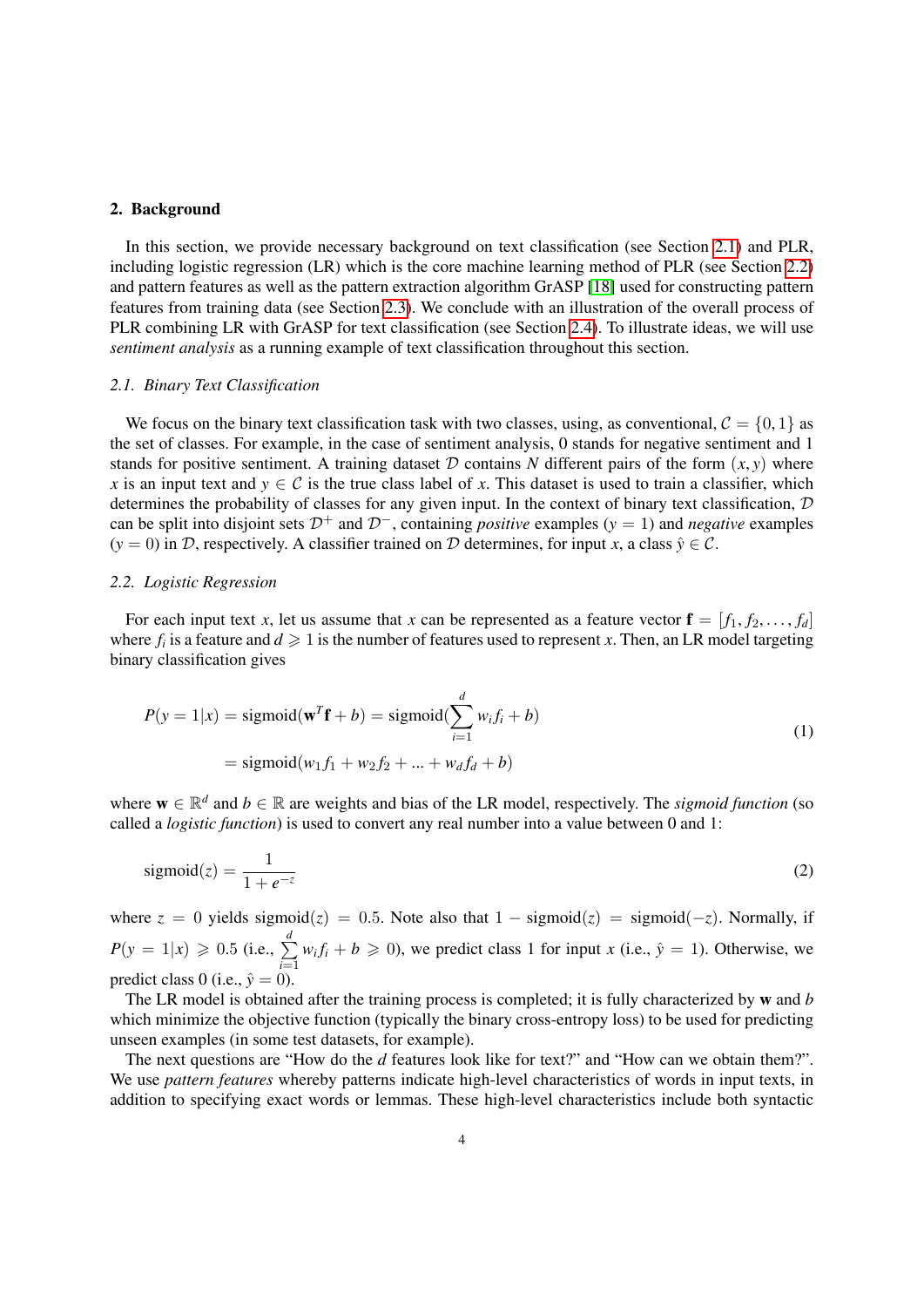attributes (such as part-of-speech tags) and semantic attributes (such as synonyms and hypernyms). Thereby, we choose GrASP for this purpose.

# <span id="page-4-0"></span>*2.3. Pattern features and GrASP: GReedy Augmented Sequential Patterns*

GrASP is a supervised algorithm which learns expressive patterns able to distinguish two classes of text [\[18\]](#page-52-14). An example of GrASP pattern for distinguishing between positive and negative texts in sentiment analysis is

[[TEXT:nothing], [SENTIMENT:pos]] with two gaps allowed in-between.

This pattern matches, for example, a sequence of two words where the first word is "nothing" and the second word is a positive word according to a specific lexicon (such as the one released by [\[29\]](#page-53-1)). Moreover, the pattern allows at most two additional words in-between to increase flexibility of the pattern. Examples of texts matched by this pattern include:

# "There is nothing delicious in this dinner ." and

"... worse products . Nothing is delicate ! ..."

where the **bold-face words** are words matching components in the pattern.

GrASP is applied directly to the training data. In order to use it, we need to prepare two lists of texts containing positive and negative examples that we want to distinguish. Also, we need to specify some hyperparameters such as the desired number of patterns, the number of gaps allowed, the set of linguistic attributes which can appear in the patterns, and the maximum number of attributes per pattern. In the experiments in this paper, we employ the publicly released implementation of GrASP [\[30\]](#page-53-2) which provides several built-in attributes that are suitable for classification tasks in general, e.g., the token text itself, its lemma, its hypernyms (according to wordnet [\[31\]](#page-53-3)), part-of-speech tags, and sentiment tags. The resulting GrASP patterns are used as features in the LR model. Note, however, that we do not utilize the associated class GrASP assigns to each pattern to classify the input directly because GrASP does not tell us how to properly deal with the input that matches multiple (and potentially contradicting or relating) patterns. Instead, we use the patterns from GrASP only as features for training a classifier, letting the classifier decide how multiple patterns should play their roles and contribute to the final classification.

# <span id="page-4-1"></span>*2.4. PLR using GrASP*

In this paper, we focus on PLR, i.e., LR with GrASP patterns as features. To train PLR, we first split the training data D into  $\mathcal{D}^+$  and  $\mathcal{D}^-$  and feed them to the GrASP algorithm along with some hyperparameters mentioned above. After obtaining the *d* patterns, we extract the binary feature vector f for each training example *x* and use it to train the LR model together with the class label *y*. Specifically, for each input text  $x \in \mathcal{D}$ , we extract the feature vector  $\mathbf{f} = [f_1, f_2, \dots, f_d] \in \{0, 1\}^d$  where  $f_i$  is a binary feature and *d* is the number of textual patterns used to represent  $x$ ,  $f_i$  equals 1 if the inpu feature and *d* is the number of textual patterns used to represent *x*.  $f_i$  equals 1 if the input *x* contains the pattern  $p_i$ ; otherwise,  $f_i$  equals 0. Then, to learn from the training data  $D$ , we train a binary logistic regression model using the binary cross-entropy loss (with a regularization term) as objective function.

During testing, given an unseen document  $x$ , we get the prediction by extracting the feature vector  $f$ using the *d* GrASP patterns and running the LR model on f. Figure [1](#page-5-1) shows an illustrative example of how to make a prediction using a trained PLR model. Given the sentence "There is nothing better than hot sausages of this restaurant." as an input text *x*, we want to use a trained PLR model to predict the sentiment of this sentence. Assume that among the *d* patterns of the model, there are only four patterns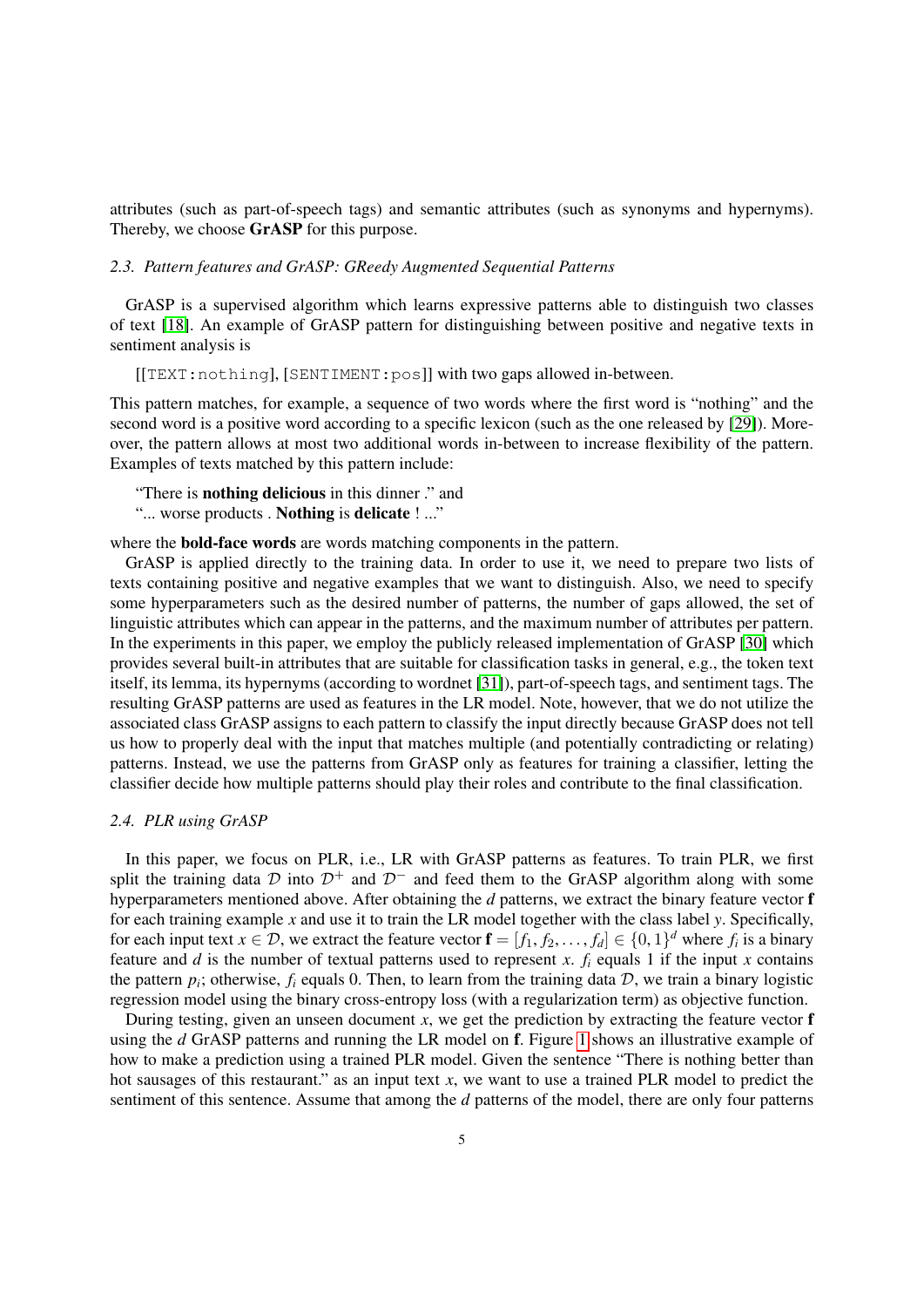Input *x*: *There is nothing better than hot sausages of this restaurant.* Matched patterns:  $p_1 = [[\texttt{TEST:nothing},[\texttt{SENTIMENT:pos}]]$   $w_1 f_1 = -0.9$ <br>  $p_2 = [[\texttt{TEXT:nothing}]]$   $w_2 f_2 = -0.4$  $p_2 = [[\text{TEXT:nothing}]]$   $w_2 f_2 = -0$ <br>  $p_3 = [[\text{SENTIMENT:pos}]]$   $w_3 f_3 = 1.2$  $p_3 = [[\text{SENTIMENT:pos}]]$   $w_3 f_3 = 1.2$ <br> $p_4 = [[\text{TEXT:hot}].[\text{TEXT:sausages}]]$   $w_4 f_4 = 0.5$  $p_4 = [[\texttt{TEXT:hot}],[\texttt{TEXT:sausages}]]$  $b = -0.1$ Predicted class  $\hat{y}$ : 1 (Positive) **Predicted Probability for**  $\hat{y} = 1$ : sigmoid(-0.9-0.4+1.2+0.5-0.1) = sigmoid(0.3) = 0.5744. **FLX contributions for**  $\hat{y}$ :  $p_3 (1.2) > p_4 (0.5) > p_2 (-0.4) > p_1 (-0.9)$ 

<span id="page-5-1"></span>Fig. 1. An illustrative example of using pattern-based logistic regression for sentiment analysis. (Here, FLX stands for *flat logistic regression explanation*, see Section [3.](#page-5-0))

 $-p_1, p_2, p_3$ , and  $p_4$  as shown in Figure [1](#page-5-1) – that match this sentence. In other words, for  $i \in \{1, 2, 3, 4\}$ ,  $f_i = 1$ ; otherwise,  $f_i = 0$ . According to Equation [1,](#page-3-3) the probability of this text being a positive sentiment text, i.e.,  $P(y = 1|x)$ , equals sigmoid $(w_1 f_1 + w_2 f_2 + w_3 f_3 + w_4 f_4 + b)$ . For the trained weights and bias in Figure [1,](#page-5-1) the predicted class  $\hat{y}$  of *x* is positive (1) since the predicted probability is 0.5744, which is greater than 0.5.

# <span id="page-5-0"></span>3. Explaining PLR Classifiers: The Need for Argumentation

Since logistic regression is inherently interpretable and the GrASP patterns used are also interpretable, we can generate local explanations for inputs to a trained PLR model by reporting parts of the inputs that match the top-*k* patterns, in the spirit of much work in the XAI literature (e.g., [\[32,](#page-53-4) chapter 5] and [\[5\]](#page-52-1)). Formally, given an input *x*, let  $s_i$  be the *contribution* of the pattern  $p_i$  for the prediction  $\hat{y}$ , defined as follows, with reference to Equation [1:](#page-3-3) when  $\hat{y} = 1$ ,  $s_i = w_i f_i$ ; when  $\hat{y} = 0$ ,  $s_i = -w_i f_i$  (so, we can combine both cases to be  $s_i = (-1)^{\hat{y}+1} w_i f_i$ . Then we can return, as the local explanation for  $\hat{y}$ , a list of triplets of the form  $(p_{i'}, \pi(p_{i'}, x), s_{i'})$  where  $s_{i'}$ , the contribution of pattern  $p_{i'}$ , is one of the *k* highest<br>contributions and  $s_{i'} \neq 0$  and  $\pi(p_{i'}; x)$  is a part of *x* that matches the pattern  $p_{i'}$ . We cal contributions and  $s_{i'} \neq 0$ , and  $\pi(p_{i'}, x)$  is a part of *x* that matches the pattern  $p_{i'}$ . We call this resulting model-inherent explanation the **flat logistic regression explanation** (**FLX**) (for *x* and  $\hat{v}$ ) model-inherent explanation the **flat logistic regression explanation (FLX)** (for  $x$  and  $\hat{y}$ ).

For the example in Figure [1,](#page-5-1) the input text *x* matches four patterns, and the model predicts class positive (i.e.,  $\hat{y} = 1$ ). If we use FLXs, we can see that  $p_3$  (which means the input text containing a positive word) has the highest contribution of 1.2. So, we will obtain  $(p_3, \pi(p_3, x), s_3)$ ([[SENTIMENT:pos]], "better", <sup>1</sup>.2) as the top triplet in the FLX (i.e., the most important reason) for predicting  $\hat{y} = 1$ . Nevertheless, one problem with FLXs is that they do not take into account relationships among the patterns. For the example in Figure [1,](#page-5-1) the model has actually weakened the effect of  $p_3$  by  $p_1$  because the positive word in this case ("better") follows the word "nothing" and the model no longer considers it strongly positive in the context. What really makes the model answer positively is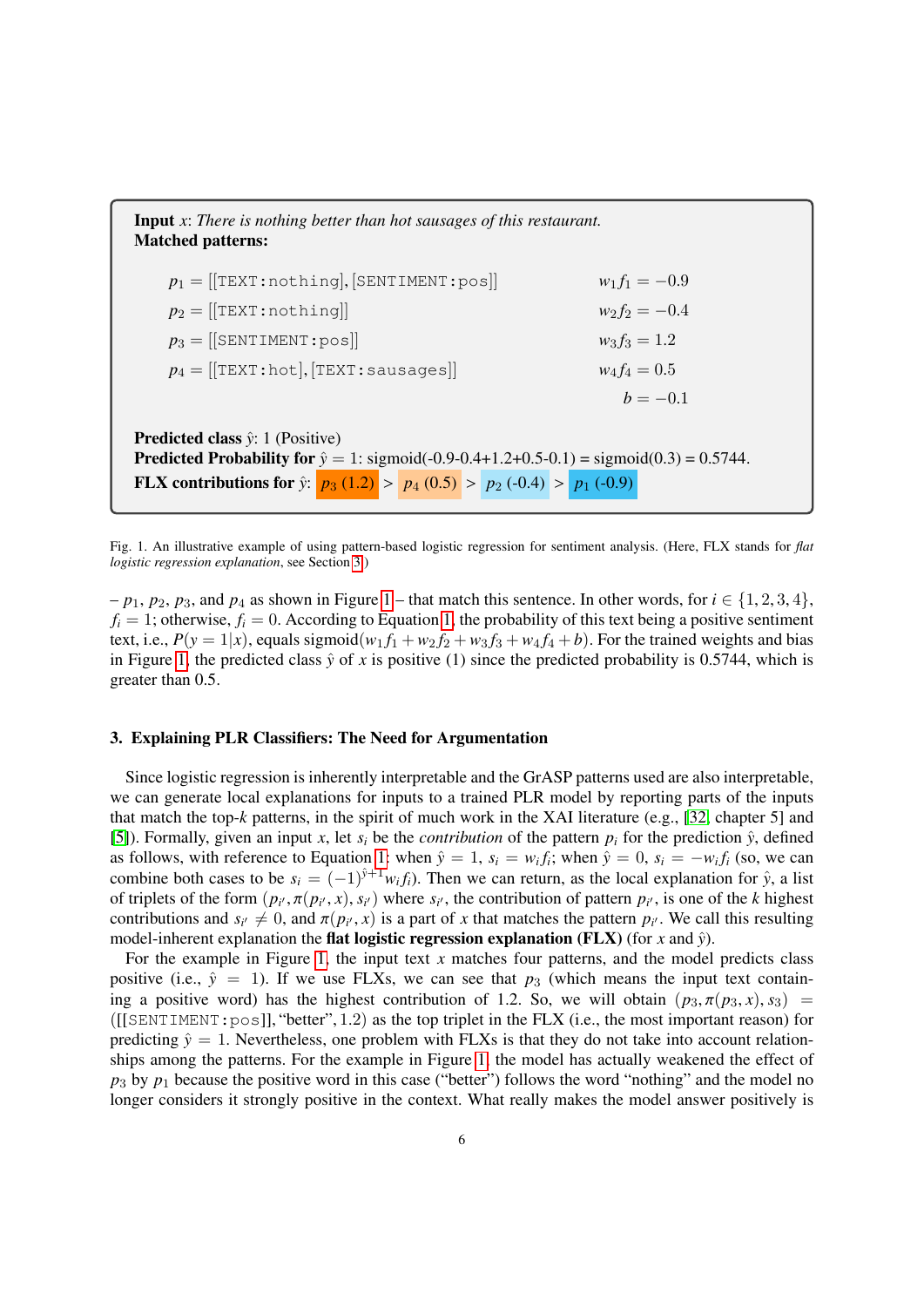rather  $p_4$ , which is considered less important by the FLX. Although the contribution of  $p_4$  (0.5) is lower than that of *p*3, it is not overridden by other patterns. We could see that these four patterns are arguing to make the prediction, in that each pattern is an argument for or against the prediction. Some patterns have dialectical relations with one another (such as the disagreement between  $p_1$  and  $p_3$ ). Hence, to improve plausibility of the explanations and make them in line with the underpinning dialectical relations, we apply computational argumentation, as shown next, to generate local explanations for this PLR model. Specifically, we aim to use a form of) quantitative bipolar argumentation frameworks (QBAFs) [\[28\]](#page-53-0) to simulate how the PLR model works on an input text. Intuitively, QBAFs are tuples comprising arguments, an attacks relation between arguments, a support relation between arguments and a base score for each argument. This conceptualisation serves our purposes well, as, intuitively, arguments in QBAFs can be used to represent applicable patterns, supports and attacks can reflect agreement and disagreement between these patterns, and base scores can represent the (learned) absolute weights of these patterns in the PLR model.

# <span id="page-6-0"></span>4. AXPLR: Argumentative Explanations for Pattern-Based Logistic Regression

In this section, we introduce our AXPLR method, whose overall generation process is shown in Figure [2,](#page-7-0) alongside the illustrative example from Figure [1.](#page-5-1) In Figure [2,](#page-7-0) the part above the purple line is the standard prediction process already captured in Figure [1,](#page-5-1) starting from extracting the feature vector from the input text and then computing the predicted probability using the model weights (w and *b*). Below the purple line, Figure [2](#page-7-0) shows the four main steps for generating AXPLR. Using the feature vector and the model weights, the first step constructs a special type of quantitative bipolar argumentation framework (i.e., QBAFc) to represent relationships between the pattern features found in the input text (as well as the bias term *b* of the PLR model, corresponding to the top-most  $\delta$  argument). This type of OBAF is special because each argument also supports a class in  $C$ , as represented by its background color. Particularly, the arguments with green background support the positive class, whereas the ones with red background support the negative class. The supported class, as well as the base score of the argument, is determined by the weight of the corresponding pattern (or the bias term *b*) in the PLR model.

The second step computes the dialectical strength of each argument, considering its attacker(s) and supporter(s). Here, we propose a new strength function, returning a real number score in  $(-\infty, \infty)$ that could reflect a class probability predicted by the PLR model (when the function is applied to the argument  $\delta$ ). With this new strength function, the dialectical strengths of some arguments might be negative, and thus possibly difficult to interpret (e.g., in Figure [2,](#page-7-0) what does it mean for argument  $\alpha_1$ (which supports the negative class) to support argument  $\delta$  when the latter, having a negative strength, no longer supports the negative class?), so we do post-processing in the third step, making all the strength values to be positive and adjusting relations accordingly in a way that preserves the original meaning (e.g., in Figure [2,](#page-7-0) after δ's strength is flipped to be positive, its supported class then becomes the positive class; so,  $\alpha_1$  needs to attack  $\delta$  and  $\alpha_4$  needs to support  $\delta$  to preserve the original interactions between arguments). Finally, using the post-processed QBAFc, the fourth step generates the explanation which could be shallow (using only top-level arguments in the QBAFc) or deep (also using arguments at other levels in the QBAFc). The background color of text fragments matching the patterns reflects the postprocessed strengths of the corresponding arguments (where  $\alpha_1$  corresponds to "nothing better",  $\alpha_2$  to "nothing",  $\alpha_3$  to "better" and  $\alpha_4$  to "hot sausages"). Finally, we can present the explanations to humans.

In the remainder of this section, we provide details for the first three steps of the AXPLR generation process (in Sections [4.1,](#page-8-0) [4.2,](#page-11-0) and [4.3,](#page-13-0) respectively). Then, in Section [6,](#page-16-0) we give details of step 4. Before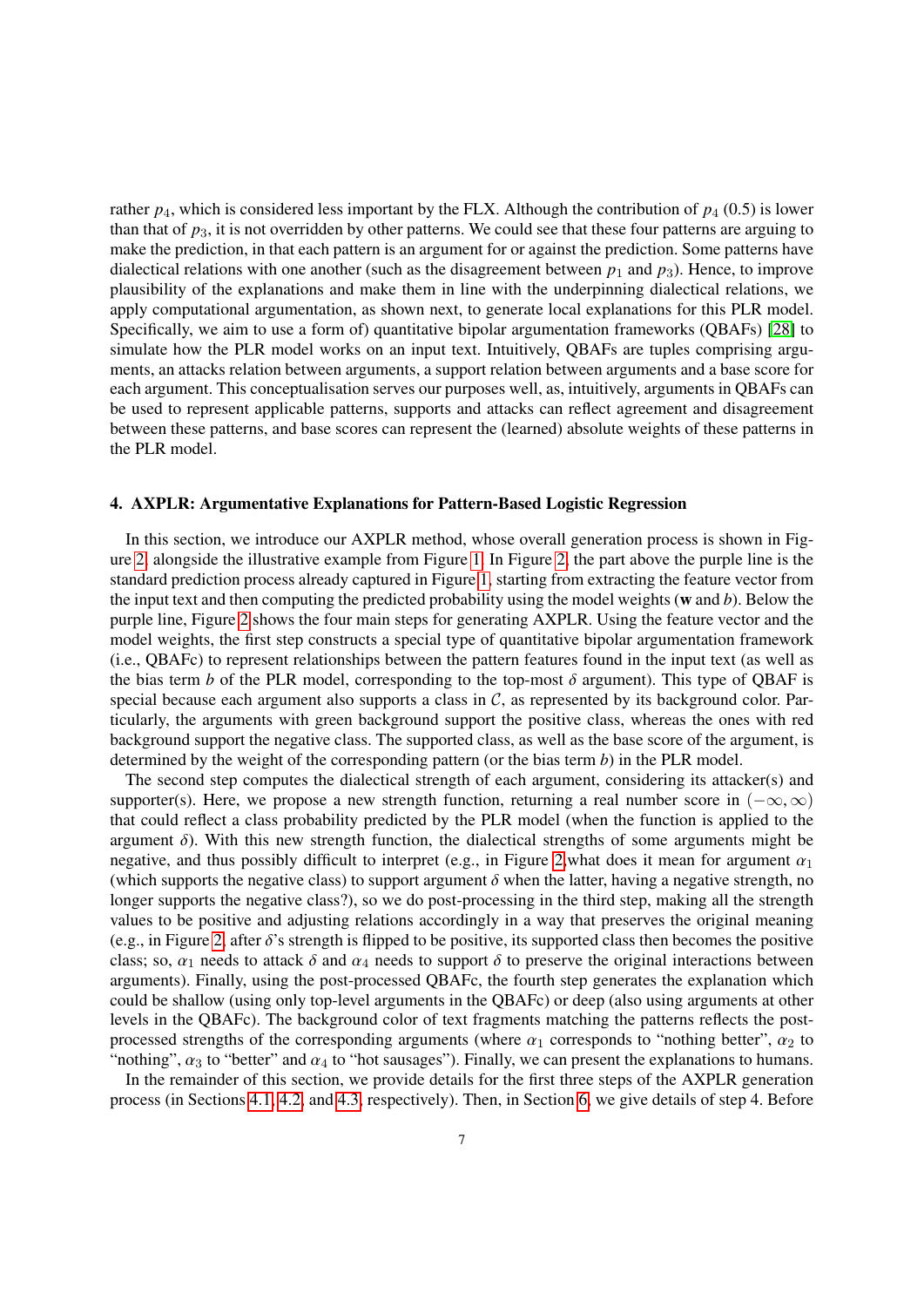

*<sup>4.</sup> Explanation Generation*

<span id="page-7-0"></span>Fig. 2. Overview of the AXPLR generation process. Above the purple line, it shows the standard prediction process of pattern-based logistic regression. Below the purple line, it shows the four main steps to generate AXPLR for the illustrative example from Figure [1](#page-5-1) (using a bottom-up QBAFc (BQBAFc), where edges labelled + indicate support and edges labelled indicate attack). In step 1,  $\tau^+$  indicates that all the base scores of the arguments are positive. In steps 2-3,  $\sigma^+$  and  $\sigma^-$  indicate that the dialectical strengths of the arguments are positive and negative respe that the dialectical strengths of the arguments are positive and negative, respectively. In steps 1-3, the background color indicates the supported class (green indicates the positive class and red indicates the negative class). Step 4 automatically generates explanations (possibly of different kinds - e.g., shallow or deep) from the QBAFc resulting from step 3. (See Section [4](#page-6-0) for further details.)

that, in Section [5,](#page-14-0) we prove formal properties of (original and post-processed) QBAFcs, providing formal guarantees about their suitability to give rise to explanations.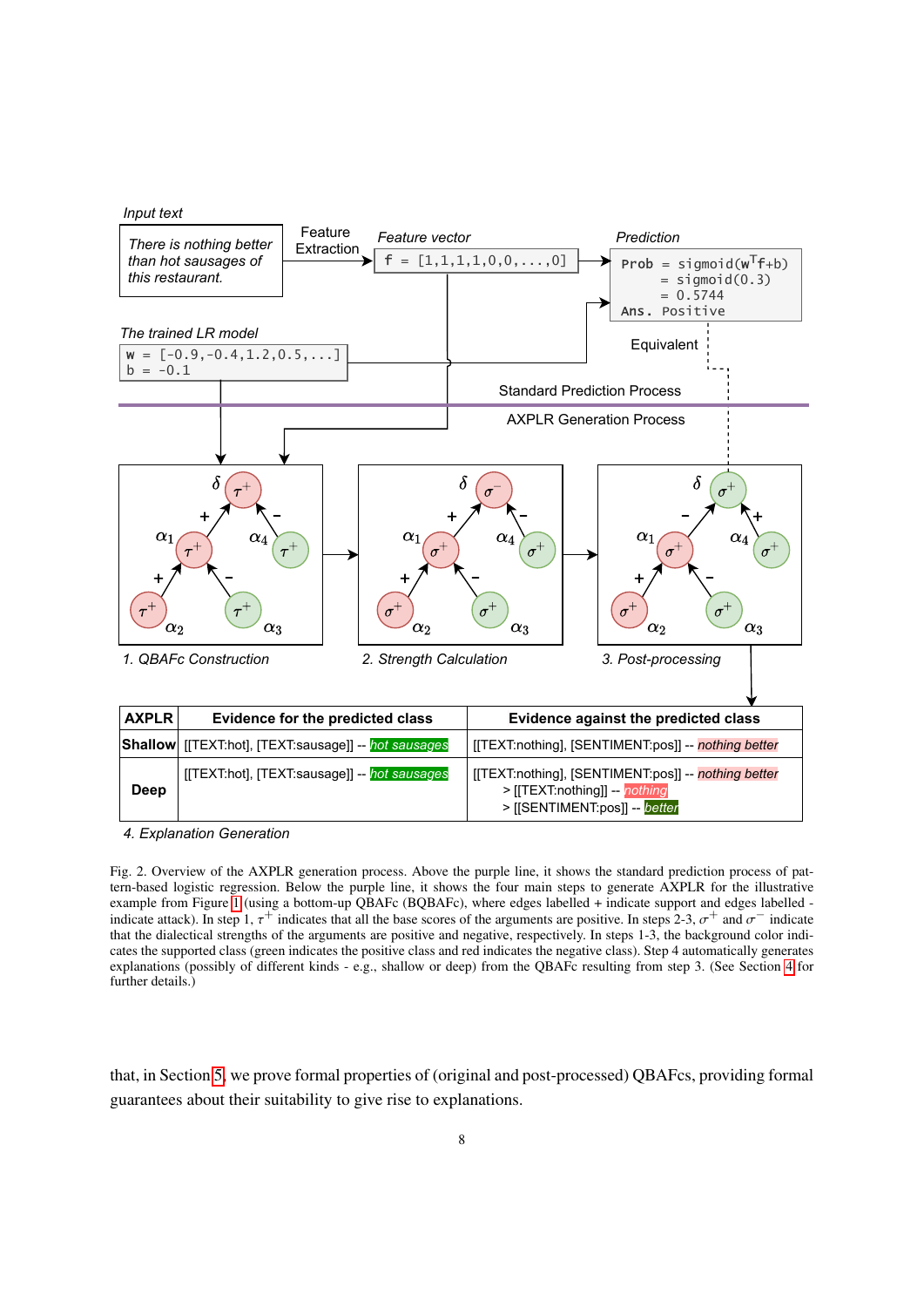#### <span id="page-8-0"></span>*4.1. QBAFc construction*

To begin with, we define how two patterns can be related.

<span id="page-8-4"></span>**Definition 1.** A pattern  $p_1$  is more specific than or equivalent to another pattern  $p_2$  (written as  $p_1 \succeq p_2$ ) *if and only if for every text t matched by p*1*, t is also matched by p*2*. In addition, p*<sup>1</sup> *is more specific than p*<sub>2</sub> (written as  $p_1 \succ p_2$ ) if and only if  $p_1 \succeq p_2$  but  $p_2 \not\leq p_1$ .

For instance, we can say from Figure [1](#page-5-1) that  $p_1 \succeq p_3$  because every text matched by  $p_1$  is guaranteed to have a positive sentiment word which makes it matched by  $p_3$ . However,  $p_3 \not\leq p_1$  because a text matched by  $p_3$  is guaranteed to have a positive word but it may not have the word "nothing" followed by a positive word. These two facts also imply  $p_1 \succ p_3$ . Similarly,  $p_1 \succ p_2$ .

<span id="page-8-3"></span>**Lemma 1.** The relation  $\succ$  is not reflexive and not symmetric, but it is transitive.

**Proof.** See Appendix [A.1.](#page-37-0)  $\Box$ 

Next, we extract argumentation frameworks from a trained PLR model and a target input text *x*. These argumentation frameworks, like QBAFs [\[28\]](#page-53-0), envisage that arguments can attack or support arguments, and that they are equipped with a base score. However, these frameworks differ from QBAFs in that the arguments therein support<sup>[2](#page-8-1)</sup> classes (as indicated by the signs of the corresponding parameters in the PLR model). Moreover, these frameworks instantiate the notions of attack and support in generic QBAFs to match the computation of the PLR model. We name these frameworks QBAFcs (i.e., QBAFs with supported classes). We consider two ways to define dialectical relations in QBAFcs. Intuitively, we know that arguments for two patterns that are related by  $\prec$  should be in a dialectical relation somehow; however, we are uncertain whether the more specific one should be the attacker/supporter or should be attacked/supported. So, we propose two variations of the extracted QBAFcs: *top-down QBAFcs* and *bottom-up QBAFcs*.

<span id="page-8-2"></span>**Definition 2.** Given a trained binary logistic regression model based on feature patterns  $p_1, \ldots, p_d$ *with weights*  $\langle w_1, \ldots, w_d, b \rangle$  and an input text x with binary feature vector  $f = [f_1, \ldots, f_d]$ , the ex*tracted* top-down QBAFc (TQBAFc) *and the extracted* bottom-up QBAFc (BQBAFc) *are 5-tuples*  $\langle A, \mathcal{R}_T^-, \mathcal{R}_T^+, \tau, c \rangle$  and  $\langle A, \mathcal{R}_B^-, \mathcal{R}_B^+, \tau, c \rangle$ , respectively, such that:

- $\mathcal{A} = \{\alpha_i | f_i = 1\} \cup \{\delta\}$  *is the set of arguments, where*  $\alpha_i$  *is the argument drawn from pattern p<sub>i</sub> <i>if this annears in x whereos*  $\delta$  *is the default argument corresponding to the bias term in the trained this appears in x, whereas* δ *is the* default argument*, corresponding to the bias term in the trained model.*
- $\tau : \mathcal{A} \to [0, \infty)$  *is the base score function where*  $\tau(\alpha_i) = |w_i|$  *and*  $\tau(\delta) = |b|$ .<br>•  $c : A \to [0, 1]$  *is the function manning an argument to its supported class*
- $c : A \rightarrow \{0,1\}$  *is the function mapping an argument to its supported class. Here,*  $c(\alpha_i) = 1$  *if*  $w_i \geq 0$ ; otherwise,  $c(\alpha_i) = 0$ . Similarly,  $c(\delta) = 1$  if  $b \geq 0$ ; otherwise,  $c(\delta) = 0$ .

<span id="page-8-1"></span> $2$ In this paper, we abuse terminology and use the term 'support' with two meanings: an argument may support a class (by means of the function *c* in Definition [2\)](#page-8-2) or an argument may support another argument in a dialectical sense (relations  $\mathcal{R}_T^-$  and  $\mathcal{R}_B^-$  in Definition [2\)](#page-8-2).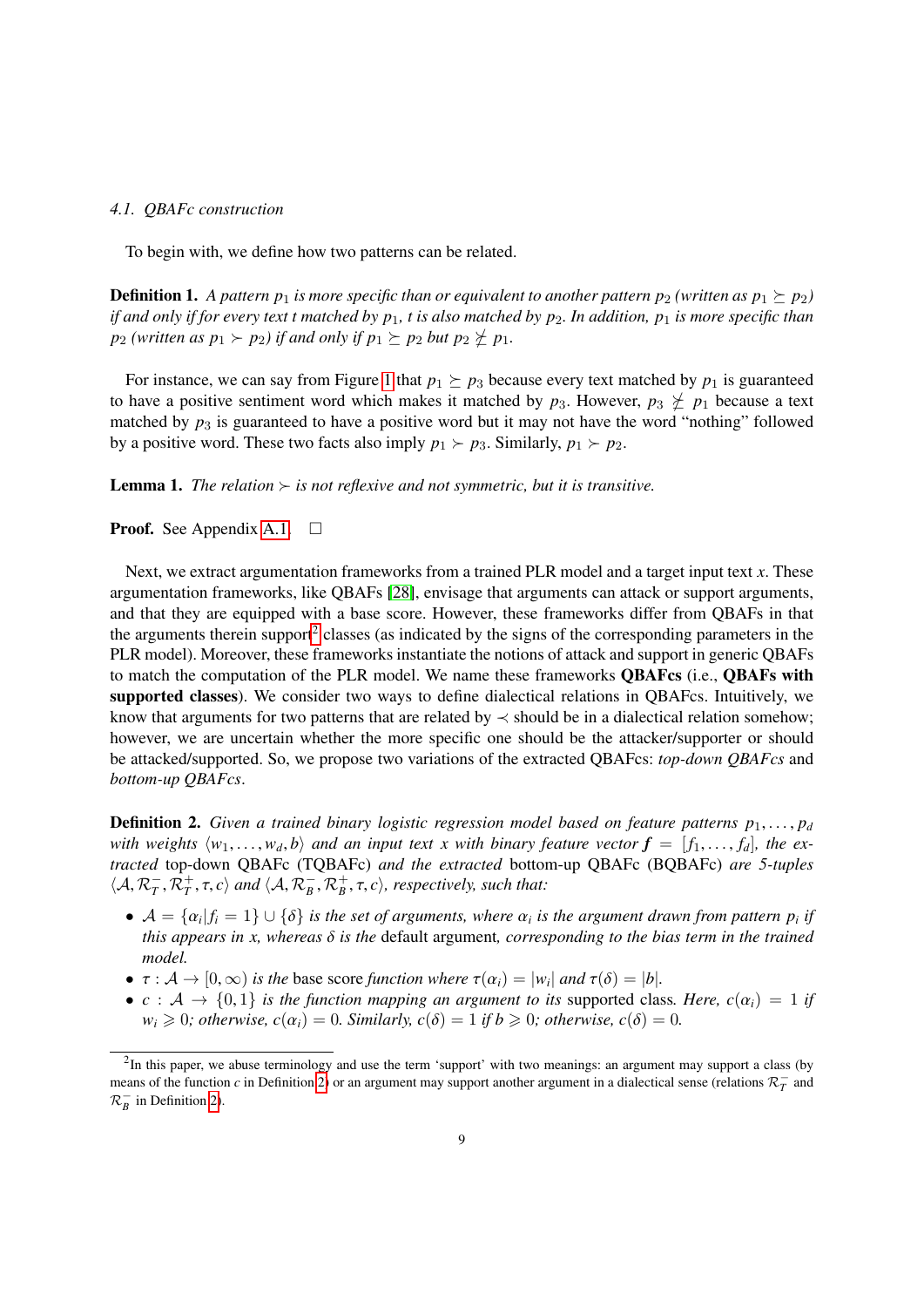

<span id="page-9-0"></span>Fig. 3. The extracted top-down QBAFc for the example in Figure [1.](#page-5-1) Here and everywhere in this paper we show QBAFcs as graphs, with nodes representing the arguments and labelled edges representing attack (-) or support (+). The color of the nodes represents the supported class (i.e., green for positive (1) and red for negative (0)). (The meaning of the equalities of the form  $\tau(x) = v$  and  $\sigma(x) = v$  will be explained later.)

•  $\mathcal{R}_T^- \subseteq \mathcal{A} \times \mathcal{A}$  *is the attack relation for the TQBAFc where* 

$$
\mathcal{R}_T^- = \{(\alpha_i, \delta) | c(\alpha_i) \neq c(\delta) \land \nexists j [\alpha_j \in \mathcal{A} \land p_i \succ p_j] \} \cup \{(\alpha_i, \alpha_j) | c(\alpha_i) \neq c(\alpha_j) \land p_i \succ p_j \land \nexists k [\alpha_k \in \mathcal{A} \land p_i \succ p_k \succ p_j] \}.
$$

•  $\mathcal{R}_T^+ \subseteq \mathcal{A} \times \mathcal{A}$  is the support relation for the TQBAFc where

$$
\mathcal{R}_T^+ = \{(\alpha_i, \delta) | c(\alpha_i) = c(\delta) \land \nexists j [\alpha_j \in \mathcal{A} \land p_i \succ p_j] \} \cup \n\{(\alpha_i, \alpha_j) | c(\alpha_i) = c(\alpha_j) \land p_i \succ p_j \land \nexists k [\alpha_k \in \mathcal{A} \land p_i \succ p_k \succ p_j] \}.
$$

•  $\mathcal{R}_{B}^{-} \subseteq A \times A$  *is the attack relation for the BQBAFc where* 

$$
\mathcal{R}_B^- = \{(\alpha_i, \delta) | c(\alpha_i) \neq c(\delta) \land \nexists j [\alpha_j \in \mathcal{A} \land p_j \succ p_i] \} \cup \{(\alpha_j, \alpha_i) | c(\alpha_i) \neq c(\alpha_j) \land p_i \succ p_j \land \nexists k [\alpha_k \in \mathcal{A} \land p_i \succ p_k \succ p_j] \}.
$$

•  $\mathcal{R}_B^+ \subseteq \mathcal{A} \times \mathcal{A}$  is the support relation for the BQBAFc where

$$
\mathcal{R}_{B}^{+} = \{(\alpha_{i}, \delta) | c(\alpha_{i}) = c(\delta) \land \nexists j [\alpha_{j} \in \mathcal{A} \land p_{j} \succ p_{i}] \} \cup \n\{(\alpha_{j}, \alpha_{i}) | c(\alpha_{i}) = c(\alpha_{j}) \land p_{i} \succ p_{j} \land \nexists k [\alpha_{k} \in \mathcal{A} \land p_{i} \succ p_{k} \succ p_{j}]\}.
$$

To explain, both the TQBAFc and the BQBAFc use the same <sup>A</sup>, τ, and *<sup>c</sup>*. If the input text *<sup>x</sup>* matches *n* patterns, A will have  $n + 1$  arguments. Amongst them, *n* arguments (those of the form  $\alpha_i$ ) are for the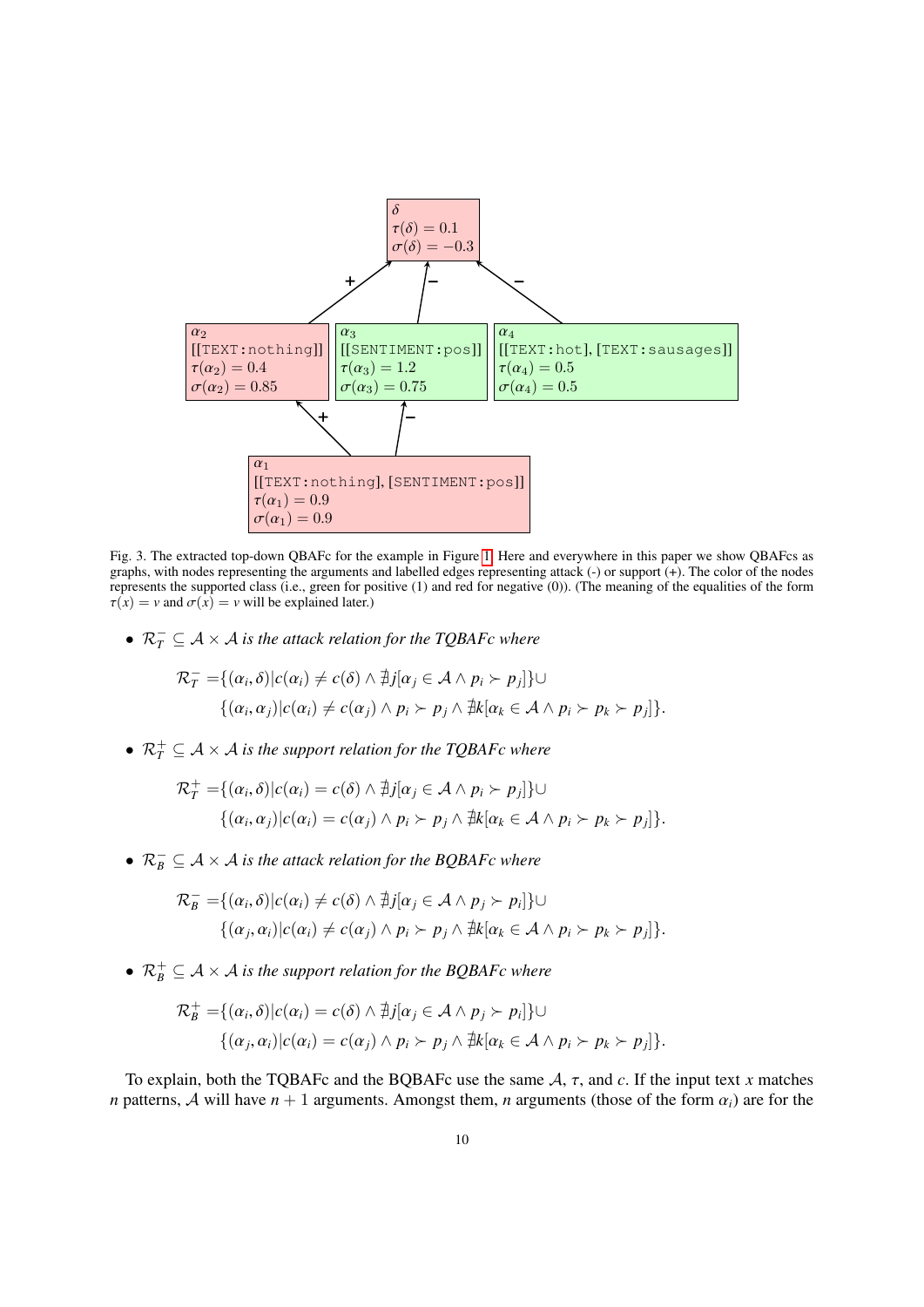

<span id="page-10-0"></span>Fig. 4. The extracted bottom-up QBAFc for the example in Figure [1.](#page-5-1) The color represents the supported class (i.e., green for positive (1) and red for negative (0)). (The meaning of the equalities of the form  $\tau(x) = v$  and  $\sigma(x) = v$  will be explained later.)

*n* matched patterns, while the other one is for the default argument  $(\delta)$  corresponding to the bias term *b* in the LR model. Therefore, the QBAFcs always have at least one argument, which is the default. The supported class (*c*) of each argument depends on whether the corresponding weight in the LR model is positive or negative. If  $w_i$  is positive, it means that the existence of the pattern  $p_i$  contributes to the positive class. So, the supported class of  $\alpha_i$  should be positive (1). For the default argument, we consider the sign of the bias term *b* instead. Because the supported class encapsulates the sign, the base score  $(τ)$ of the argument will be only the absolute value of the corresponding weight.

The extracted TQBAFc and BQBAFc for the example in Figure [1](#page-5-1) are shown in Figures [3](#page-9-0) and [4,](#page-10-0) respectively. Following Definition [2,](#page-8-2) the differences between the TOBAFc and BOBAFc are the  $\mathcal{R}^-$  and  $\mathcal{R}^+$  components. For the TOBAFc, (arguments for) more specific patterns attack or support (arguments for) more general patterns. The most general patterns, in turn, attack or support the default argument. Hence, the more general patterns will stay "closer" to the default argument (which is usually placed at the top of QBAFcs when using graphs to visualise them in figures, as shown in Figure [3.](#page-9-0) That is why we call TQBAFcs *top-down*. Conversely, for the BQBAFc, (arguments for) more general patterns attack or support (arguments for) more specific patterns. The most specific patterns, in turn, attack or support the default argument. Therefore, the more specific patterns will stay "closer" to the default argument, as shown in Figure [4,](#page-10-0) so we call BQBAFcs *bottom-up*. To decide whether two arguments are related by attack or support, we check the classes supported by the arguments: if they support the same class, then they are related by support; otherwise, by attack.

We believe that both top-down and bottom-up arrangements may be legitimate, but in different situations. Later, in Section [6,](#page-16-0) we will show that, in TQBAFcs, we explain to users with general patterns first and provide more specific patterns as details when requested. In BQBAFcs, by contrast, we explain to users with specific patterns first (as they contain more information) and mention general patterns as supporting or opposing reasons.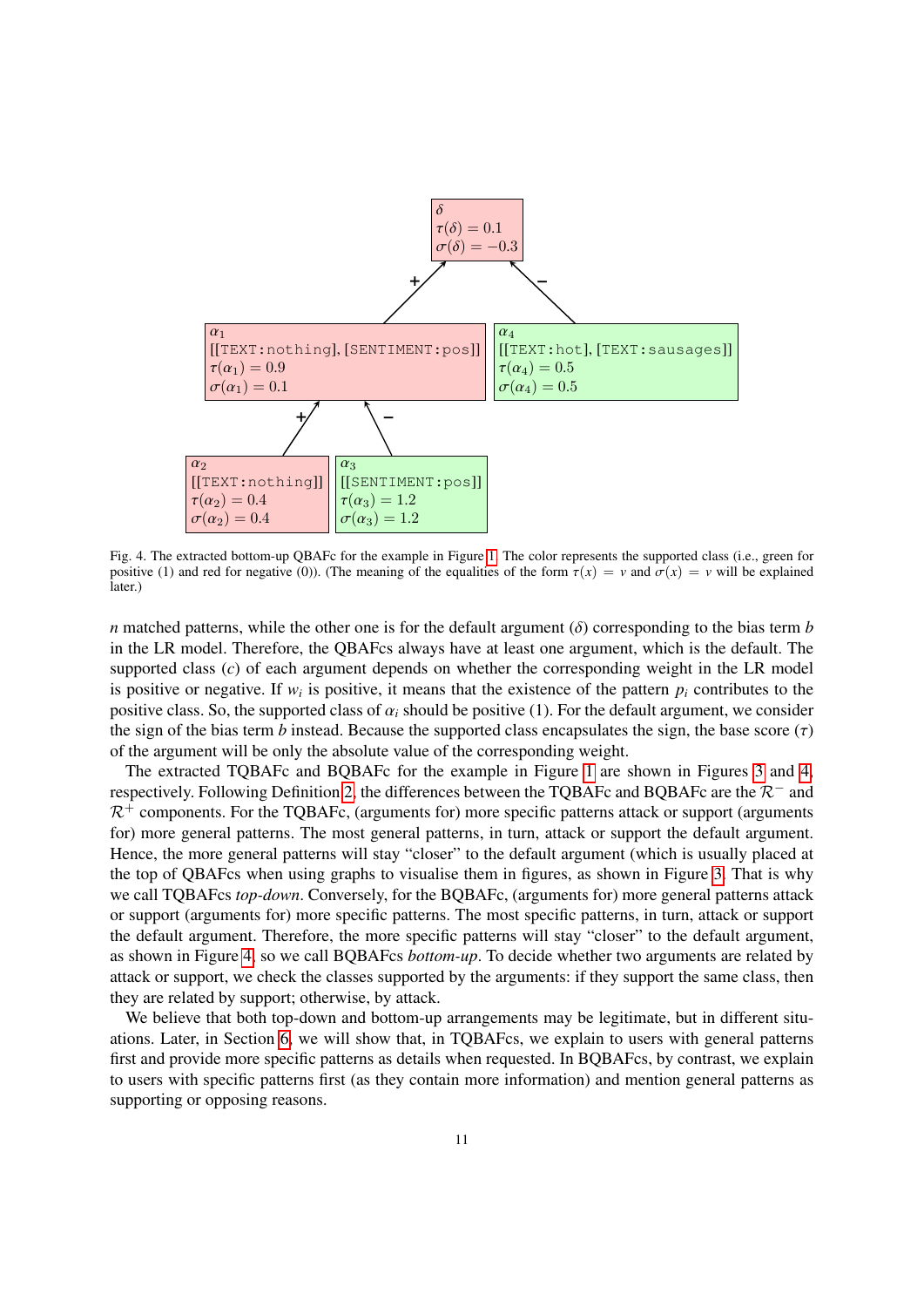After this point, when we mention a QBAFc in this paper, we mean that it could be either a TQBAFc or a BQBAFc, unless otherwise stated. We assume that any generic QBAFc is of the form  $\mathcal{A}, \mathcal{R}^-, \mathcal{R}^+, \tau, c$ . Furthermore, following notations in related work [\[28\]](#page-53-0), we use  $\mathcal{R}^-(a)$  and  $\mathcal{R}^+(a)$  to represent sets of arguments attacking and supporting the argument *a*, respectively. Formally,  $\mathcal{R}^{-}(a)$  =  ${b \in A | (b, a) \in \mathcal{R}^-}$  and  $\mathcal{R}^+(a) = {b \in A | (b, a) \in \mathcal{R}^+}.$ 

<span id="page-11-1"></span>**Lemma 2.** *Given a QBAFc*  $\langle A, \mathcal{R}^-, \mathcal{R}^+, \tau, c \rangle$ , then  $\delta \notin \mathcal{R}^-(a)$  and  $\delta \notin \mathcal{R}^+(a)$  for all  $a \in \mathcal{A}$ . So, the *out-degree of* δ *is 0.*

Indeed, we can see from  $\mathcal{R}_T^-$ ,  $\mathcal{R}_T^+$ ,  $\mathcal{R}_B^-$ , and  $\mathcal{R}_B^+$  in Definition [2](#page-8-2) that  $\delta$  never attacks or supports any her argument. So, its out-degree equals 0, and therefore we usually put it at the top of other argument. So, its out-degree equals 0, and therefore we usually put it at the top of figures (as shown in Figures [3](#page-9-0) and [4\)](#page-10-0).

Additionally, thanks to Definition [2](#page-8-2) and Lemma [2,](#page-11-1) the graph structures underlying any TQBAFc and BQBAFc are directed acyclic graphs (DAGs).

<span id="page-11-4"></span>Theorem 1. *The graph structure of any QBAFc is a directed acyclic graph (DAG).*

**Proof.** See Appendix [A.2.](#page-37-1)  $\Box$ 

# <span id="page-11-0"></span>*4.2. Strength calculation*

After we obtain the QBAFcs, the next step is to calculate the dialectical strength of each argument therein. To make this strength faithful to the underlying PLR model, we propose the *logistic regression semantics*, given by the strength function  $\sigma$ , defined next.

<span id="page-11-3"></span>**Definition 3.** *The* logistic regression semantics *is defined as the strength function*  $\sigma : A \to \mathbb{R}$ *, where, for any*  $a \in \mathcal{A}$ *:* 

<span id="page-11-2"></span>
$$
\sigma(a) = \tau(a) + \sum_{b \in \mathcal{R}^+(a)} \frac{\sigma(b)}{\nu(b)} - \sum_{b \in \mathcal{R}^-(a)} \frac{\sigma(b)}{\nu(b)}
$$
(3)

*where*  $\tau(a)$  *is the base score of a and*  $\nu(b)$  *is the out-degree of b.* 

This semantics can be applied to both TQBAFcs and BQBAFcs. According to Equation [3,](#page-11-2) the strength of an argument starts from its base score, and it is increased and decreased by the strengths of its supporters and its attackers, respectively. However, the strength of each supporter/attacker must be divided by its out-degree (i.e.,  $v(b)$ ) before being combined with the base score. Note that  $v(b)$  in Equation [3](#page-11-2) is always greater than or equal to 1 because  $b \in \mathcal{R}^-(a)$  or  $b \in \mathcal{R}^+(a)$ , meaning that *b* attacks or supports at least one argument (which is *a*). So, no division by 0 may occur in this equation. Additionally, any argument *a* with no attackers or supporters (i.e.,  $\mathcal{R}^{-}(a) = \mathcal{R}^{+}(a) = \emptyset$ ) will have the strength equal to its base score, by Definition [3.](#page-11-3)

Because QBAFcs are DAGs (see Theorem [1\)](#page-11-4), we can use topological sorting to define the order to compute the arguments' strengths. Considering the TQBAFc in Figure [3,](#page-9-0) for example,  $\alpha_1$  and  $\alpha_4$  do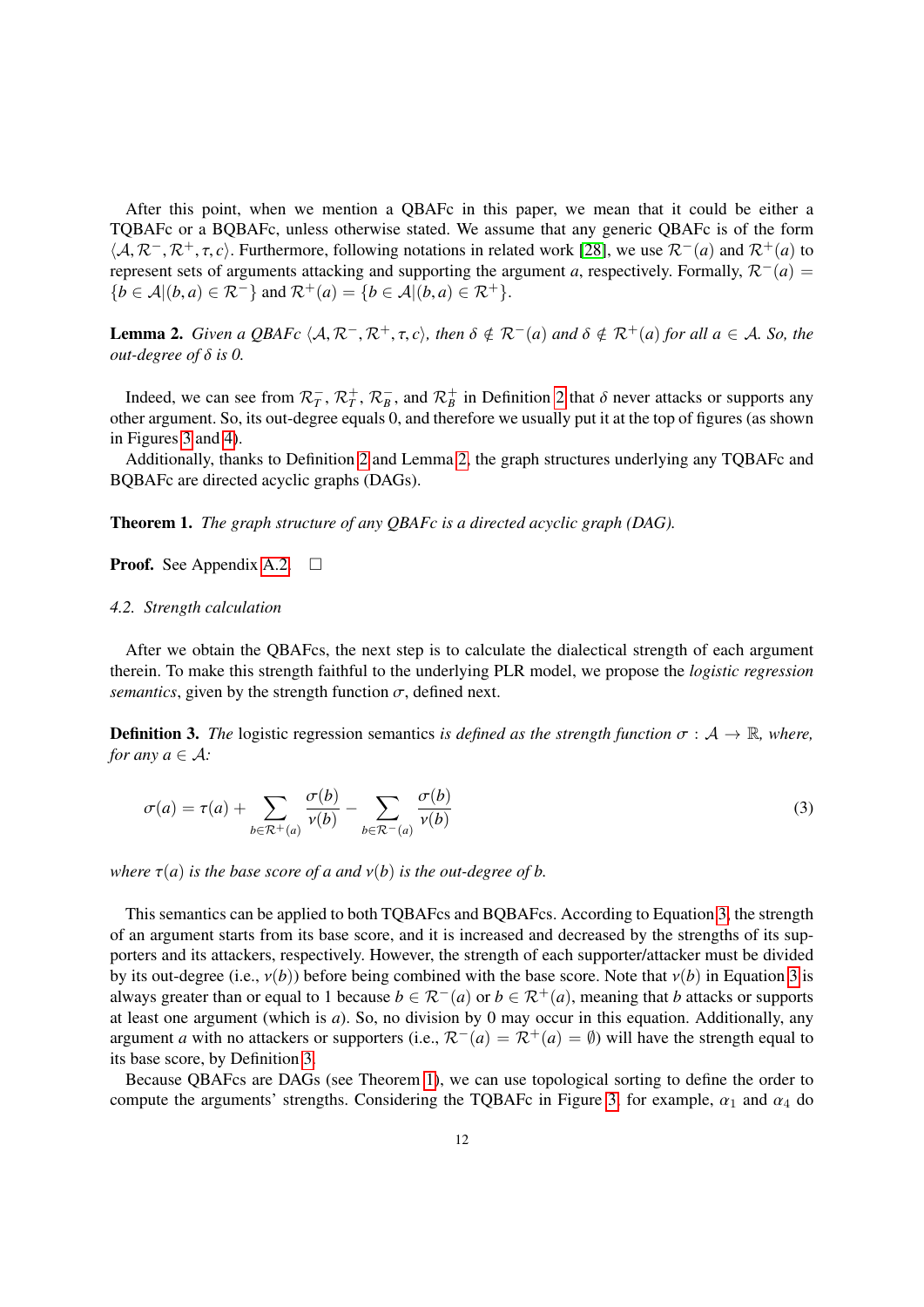not have any attacker or supporter, so their strengths equal their base scores. Next, we can calculate the strengths of  $\alpha_2$  and  $\alpha_3$ , and then  $\delta$ :

$$
\sigma(\alpha_2) = \tau(\alpha_2) + \sum_{b \in \mathcal{R}^+( \alpha_2)} \frac{\sigma(b)}{\nu(b)} - \sum_{b \in \mathcal{R}^-( \alpha_2)} \frac{\sigma(b)}{\nu(b)}
$$
  
\n= 0.4 +  $\sum_{b \in \{\alpha_1\}} \frac{\sigma(b)}{\nu(b)} - \sum_{b \in \emptyset} \frac{\sigma(b)}{\nu(b)} = 0.4 + \frac{0.9}{2} = 0.85$   
\n
$$
\sigma(\alpha_3) = \tau(\alpha_3) + \sum_{b \in \mathcal{R}^+( \alpha_3)} \frac{\sigma(b)}{\nu(b)} - \sum_{b \in \mathcal{R}^-( \alpha_3)} \frac{\sigma(b)}{\nu(b)}
$$
  
\n= 1.2 +  $\sum_{b \in \emptyset} \frac{\sigma(b)}{\nu(b)} - \sum_{b \in \{\alpha_1\}} \frac{\sigma(b)}{\nu(b)} = 1.2 - \frac{0.9}{2} = 0.75$   
\n
$$
\sigma(\delta) = \tau(\delta) + \sum_{b \in \mathcal{R}^+( \delta)} \frac{\sigma(b)}{\nu(b)} - \sum_{b \in \mathcal{R}^-( \delta)} \frac{\sigma(b)}{\nu(b)}
$$
  
\n= 0.1 +  $\sum_{b \in \{\alpha_2\}} \frac{\sigma(b)}{\nu(b)} - \sum_{b \in \{\alpha_3, \alpha_4\}} \frac{\sigma(b)}{\nu(b)} = 0.1 + \frac{0.85}{1} - \frac{0.75}{1} - \frac{0.5}{1} = -0.3$ 

All the results are displayed in Figure [3.](#page-9-0) Similarly, the strengths are computed for the BQBAFc and shown in Figure [4.](#page-10-0) We can see that the strength of the default arguments  $\delta$  of both TQBAFc and BQBAFc is equal to the absolute of the logit  $\sum_{n=1}^{d}$ *i*=1  $w_i f_i + b$  of the PLR model.

<span id="page-12-0"></span>Theorem 2. *For a given QBAFc, the prediction of the underlying PLR model can be inferred from the strength of the default argument:*

- (1) *The predicted probability for the class*  $c(\delta)$  *equals sigmoid* $(\sigma(\delta))$ *.*
- (2) *Hence, if*  $\sigma(\delta) > 0$ *, the PLR model predicts class c(* $\delta$ *). Otherwise, it predicts the opposite class*  $(i.e., 1 - c(\delta)).$

**Proof.** See Appendix [A.3.](#page-38-0)  $\Box$ 

In other words, we can read the prediction from the default argument  $\delta$ . The negative strength of  $\delta$ implies that the argument can no longer support its originally supported class; therefore, the prediction must be the opposite class. Since  $\sigma(\delta)$  is computed from  $\tau(\delta)$  and the strengths of the attackers and the supporters of  $\delta$ , we can use these attackers and supporters as explanation for the prediction. Furthermore, we may generalize the results of Theorem [2](#page-12-0) to other arguments  $\alpha_i \in A$ . For instance, in Figure [4,](#page-10-0) we could say that the pattern [[TEXT:nothing], [SENTIMENT:pos]] of  $\alpha_1$  (weakly) supports the negative class with  $\alpha_1$ 's strength of 0.1, but it is not sufficient to make the final prediction become negative (indeed, even after the support by  $\alpha_1$ , the strength of  $\delta$  remains negative, meaning that the final prediction is no longer the class  $\delta$  originally supports, i.e., no longer the negative class).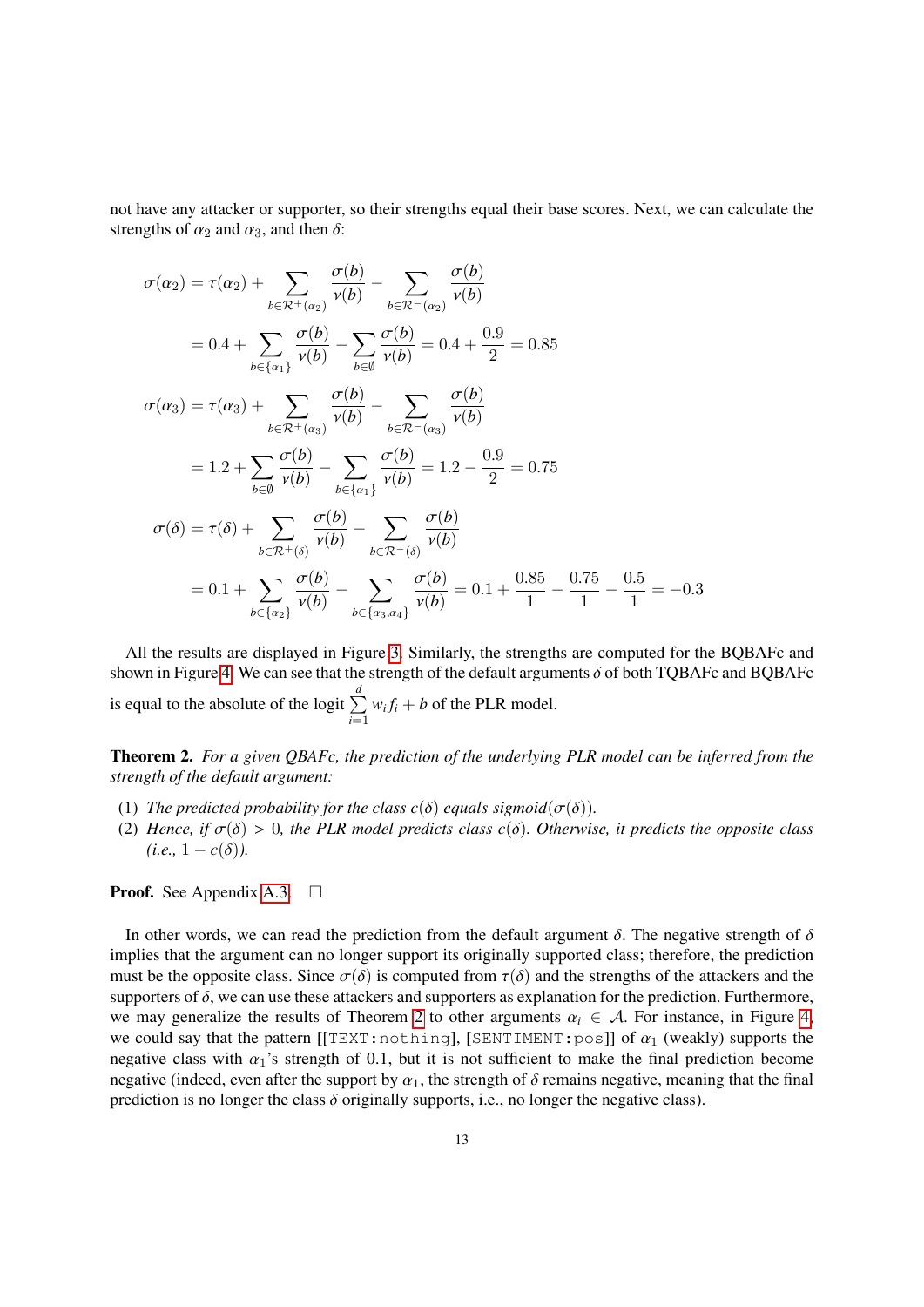#### <span id="page-13-0"></span>*4.3. Post-Processing*

We have shown how to extract QBAFcs, equipped with a suitable notion of dialectical strength to match the workings of PLR so as to serve as a basis for explanation thereof. Nevertheless, when arguments in these QBAFcs have a negative dialectical strength, the human interpretation of any re-sulting explanations may be difficult. Using Figure [3](#page-9-0) as an example, we can see that argument  $\alpha_2$ ( $[[TEXT:nothing]]$ ), supporting the negative class, *supports* argument  $\delta$ , which represents the final prediction. Due to  $\delta$  supporting the negative class and  $\sigma(\delta)$  being negative, we can read from the figure that the final prediction is the positive class. However, it is counterintuitive to say that a pattern for the negative class supports the prediction of the positive class. Hence, we propose a post-processing step for QBAFcs to pave the way towards explanations better aligned with human interpretation.

<span id="page-13-1"></span>**Definition 4.** *Given a QBAFc*  $\langle A, \mathcal{R}^-, \mathcal{R}^+, \tau, c \rangle$  *with*  $\sigma(a)$  *the dialectical strength of any*  $a \in \mathcal{A}$ *, the*  $corresponding$  post-processed QBAFc, *denoted* QBAFc', *is defined as*  $\langle A', \mathcal{R}^{-1}, \mathcal{R}^{+1}, \tau', c' \rangle$  where

- $A' = A$ .
- $\tau' : A \to \mathbb{R}$  *and*  $c' : A \to \{0,1\}$  *are defined such that, for each*  $a \in A$ *,* 
	- *\* If*  $\sigma(a) \ge 0$ *, then*  $\tau'(a) = \tau(a)$  *and*  $c'(a) = c(a)$ *.*<br>*\* If*  $\sigma(a) < 0$  *then*  $\tau'(a) = -\tau(a)$  *and*  $c'(a) = 1 \tau(a)$
	- *\* If*  $\sigma$ (*a*) < 0*, then*  $\tau'$ (*a*) =  $-\tau$ (*a*) *and*  $c'(a) = 1 c(a)$ *.*
- $\mathcal{R}^{-1} = \{ (a, b) \in \mathcal{R}^{-} \cup \mathcal{R}^{+} | c'(a) \neq c'(b) \land \sigma(a) \neq 0 \}.$ <br>•  $\mathcal{R}^{+1} \{ (a, b) \in \mathcal{R}^{-} \cup \mathcal{R}^{+} | c'(a) c'(b) \land \sigma(a) \neq 0 \}.$
- $\mathcal{R}^{+}{}' = \{(a,b) \in \mathcal{R}^- \cup \mathcal{R}^+ | c'(a) = c'(b) \wedge \sigma(a) \neq 0\}.$

According to Definition [4,](#page-13-1) to post-process a QBAFc from the previous step, we change the supported class of arguments with negative strengths ( $\sigma(a) < 0$ ) to the other class (i.e.,  $c'(a) = 1 - c(a)$ ) and flin their hase scores to be negative values (i.e.  $\tau'(a) = -\tau(a)$ ). Then we re-label attacks and supports flip their base scores to be negative values (i.e.,  $\tau'(a) = -\tau(a)$ ). Then we re-label attacks and supports between arouments according to the new supported classes  $c'$  while keeping the direction of the edges between arguments according to the new supported classes  $c'$  while keeping the direction of the edges intact. Figures [5](#page-14-1) and [6](#page-15-0) show the post-processed QBAFcs of Figures [3](#page-9-0) and [4,](#page-10-0) respectively. Note that, in this step, we also remove any edges where the strengths of the attackers or the supporters equal 0. As a result of this post-processing, the dialectical strength for all arguments becomes positive (as shown also in Figures [5](#page-14-1) and [6\)](#page-15-0). Generally:

<span id="page-13-4"></span>**Theorem 3.** *Given a QBAFc*  $\langle A, \mathcal{R}^-, \mathcal{R}^+, \tau, c \rangle$  *and the corresponding QBAFc<sup>1</sup>*  $\langle A', \mathcal{R}^{-}, \mathcal{R}^{+,} \tau', c' \rangle$ , *csing the logistic regression semantics*  $\sigma$ , *let*  $\sigma(a)$  *and*  $\sigma(a)'$  *represent the dialectic using the logistic regression semantics*  $\sigma$ , *let*  $\sigma$ (*a*) *and*  $\sigma$ (*a*)' represent the dialectical strength of a  $\in$   $\Delta - \Delta'$  in OBAFc and OBAFc' respectively. Then the following statements are true:  $A = A'$  in QBAFc and QBAFc', respectively. Then, the following statements are true:

- *If*  $\sigma(a) \ge 0$ *, then*  $\sigma(a)' = \sigma(a)$ .<br>• *If*  $\sigma(a) < 0$  *then*  $\sigma(a)' = -\sigma(a)$
- If  $\sigma(a) < 0$ , then  $\sigma(a)' = -\sigma(a)$ .

**Proof.** See Appendix [A.4.](#page-41-0)  $\Box$ 

<span id="page-13-2"></span>**Corollary 1.** *Given a QBAFc and the corresponding QBAFc',*  $\sigma(a)' = |\sigma(a)|$  *for all*  $a \in A = A'$ .

Furthermore, Theorem [2](#page-12-0) also applies to QBAFc's, as follows:

<span id="page-13-3"></span>**Corollary 2.** For a given QBAFc', the prediction of the underlying PLR model is the class  $c'(\delta)$  with the predicted probability of sigmoid( $\sigma(\delta)'$ )  $predicted \ probability \ of \ sigmoid(\sigma(\delta)').$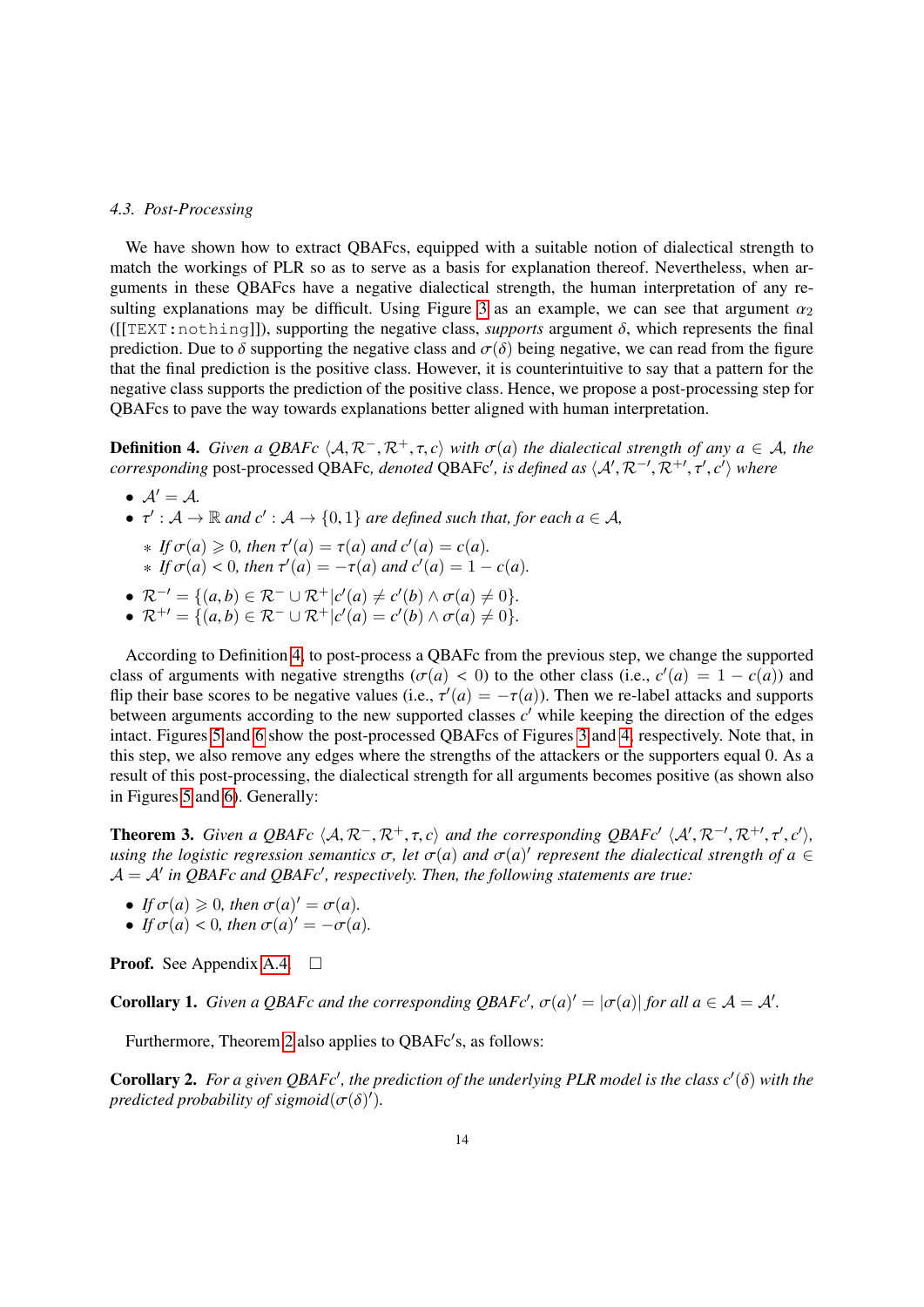

<span id="page-14-1"></span>Fig. 5. The extracted top-down QBAFc in Figure [3](#page-9-0) after being post-processed.

Thus, intuitively, the effect of the post-processing step is to flip all the negative strengths to be positive, so we adjust the QBAFc accordingly, while preserving the interpretations of the arguments. For instance, if the original argument *a* has  $\tau(a) = 0.3$ ,  $c(a) = 1$  and  $\sigma(a) = -0.5$ , the meaning is that the argument initially supports the positive class with the base score of 0.3, but after taking into account dialectical relations, it supports the negative class instead with strength 0.5. After post-processing, we will obtain  $\frac{1}{2}$  negative class with strength 0.5.  $\sigma'(a) = -0.3$ ,  $c'(a) = 0$  and  $\sigma(a)' = 0.5$ , with the (equivalent) meaning that the argument supports the equivalent) of  $\sigma'(a)$ 

# <span id="page-14-0"></span>5. Analyzing Properties of QBAFc and QBAFc'

In this section, we analyze the logistic regression semantics  $\sigma$ , when applied to QBAFcs and QBAFc's, cording to 11 group properties of gradual semantics proposed in [28]. These properties have been used according to 11 group properties of gradual semantics proposed in [\[28\]](#page-53-0). These properties have been used to evaluate many argumentation frameworks and semantics in the literature [\[33](#page-53-5)[–35\]](#page-53-6) in order to ensure that the frameworks and semantics will lead to explanations that are consistent with general human rea-soning and debate. Table [1](#page-15-1) gives the formal definition of these properties for QBAFs  $\langle A_*, \mathcal{R}_*, \mathcal{R}_*, \tau_* \rangle$ <br>under semantics  $\sigma$ . Note that these properties apply naturally to QBAFcs of the form  $\langle A, \mathcal{R}^-, \mathcal{R}^+, \$ under semantics  $\sigma_*$ . Note that these properties apply naturally to QBAFcs of the form  $\langle A, \mathcal{R}^-, \mathcal{R}^+, \tau, c \rangle$ and QBAFc's of the form  $\langle A', \mathcal{R}^{-1}, \mathcal{R}^{+1}, \tau', c' \rangle$ , under the LR semantics  $\sigma$ , for  $A_* = A$  or  $A_* = A'$ ,<br> $\mathcal{R}^- - \mathcal{R}^-$  or  $\mathcal{R}^- - \mathcal{R}^-$  and so on The definition of  $\epsilon$  between two sets used in GP10 and GP11  $\mathcal{R}_{+}^{-} = \mathcal{R}^{-}$  or  $\mathcal{R}_{+}^{-} = \mathcal{R}^{-}$ , and so on. The definition of < between two sets used in GP10 and GP11 is defined as follows. Given  $P \subset A$  and  $Q \subset A$ ,  $P \leq Q$  if and only if there exists an injective mannin defined as follows. Given  $P \subseteq A$  and  $Q \subseteq A$ ,  $P \leq Q$  if and only if there exists an injective mapping f from *P* to *Q* such that  $\forall \alpha \in P, \sigma(\alpha) \leq \sigma(f(\alpha))$ . Furthermore,  $P < Q$  if and only if  $P \leq Q$  but  $Q \leq P$ .

Table [2](#page-15-2) summarizes our results (the proofs are in Appendix [A.5\)](#page-44-0). To briefly explain here, GP1 is satisfied by both  $\langle QBAFc, \sigma \rangle$  and  $\langle QBAFc', \sigma \rangle$  because when there is neither attacker nor supporter,<br>the right side of Equation 3 has only  $\tau(\alpha)$  left, making the argument's strength equal its hase score the right side of Equation [3](#page-11-2) has only  $\tau(\alpha)$  left, making the argument's strength equal its base score. Meanwhile, GP2-GP5 are not satisfied by  $\langle OBAFc, \sigma \rangle$  since the strengths of attackers and supporters of QBAFc (not yet post-processed) could be negative. As a result, when an argument has only attackers,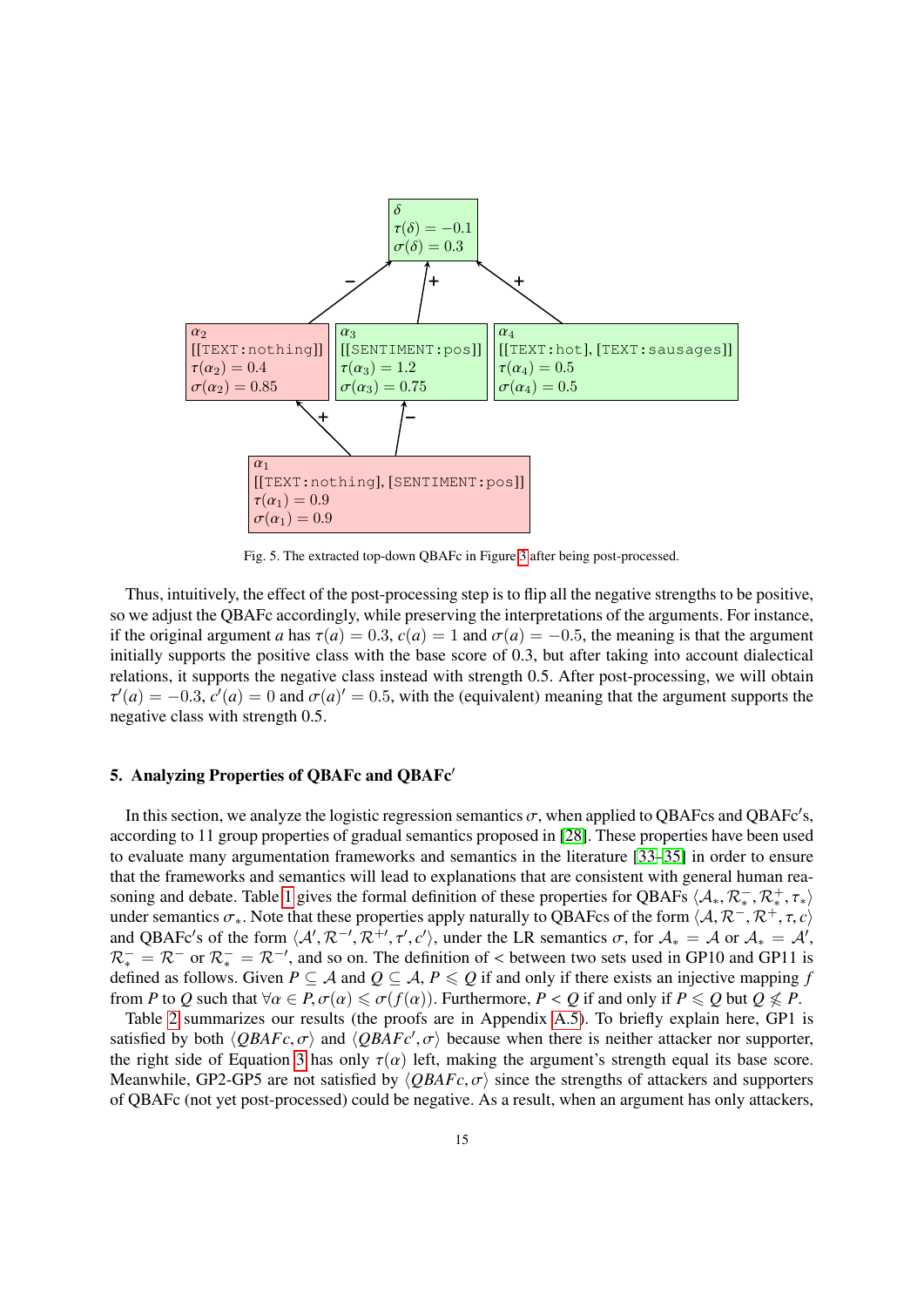

<span id="page-15-0"></span>Fig. 6. The extracted bottom-up QBAFc in Figure [4](#page-10-0) after being post-processed.

<span id="page-15-1"></span>

|  |  | Table 1 |  |                                                                                                                                              |  |
|--|--|---------|--|----------------------------------------------------------------------------------------------------------------------------------------------|--|
|  |  |         |  | Dialectical properties for QBAFs $\langle A_*, \mathcal{R}_*, \mathcal{R}_*, \tau_* \rangle$ under semantics $\sigma_*$ (adapted from [28]). |  |
|  |  |         |  |                                                                                                                                              |  |

| <b>GP1.</b>  | If $\mathcal{R}_{*}^{-}(\alpha) = \emptyset$ and $\mathcal{R}_{*}^{+}(\alpha) = \emptyset$ , then $\sigma_{*}(\alpha) = \tau_{*}(\alpha)$ .                                                                                                       |
|--------------|---------------------------------------------------------------------------------------------------------------------------------------------------------------------------------------------------------------------------------------------------|
| <b>GP2.</b>  | If $\mathcal{R}_{*}^{-}(\alpha) \neq \emptyset$ and $\mathcal{R}_{*}^{+}(\alpha) = \emptyset$ , then $\sigma_{*}(\alpha) < \tau_{*}(\alpha)$ .                                                                                                    |
| <b>GP3.</b>  | If $\mathcal{R}_{*}^{-}(\alpha) = \emptyset$ and $\mathcal{R}_{*}^{+}(\alpha) \neq \emptyset$ , then $\sigma_{*}(\alpha) > \tau_{*}(\alpha)$ .                                                                                                    |
| <b>GP4.</b>  | If $\sigma_*(\alpha) < \tau_*(\alpha)$ , then $\mathcal{R}^-_*(\alpha) \neq \emptyset$ .                                                                                                                                                          |
| <b>GP5.</b>  | If $\sigma_*(\alpha) > \tau_*(\alpha)$ , then $\mathcal{R}^+(\alpha) \neq \emptyset$ .                                                                                                                                                            |
| GP6.         | If $\mathcal{R}_{*}^-(\alpha) = \mathcal{R}_{*}^-(\beta)$ , $\mathcal{R}_{*}^+(\alpha) = \mathcal{R}_{*}^+(\beta)$ , and $\tau_*(\alpha) = \tau_*(\beta)$ , then $\sigma_*(\alpha) = \sigma_*(\beta)$ .                                           |
| <b>GP7.</b>  | If $\mathcal{R}_{*}^-(\alpha) \subset \mathcal{R}_{*}^-(\beta)$ , $\mathcal{R}_{*}^+(\alpha) = \mathcal{R}_{*}^+(\beta)$ , and $\tau_*(\alpha) = \tau_*(\beta)$ , then $\sigma_*(\alpha) > \sigma_*(\beta)$ .                                     |
| <b>GP8.</b>  | If $\overline{\mathcal{R}_*^-(\alpha)} = \overline{\mathcal{R}_*^-(\beta)}$ , $\overline{\mathcal{R}_*^+(\alpha)} \subset \overline{\mathcal{R}_*^+(\beta)}$ , and $\tau_*(\alpha) = \tau_*(\beta)$ , then $\sigma_*(\alpha) < \sigma_*(\beta)$ . |
| <b>GP9.</b>  | If $\mathcal{R}_{*}^{-}(\alpha) = \mathcal{R}_{*}^{-}(\beta), \mathcal{R}_{*}^{+}(\alpha) = \mathcal{R}_{*}^{+}(\beta)$ , and $\tau_{*}(\alpha) < \tau_{*}(\beta)$ , then $\sigma_{*}(\alpha) < \sigma_{*}(\beta)$ .                              |
| <b>GP10.</b> | If $\mathcal{R}_{*}^{-}(\alpha) < \mathcal{R}_{*}^{-}(\beta)$ , $\mathcal{R}_{*}^{+}(\alpha) = \mathcal{R}_{*}^{+}(\beta)$ , and $\tau_{*}(\alpha) = \tau_{*}(\beta)$ , then $\sigma_{*}(\alpha) > \sigma_{*}(\beta)$ .                           |
| GP11.        | If $\mathcal{R}_{*}^{-}(\alpha) = \mathcal{R}_{*}^{-}(\beta)$ , $\mathcal{R}_{*}^{+}(\alpha) < \mathcal{R}_{*}^{+}(\beta)$ , and $\tau_{*}(\alpha) = \tau_{*}(\beta)$ , then $\sigma_{*}(\alpha) < \sigma_{*}(\beta)$ .                           |

Table 2

<span id="page-15-2"></span>Summary of the group properties for gradual semantics [\[28\]](#page-53-0) satisfied or unsatisfied by the logistic regression semantics  $\sigma$  when applied on QBAFcs and QBAFc's.

|                                                                                                                                                                                                                                                                                                                                                                                                                                                                                                                |  |  |  | GP1 GP2 GP3 GP4 GP5 GP6 GP7 GP8 GP9 GP10 GP11 |  |
|----------------------------------------------------------------------------------------------------------------------------------------------------------------------------------------------------------------------------------------------------------------------------------------------------------------------------------------------------------------------------------------------------------------------------------------------------------------------------------------------------------------|--|--|--|-----------------------------------------------|--|
| $\begin{array}{c ccccccccc}\n\hline\n\langle \text{QBAFc}, \sigma \rangle & \boldsymbol{V} & \mathbf{X} & \mathbf{X} & \mathbf{X} & \mathbf{X} & \mathbf{Y} & \mathbf{X} & \mathbf{X} & \mathbf{X} & \mathbf{X} & \mathbf{X} & \mathbf{X} & \mathbf{X} & \mathbf{X} & \mathbf{X} & \mathbf{X} & \mathbf{X} & \mathbf{X} & \mathbf{X} & \mathbf{X} & \mathbf{X} & \mathbf{X} & \mathbf{X} & \mathbf{X} & \mathbf{X} & \mathbf{X} & \mathbf{X} &$                                                                |  |  |  |                                               |  |
| $\big \!\!\big\langle \mathcal{Q}\mathit{BAFc}',\sigma \rangle\!\!\big \bigvee\!\!\big \!\bigvee\!\!\bigvee\!\!\bigvee\!\!\bigvee\!\!\bigvee\!\!\bigvee\!\!\bigvee\!\!\bigvee\!\!\bigvee\!\!\bigvee\!\!\bigvee\!\!\bigvee\!\!\bigvee\!\!\bigvee\!\!\bigvee\!\!\bigvee\!\!\bigvee\!\!\bigvee\!\!\bigvee\!\!\bigvee\!\!\bigtriangle\!\!\bigvee\!\!\bigtriangle\!\!\bigtriangleup\!\!\bigtriangleup\!\!\bigtriangleup\!\!\bigtriangleup\!\!\bigtriangleup\!\!\bigtriangleup\!\!\bigtriangleup\!\!\bigtriangleup\$ |  |  |  |                                               |  |

it may not be the case that its strength becomes lower than its base score (i.e., GP2 may not be satisfied). Similarly, when an argument has only supporters, it may not be the case that its strength becomes higher than its base score (i.e., GP3 may not be satisfied). Furthermore, the strength of an argument in  $\langle OBAFc, \sigma \rangle$  could be less than its base score due to not only attackers with positive strengths but also supporters with negative strengths, making GP4 unsatisfied. Similarly, when the strength of an argument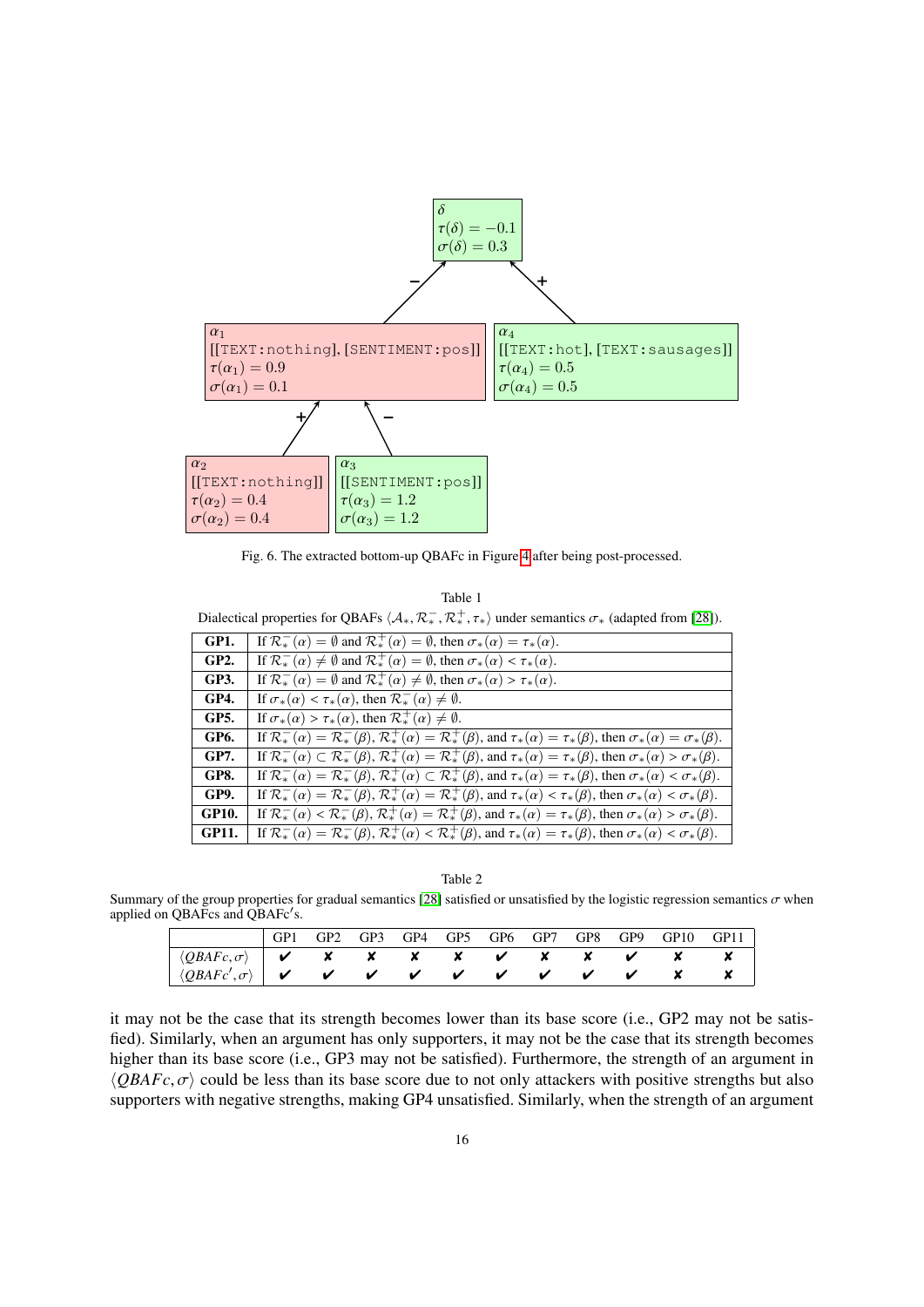in  $\langle OBAFc, \sigma \rangle$  is higher than its base score, it could also be due to attackers with negative strengths (not only supporters with positive strengths), making GP5 unsatisfied. In contrast, after we post-process QBAFc to be QBAFc', no argument strengths can be negative (see Corollary [1\)](#page-13-2); therefore, GP2-GP5 are satisfied by  $\langle QBAFc', \sigma \rangle$ . Next, GP6 and GP9 are satisfied by both  $\langle QBAFc, \sigma \rangle$  and  $\langle QBAFc', \sigma \rangle$  as<br>we can easily see from Equation 3, As for GP2-GP5, GP7 and GP8 may not be satisfied by *(OBAFc*,  $\sigma$ ) we can easily see from Equation [3.](#page-11-2) As for GP2-GP5, GP7 and GP8 may not be satisfied by  $\langle OBAFc, \sigma \rangle$ due to the fact that, in QBAFc, the strengths of attackers and supporters could be negative, whereas  $\langle QBAFc', \sigma \rangle$  satisfies GP7 and GP8 since QBAFc<sup>'</sup> does not suffer from negative strengths. Lastly, both  $\langle OBAFc', \sigma \rangle$  and  $\langle OBAFc', \sigma \rangle$  do not satisfy GP10 and GP11 because the  $\leq$  relation imposes a condi- $\langle QBAFc, \sigma \rangle$  and  $\langle QBAFc', \sigma \rangle$  do not satisfy GP10 and GP11 because the < relation imposes a condition only on argument strengths while our semantics  $\sigma$  considers not only the strengths of the attackers tion only on argument strengths while our semantics  $\sigma$  considers not only the strengths of the attackers and the supporters but also their out-degrees. For illustrative counterexamples of these GPs, please see Appendix [A.5.](#page-44-0)

In conclusion,  $\langle QBAFc', \sigma \rangle$  satisfies nine out of the eleven group properties, while  $\langle QBAFc, \sigma \rangle$  satis-<br>s only three. This means that our post-processing step is important to make the argumentation framefies only three. This means that our post-processing step is important to make the argumentation framework align better with human interpretation and become more suitable for generating local explanations.

### <span id="page-16-0"></span>6. Presenting AXPLR to humans

Presenting the whole QBAFc' as a local explanation to lay users may not be a good idea since the graph could be very complicated (in terms of the number of arguments, relations, and depth). Also, the notions of attack and support may not be familiar to the users. So, the last step of AXPLR is extracting the explanation from the QBAFc'. We know from Theorem [2](#page-13-3) and Corollary 2 that the prediction of the LR model is associated to the strength of the default argument  $\delta$ . Hence, we can explain the prediction based on how  $\sigma(\delta)$ ' was calculated. The value of  $\sigma(\delta)$ ' depends on  $\tau'(\delta)$  (corresponding to the bias term<br>in LR) and the strength  $\sigma$  of all the attackers and supporters of  $\delta$ . Therefore, we return as the local in LR) and the strength  $\sigma$  of all the attackers and supporters of  $\delta$ . Therefore, we return, as the local explanation for  $c'(\delta)$ , a list of triplets  $(p_j, \pi(p_j, x), \sigma(\alpha_j)')$  where *x* is the input text,  $\alpha_j$  (representing<br>the pattern *n*) is one of the *k* strongest supporters of  $\delta$  and  $\pi(n, x)$  is a part of *x* that matches t the pattern  $p_j$ ) is one of the *k* strongest supporters of  $\delta$ , and  $\pi(p_j, x)$  is a part of *x* that matches the pat-<br>term *n*. If we want both evidence for and counter-evidence against the prediction, we can show triple tern  $p_j$ . If we want both evidence for and counter-evidence against the prediction, we can show triplets  $(p_j, \pi(p_j, x), \sigma(\alpha_j)')$  for the top *k* supporters and attackers with the highest  $\sigma(\alpha_j)'$ . We call explana-<br>tions of this form **shallow AXPLR** Figure 7 shows an example of shallow AXPLR (extracted from a tions of this form shallow AXPLR. Figure [7](#page-17-1) shows an example of shallow AXPLR (extracted from a  $BQBAFc'$ ) for the deceptive review detection task<sup>[3](#page-16-1)</sup> where the color intensity represents the strengths of the arguments. Shallow AXPLR are similar to the flat logistic regression explanations (FLXs) introduced in Section [2.4.](#page-4-1) The only differences are that *(i)* FLXs select the top *k* patterns based on the size of  $w_j f_j$ (which is equivalent to  $\tau(\alpha_i)$ ) while our shallow AXPLR select top *k* arguments based on the dialectical strength  $\sigma(\alpha_i)$ , and *(ii)* any patterns matched in *x* can be in FLXs whereas only attackers and supporters of  $\delta$  can be in shallow AXPLR.

Shallow AXPLR leverage only the attackers and supporters of  $\delta$ , but ignores the additional information available in the QBAFc'. Therefore, we propose another variation of AXPLR, called deep AXPLR, which also use other arguments and relations in the QBAFc'. Basically, deep AXPLR expand shallow AXPLR by additionally allowing users to see attackers and supporters (if any) of arguments in shallow AXPLR as well as "deeper" arguments in the QBAFc' until there is no attacker or supporter for those arguments. Figure [8](#page-18-0) shows a deep AXPLR, explaining the same example and using the same BQBAFc' as the shallow AXPLR in Figure [7](#page-17-1) does. Note that a deep AXPLR from a BQBAFc' (as in Figure [8\)](#page-18-0)

<span id="page-16-1"></span><sup>3</sup>This task aims to classify whether a review is genuine or fake.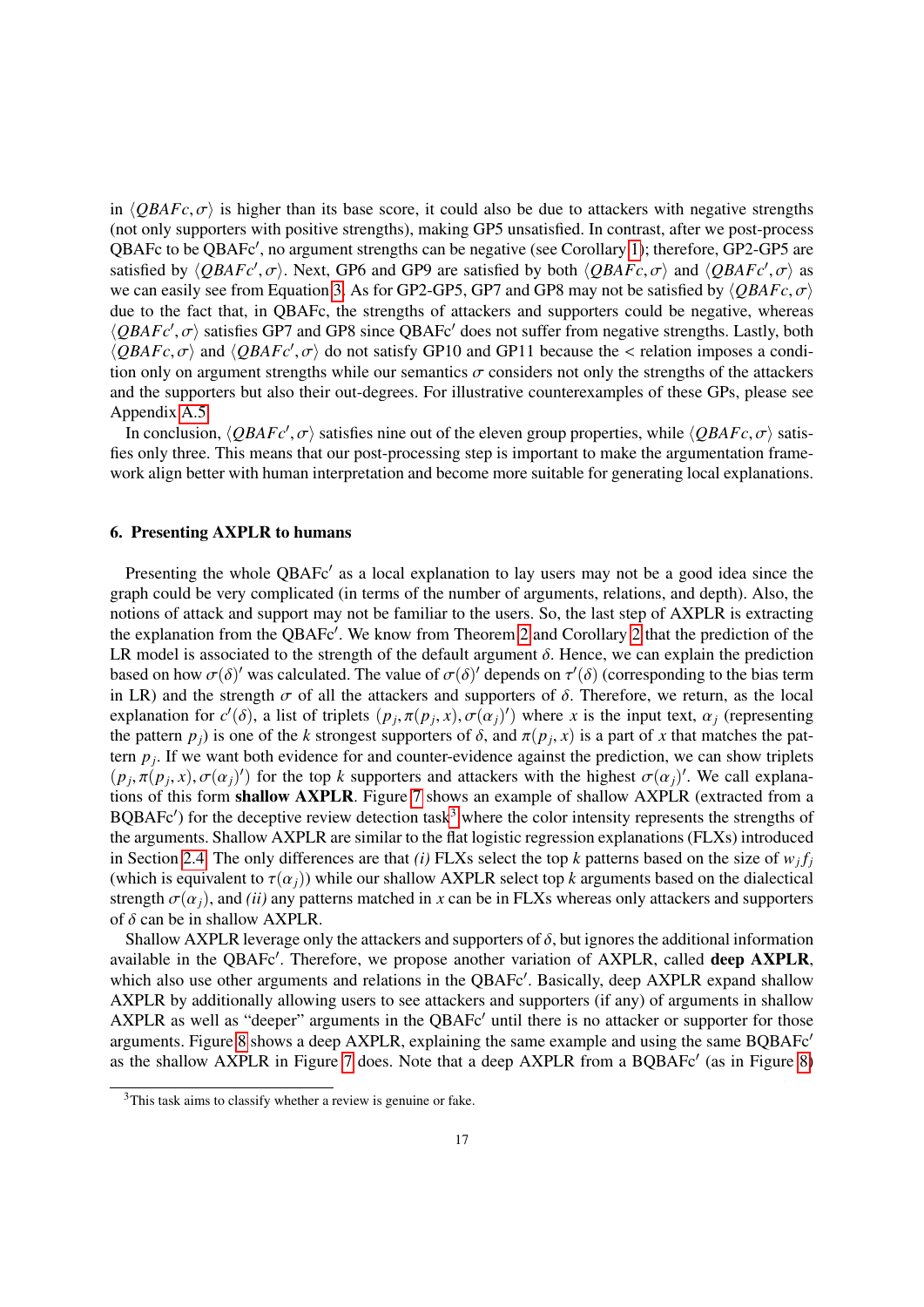# · Evidence for deceptive:

| Pattern                     | <b>Meaning</b>                       | Match             |  |
|-----------------------------|--------------------------------------|-------------------|--|
| {TYPE:decidedly.r}          | A type of decidedly (adv)            | <b>Definitely</b> |  |
| ${TEXT:my} {TEXT: i}$       | The word "my", closely followed by   | My I              |  |
|                             | the word "i"                         |                   |  |
| {TEXT:my} {TYPE:relative.n} | The word "my", closely followed by a | My husband        |  |
|                             | type of relative (n)                 |                   |  |
| {TYPE:value.n}              | A type of value (n)                  | cost              |  |
| {TEXT:like}                 | The word "like"                      | like              |  |

# · Evidence for truthful:

| Pattern               | <b>Meaning</b>                                     | Match     |
|-----------------------|----------------------------------------------------|-----------|
| $\{TEXT:\}$ {TEXT:we} | The word "(", closely followed by the<br>word "we" | we        |
| {TYPE:touch.n}        | A type of touch (n)                                | reception |
| {POS:SYM}             | A symbol                                           |           |
| {TEXT:bathroom}       | The word "bathroom"                                | bathroom  |
| {TYPE:helpful.a}      | A type of helpful (adj)                            | helpful   |

<span id="page-17-1"></span>Fig. 7. Example of shallow AXPLR for deceptive review detection. The patterns shown correspond to strongest supporters and attackers of  $\delta$ . The meaning of each pattern/argument is also provided. The color and its intensity represent the supported class and the strengths of the arguments, respectively.

shows specific patterns to the users first (as they directly support or attack  $\delta$ ) and hides more general patterns as supporting or opposing reasons (to be expanded) in deeper levels. In contrast, due to the opposite way of drawing attacks and supports, a deep AXPLR from a TQBAFc' explains to users with general patterns first and provides more specific patterns as expandable details in deeper levels.

Shallow and deep AXPLR are just two examples of explanations that can be drawn from QBAFc's. We leave the study of other forms of explanations, such as conversational explanations [\[36\]](#page-53-7) and counterfactual explanations [\[37\]](#page-53-8), for future work.

# <span id="page-17-0"></span>7. Experimental Setup

To evaluate AXPLR, we conducted both empirical and human evaluations. For the empirical evaluation, we calculated some statistics for the QBAFcs extracted for target examples and performed analyses concerning *sufficiency* of the generated explanations (see Section [8\)](#page-19-0). For the human evaluation, we *(i)* assessed plausibility of the explanations, i.e., how well the explanations from AXPLR align with human explanations compared to a standard method for explaining LR results (see Section [9\)](#page-26-0), and *(ii)* assessed how well AXPLR can teach and support humans to perform a new task (see Section [10\)](#page-29-0).

In the experiments, we targeted binary text classification using three English datasets as shown in Table [3.](#page-18-1) The table also shows the classes we consider as positive and negative when running GrASP and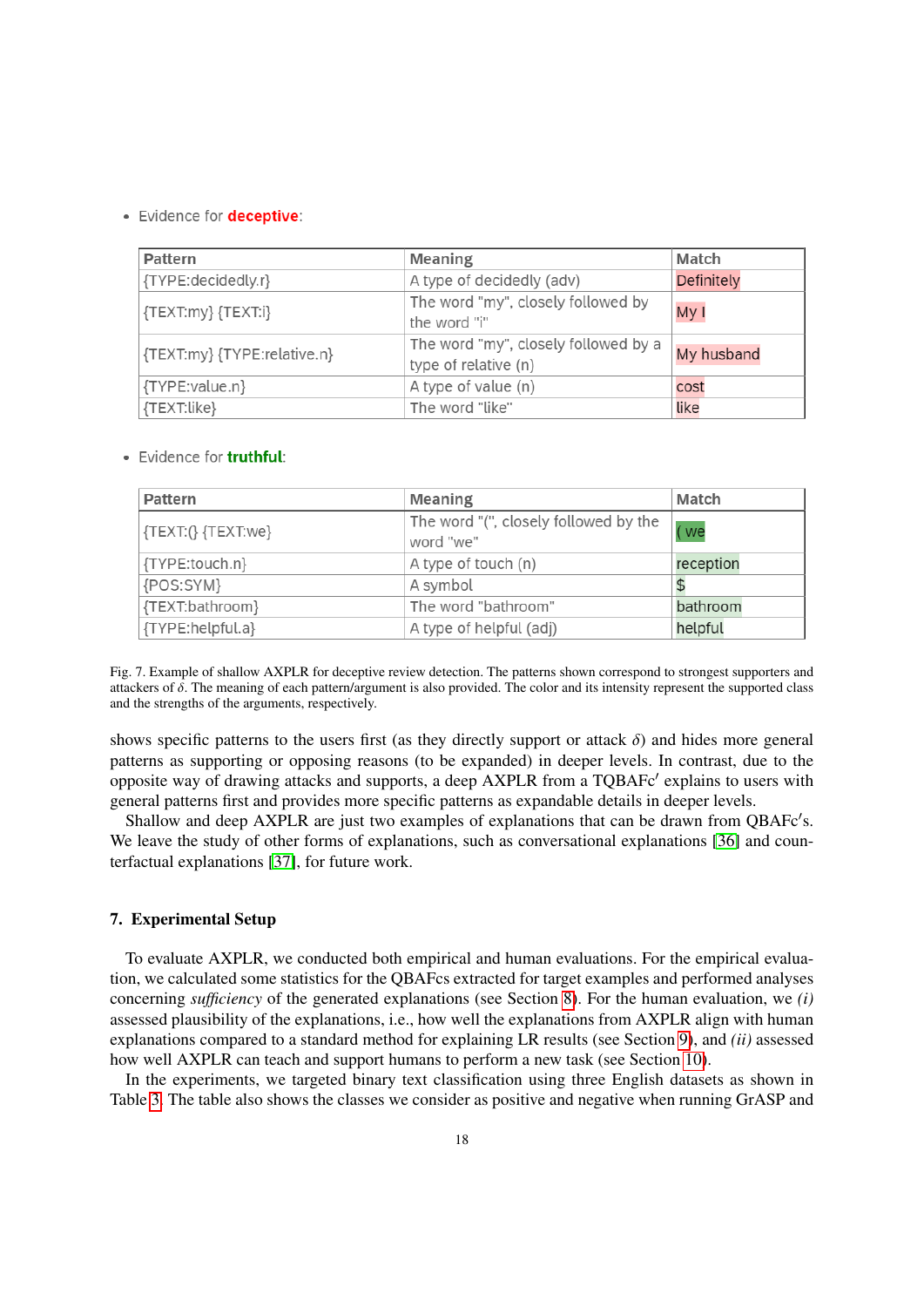



<span id="page-18-0"></span>Fig. 8. Example of deep AXPLR for deceptive review detection. A user can expand some patterns/arguments to see their sub-patterns (i.e., their attackers and/or supporters) such as, on the left, [[TEXT:i]] and [[TEXT:like]] supporting [[TEXT:like], [TEXT:i]]. The meaning of each pattern is provided as a tooltip. The color and its intensity represent the supported class and the strengths of the arguments, respectively.

<span id="page-18-1"></span>

| Datasets used in the experiments. |                |                |                                  |  |  |
|-----------------------------------|----------------|----------------|----------------------------------|--|--|
| Dataset                           | Positive class | Negative class | Training / Development / Testing |  |  |
| <b>SMS</b> Spam Collection        | Spam           | Not spam       | 3567/892/1115                    |  |  |
| <b>Amazon Clothes</b>             | Positive       | Negative       | 3000 / 300 / 10000               |  |  |
| Deceptive Hotel Reviews           | Deceptive      | Truthful       | 1024 / 256 / 320                 |  |  |

AXPLR and the number of examples for each data split (used for training, developing, and testing the models; please see Appendix [B](#page-50-0) for more details about these splits). Specifically, the datasets are:

- SMS Spam Collection [\[38\]](#page-53-9) focusing on detecting spams in a collection of SMS (short message service) messages. The dataset is imbalanced, containing 13.40% spam messages and 86.60% ham messages (i.e., non-spams).
- Amazon Clothes [\[39\]](#page-53-10), focusing on classifying whether a review (of clothing, shoes, and jewelry products) has positive or negative sentiment. The overall dataset is balanced.
- Deceptive Hotel Reviews [\[40,](#page-53-11) [41\]](#page-53-12) focusing on identifying whether a given hotel review is truthful (genuine) or deceptive (fake). There are 1600 reviews in total for 20 hotels. For each hotel, there are 20 truthful positive, 20 truthful negative, 20 deceptive positive, and 20 deceptive negative reviews (positive and negative here refer to the review sentiment).

For the LR classifiers of the first two datasets, the GrASP patterns were constructed with lemma, part-of-speech tags (POS), wordnet hypernyms, and sentiment attributes. We used alphabet size of 200, allowed two gaps in the patterns, and generated 100 patterns in total. For the last dataset (Deceptive Hotel Reviews), the settings were the same except that we used text attributes (capturing the whole word) instead of the lemma attributes and we generated 200 patterns in total. The performance of the LR classifiers of the three datasets are reported in Table [4.](#page-19-1) *Accuracy* is the percentage of correct predictions on the test set, while *F1* is a harmonic mean of *Precision* and *Recall* of the model. *Positive F1* and *Negative F1* are F1s when we consider the positive and the negative classes as the main class. These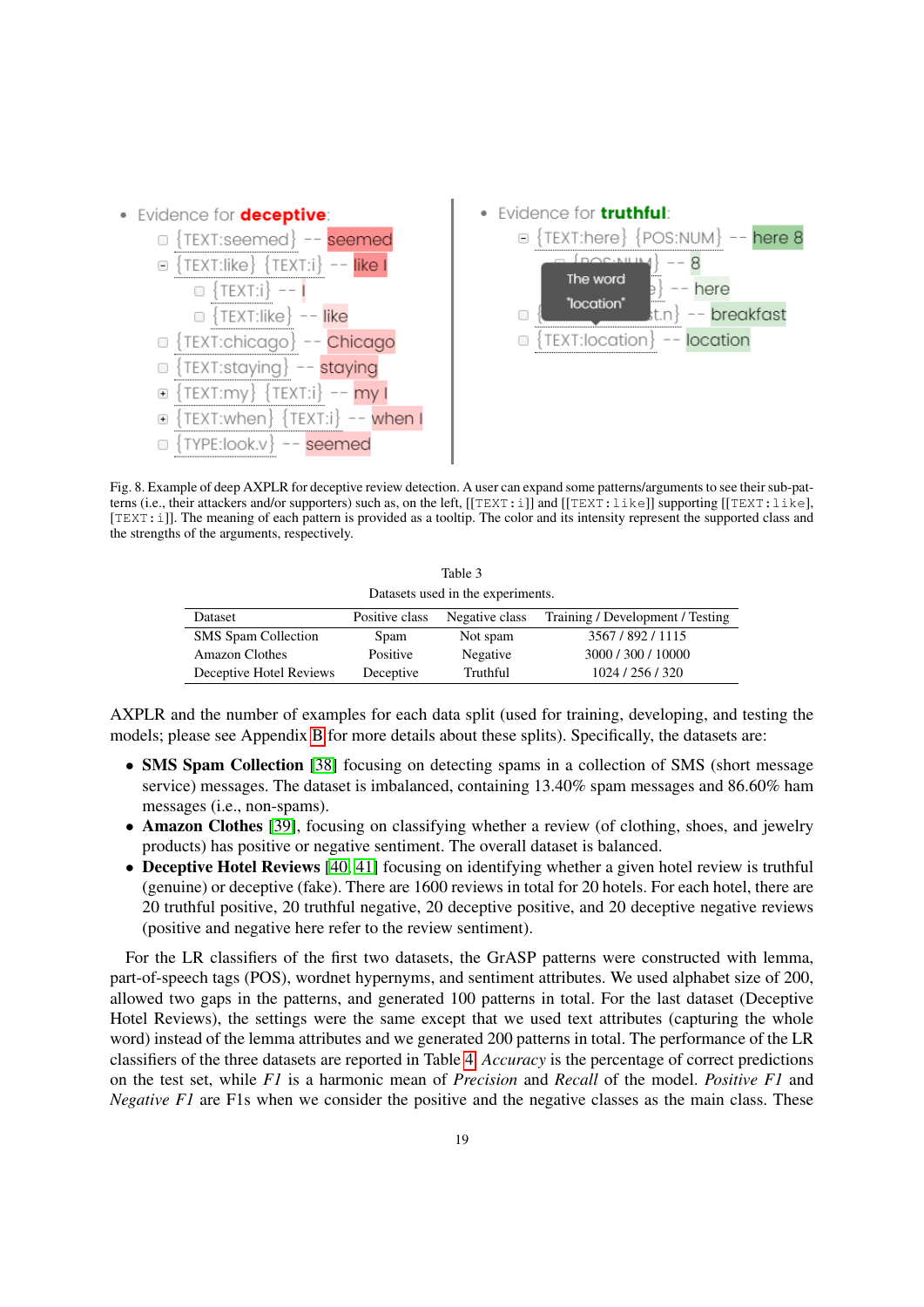<span id="page-19-1"></span>

| Performance of the pattern-based LR models on the test sets. |  |
|--------------------------------------------------------------|--|
| Table 4                                                      |  |
|                                                              |  |

| Dataset                    | Positive F1 | Negative F1 | Macro F1 | Accuracy |
|----------------------------|-------------|-------------|----------|----------|
| <b>SMS</b> Spam Collection | 0.891       | 0.986       | 0.939    | 0.975    |
| Amazon Clothes             | 0.836       | 0.836       | 0.836    | 0.836    |
| Deceptive Hotel Reviews    | 0.847       | 0.859       | 0.853    | 0.853    |

two F1s are then averaged to be *Macro F1*. For more details about the evaluation metrics, please see Appendix [B.](#page-50-0)

# <span id="page-19-0"></span>8. Experiment 1: Empirical Evaluation

We divide the empirical evaluation into two parts. The first part discusses the statistics for QBAFcs and QBAFc's we generated from the test sets. This helps us understand what the argumentation graphs look like on average. The second part focuses on *sufficiency*, aiming to answer "How many supporting arguments are needed on average so as to sufficiently make the model predict what it predicts?". This helps us decide how many arguments we should show in AXPLR generally.

# 8.1. Statistics for QBAFcs and QBAFc's

Tables [5-](#page-20-0)[7](#page-22-0) show the statistics of the QBAFcs and QBAFc's for the SMS Spam Collection, Amazon Clothes, and Deceptive Hotel Reviews, respectively. We measure the number of arguments supporting positive and negative classes ( $A^{+,\delta}$  and  $A^{-,\delta}$  respectively, defined below), the number of pairs in the (attacks and support) relations ( $R$ ), and specifically those not involving the default argument ( $R_{\setminus \delta}$ ):

| $A^{+, \delta} = \{ a \in A   c(a) = 1 \}$ | $\mathcal{R}=\mathcal{R}^-\cup\mathcal{R}^+$                                  |
|--------------------------------------------|-------------------------------------------------------------------------------|
| $A^{-,\delta} = \{a \in A   c(a) = 0\}$    | $\mathcal{R}_{\setminus \delta} = \{(a, b) \in \mathcal{R}   b \neq \delta\}$ |

Note that, if  $\mathcal{R}_{\setminus \delta} = \emptyset$ , then the generated AXPLR amounts to a FLX where we do not consider relationships between features. We consider both the statistics for the whole test sets and the statistics for each of the four possible situations – true positives (TP), true negatives (TN), false positives (FP), and false negatives (FN). TP and TN are the cases where the model correctly predicts that the true class is 1 and 0, respectively. FP refers to cases when the predicted label is 1 but the true label is 0. On the contrary, FN refers to cases when the predicted label is 0 but the true label is 1. For more details, please see Appendix [B.](#page-50-0)

*Number of arguments.* The spam dataset had the minimum average number of arguments (∼ 10 arguments per example as shown by  $|\mathcal{A}|$  in Table [5\)](#page-20-0). However, if we look at examples for which the prediction is positive (i.e., both true positive examples TP and false positive examples FP in Table [5\)](#page-20-0), we find 36 arguments per example on average. Looking at the underlying PLR model, we found that the default argument  $\delta$  before post processing supported the negative class with  $\tau(\delta) = 5.800$  (not shown in the Table), which was very high compared to the base scores of other arguments. This means that the classifier answered "Not spam" by default unless it could identify sufficient evidence to answer "Spam". Even true negative examples (TN) had around three arguments for the negative class on average, including  $\delta$ . Interestingly, false negative examples (FN) had a relatively higher number of arguments than true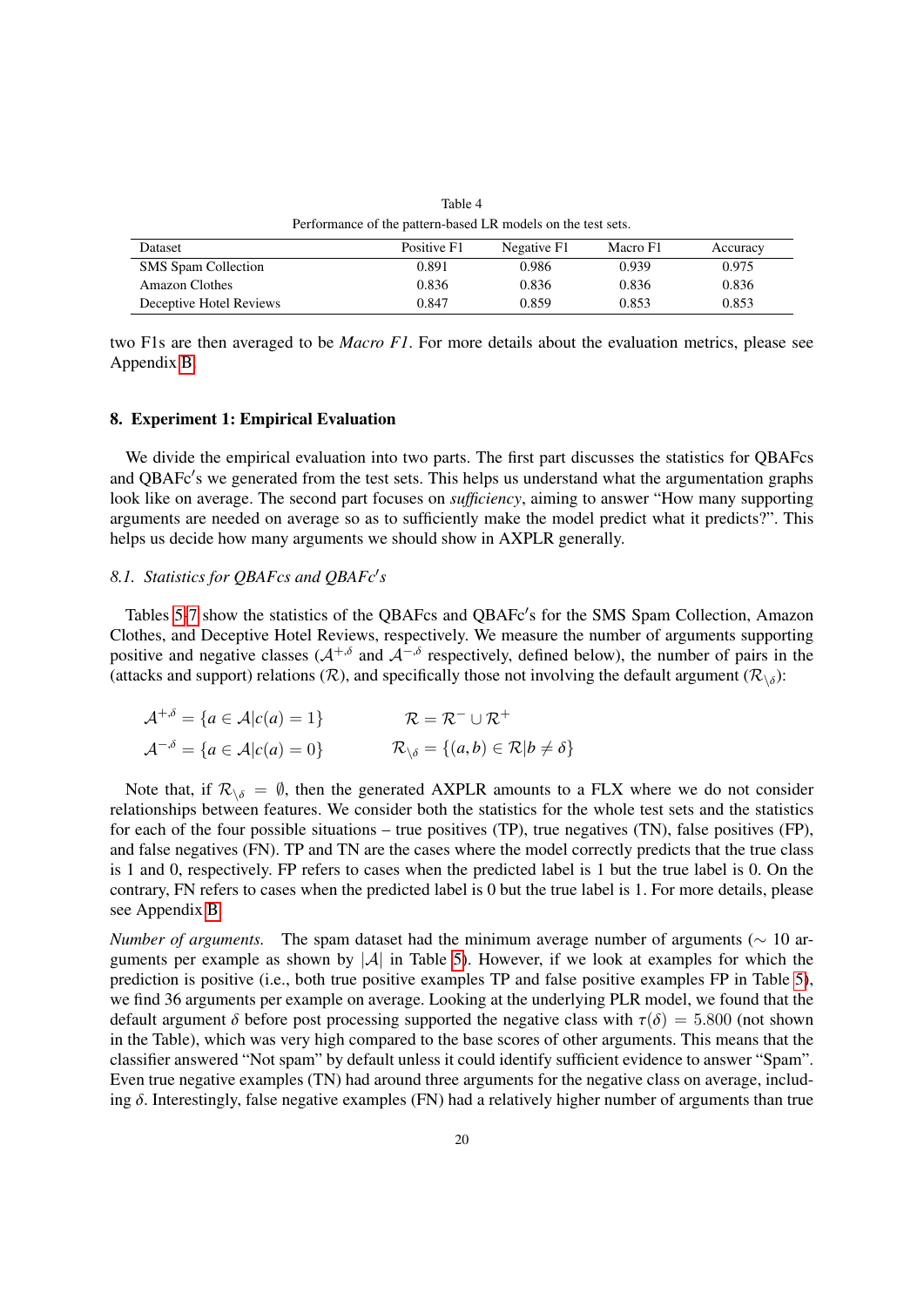<span id="page-20-0"></span>Statistics (Average  $\pm$  SD) of QBAFc and QBAFc' for the SMS Spam Collection dataset. TP, TN, FP, and FN stand for true positives, true negatives, false positives, and false negatives, respectively.  $A^{+, \delta}$ ,  $A^{-, \delta}$  are sets of arguments supporting positive and<br>negative classes, respectively R is a set of (attack and support) relations, whe negative classes, respectively. R is a set of (attack and support) relations, whereas  $\mathcal{R}_{\setminus \delta}$  is a subset of R containing specifically those not involving the default argument  $\delta$ those not involving the default argument  $\delta$ .

| Measurement                        | TQBAFc            | TQBAFc'                                | <b>BQBAFc</b>     | BQBAFc'           |
|------------------------------------|-------------------|----------------------------------------|-------------------|-------------------|
| # Examples                         |                   | 1115 (TP: 115, TN: 972, FP: 5, FN: 23) |                   |                   |
| $ \mathcal{A} $                    | $10.08 \pm 11.55$ | $10.08 \pm 11.55$                      | $10.08 \pm 11.55$ | $10.08 \pm 11.55$ |
| $-TP$                              | 35.98±12.26       | 35.98±12.26                            | 35.98±12.26       | 35.98±12.26       |
| $\mbox{-}\mathrm{TN}$              | $6.66 \pm 6.01$   | $6.66 \pm 6.01$                        | $6.66 \pm 6.01$   | $6.66 \pm 6.01$   |
| $-$ FP                             | 36.00±11.98       | 36.00±11.98                            | 36.00±11.98       | 36.00±11.98       |
| $\mbox{-}\mathrm{FN}$              | 19.30±9.66        | 19.30±9.66                             | 19.30±9.66        | $19.30 \pm 9.66$  |
| $ \mathcal{A}^{+,\delta} $         | $5.86 \pm 7.12$   | $6.25 \pm 7.77$                        | $5.86 \pm 7.12$   | $6.47 + 8.07$     |
| $-TP$                              | 22.36±7.17        | 24.68±7.70                             | 22.36±7.17        | 25.42±7.52        |
| $-TN$                              | $3.70 \pm 3.57$   | $3.85 \pm 3.69$                        | $3.70 \pm 3.57$   | $4.00 \pm 4.01$   |
| - ${\rm FP}$                       | 20.40±6.31        | $22.20 \pm 6.87$                       | $20.40 \pm 6.31$  | 24.20±6.02        |
| $-FN$                              | 11.26±4.73        | 11.74±4.83                             | $11.26 \pm 4.73$  | 12.48±5.69        |
| $ \mathcal{A}^{-,\delta} $         | $4.22 \pm 4.63$   | $3.83 \pm 4.14$                        | $4.22 \pm 4.63$   | $3.61 \pm 3.81$   |
| $-TP$                              | $13.63 \pm 5.60$  | 11.30±5.37                             | $13.63 \pm 5.60$  | $10.57 \pm 5.41$  |
| $\mbox{-}\mathrm{TN}$              | $2.96 \pm 2.66$   | $2.81 \pm 2.65$                        | $2.96 \pm 2.66$   | $2.66 \pm 2.33$   |
| $-$ FP                             | 15.60±5.77        | 13.80±5.50                             | 15.60±5.77        | 11.80±6.06        |
| $\mbox{-}\mathrm{FN}$              | $8.04 \pm 5.17$   | $7.57 + 5.29$                          | $8.04 \pm 5.17$   | $6.83 \pm 4.25$   |
| $ \mathcal{R} $                    | $11.64 \pm 16.77$ | $11.64 \pm 16.77$                      | $13.82 \pm 21.40$ | 13.82±21.40       |
| $-TP$                              | 49.31±19.63       | 49.31±19.63                            | $61.43 \pm 26.11$ | $61.43 \pm 26.11$ |
| $\mbox{-}\mathrm{TN}$              | $6.69 \pm 8.17$   | $6.69 \pm 8.17$                        | $7.57 \pm 10.37$  | $7.57 \pm 10.37$  |
| $-FP$                              | 50.60±21.14       | 50.60±21.14                            | 64.20±28.35       | 64.20±28.35       |
| $-FN$                              | 23.96±14.27       | 23.96±14.27                            | 29.17±19.09       | 29.17±19.09       |
| $ \mathcal{R}_{\setminus \delta} $ | $8.32 \pm 14.76$  | $8.32 \pm 14.76$                       | $8.32 \pm 14.76$  | $8.32 \pm 14.76$  |
| $-TP$                              | $40.81 \pm 18.81$ | $40.81 \pm 18.81$                      | $40.81 \pm 18.81$ | $40.81 \pm 18.81$ |
| $\mbox{-}\mathrm{TN}$              | $4.06 \pm 7.09$   | $4.06 \pm 7.09$                        | $4.06 \pm 7.09$   | $4.06 \pm 7.09$   |
| $-FP$                              | 43.40±21.41       | 43.40±21.41                            | 43.40±21.41       | 43.40±21.41       |
| $-FN$                              | $18.43 \pm 13.93$ | $18.43 \pm 13.93$                      | $18.43 \pm 13.93$ | $18.43 \pm 13.93$ |
| $ R^{-} $                          | $6.39 \pm 8.48$   | $5.31 \pm 6.33$                        | $7.51 \pm 10.90$  | $5.73 \pm 7.93$   |
| $-TP$                              | 24.92±9.91        | $16.50 \pm 8.10$                       | 31.50±13.48       | 20.22±11.75       |
| $-TN$                              | $3.95 \pm 4.43$   | $3.74 \pm 4.15$                        | $4.36 \pm 5.43$   | $3.75 \pm 4.71$   |
| - ${\rm FP}$                       | $26.60 \pm 10.83$ | $20.60 \pm 10.36$                      | 32.40±14.84       | 22.40±12.95       |
| $-FN$                              | 12.78±7.11        | $12.13 \pm 6.59$                       | $15.30 \pm 9.18$  | $13.35 \pm 7.79$  |
| $ \mathcal{R}^+ $                  | $5.24 \pm 8.49$   | $6.33 \pm 10.88$                       | $6.31 \pm 10.72$  | $8.10 \pm 13.88$  |
| $-TP$                              | 24.39±10.38       | 32.81±12.21                            | 29.93±13.40       | 41.22±15.19       |
| $-TN$                              | $2.74 \pm 3.99$   | $2.95 \pm 4.28$                        | $3.21 \pm 5.20$   | $3.82 \pm 5.85$   |
| $-FP$                              | 24.00±10.89       | 30.00 ± 11.07                          | 31.80±14.04       | 41.80±15.69       |
| $-FN$                              | $11.17 \pm 7.51$  | $11.83 \pm 7.95$                       | 13.87±10.33       | $15.83 \pm 11.62$ |

negatives, but still less than those of true positives (TP). This implies that the false negative examples usually had some, but insufficient, evidence for the positive class, compared to the true negatives which almost have nothing.

Unlike the SMS Spam Collection dataset, the base scores of  $\delta$  for the Amazon Clothes and the Deceptive Hotel Reviews datasets were 0.2597 and 0.6932 supporting the negative class, respectively (not

21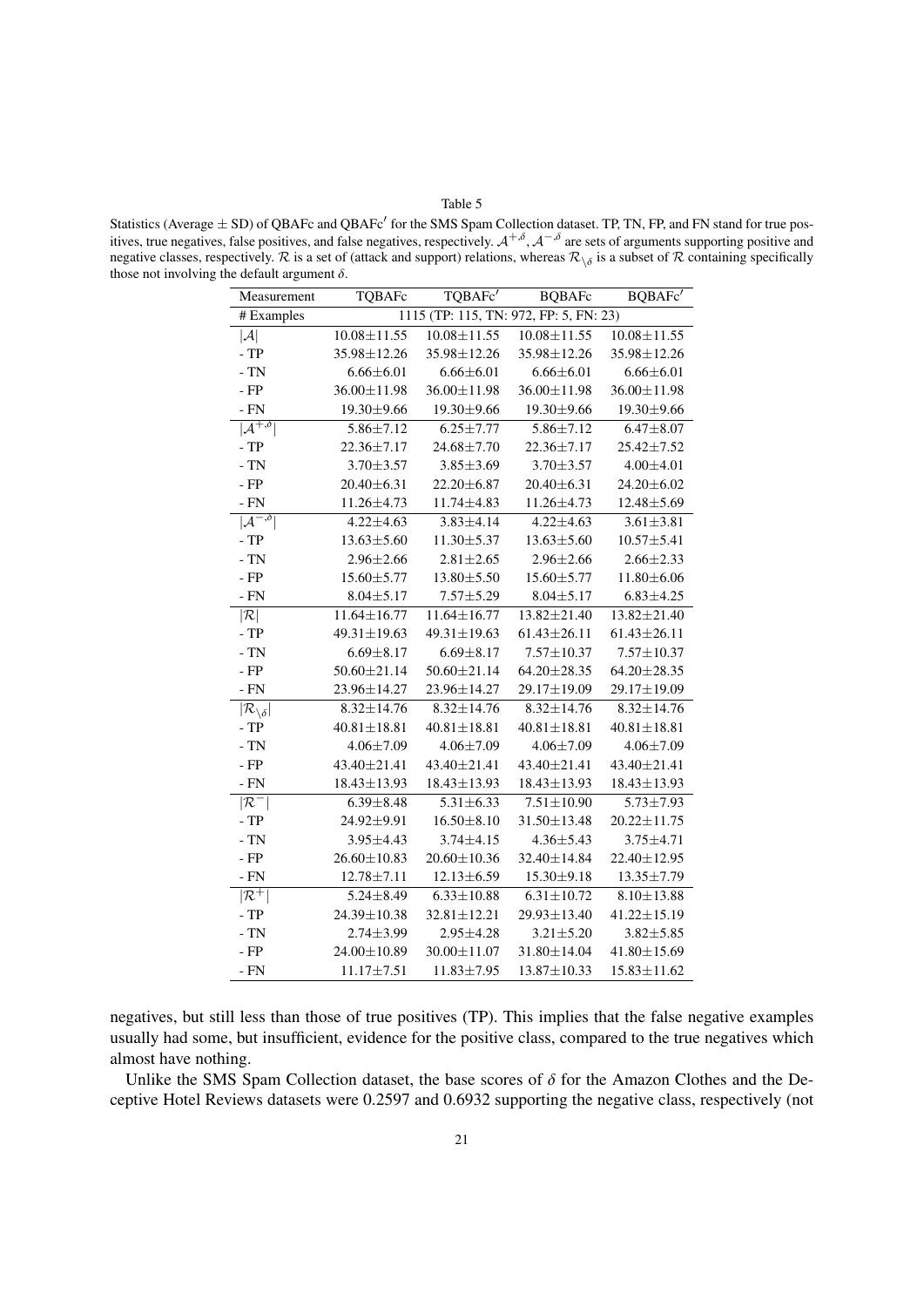<span id="page-21-0"></span>Statistics (Average  $\pm$  SD) of QBAFc and QBAFc' for the Amazon Clothes dataset. TP, TN, FP, and FN stand for true positives, true negatives, false positives, and false negatives, respectively.  $A^{+, \delta}$ ,  $A^{-, \delta}$  are sets of arguments supporting positive and negative classes respectively R is a set of (attack and support) relations, whereas  $R_{\$ negative classes, respectively. R is a set of (attack and support) relations, whereas  $\mathcal{R}_{\setminus \delta}$  is a subset of R containing specifically those not involving the default argument  $\delta$ those not involving the default argument  $\delta$ .

| Measurement                        | TQBAFc            | TQBAFc'           | <b>BQBAFc</b>                                | BQBAFc            |
|------------------------------------|-------------------|-------------------|----------------------------------------------|-------------------|
| # Examples                         |                   |                   | 10000 (TP: 4176, TN: 4186, FP: 848, FN: 790) |                   |
| $ \mathcal{A} $                    | $16.09 \pm 8.13$  | $16.09 \pm 8.13$  | $16.09 \pm 8.13$                             | $16.09 \pm 8.13$  |
| $-TP$                              | 14.85±7.57        | 14.85±7.57        | $14.85 \pm 7.57$                             | 14.85±7.57        |
| $\mbox{-}\mathrm{TN}$              | $17.45 \pm 8.21$  | $17.45 \pm 8.21$  | $17.45 \pm 8.21$                             | $17.45 \pm 8.21$  |
| - ${\rm FP}$                       | 14.99±8.14        | 14.99±8.14        | 14.99±8.14                                   | 14.99±8.14        |
| $\mbox{-}\mathrm{FN}$              | $16.57 \pm 9.31$  | $16.57 \pm 9.31$  | $16.57 \pm 9.31$                             | $16.57 \pm 9.31$  |
| $ \mathcal{A}^{+,\delta} $         | 7.39±4.36         | $7.45 \pm 4.50$   | 7.39±4.36                                    | $7.43 \pm 4.88$   |
| $-TP$                              | $8.91 \pm 4.18$   | $9.74 \pm 4.07$   | $8.91 \pm 4.18$                              | $10.22 \pm 4.51$  |
| $-$ TN                             | $5.93 \pm 3.98$   | $5.20 \pm 3.76$   | $5.93 \pm 3.98$                              | $4.75 \pm 3.68$   |
| - ${\rm FP}$                       | $7.80{\pm}4.27$   | $8.47 \pm 4.12$   | 7.80±4.27                                    | 8.49±4.34         |
| $\mbox{-}\mathrm{FN}$              | $6.65 \pm 4.55$   | $6.10 \pm 4.29$   | $6.65 \pm 4.55$                              | $5.84 \pm 4.37$   |
| $ \mathcal{A}^{-,\delta} $         | $8.70 \pm 5.23$   | $8.64 \pm 5.89$   | $8.70 \pm 5.23$                              | $8.65 \pm 6.24$   |
| $-TP$                              | 5.94±3.99         | $5.10 \pm 4.18$   | 5.94±3.99                                    | $4.63 \pm 4.27$   |
| $-$ TN                             | 11.52±4.96        | $12.25 \pm 5.36$  | 11.52±4.96                                   | $12.71 \pm 5.53$  |
| - ${\rm FP}$                       | $7.19 \pm 4.18$   | $6.52 \pm 4.38$   | $7.19 \pm 4.18$                              | $6.50 \pm 4.44$   |
| $-FN$                              | $9.92 \pm 5.14$   | $10.47 + 5.49$    | $9.92 \pm 5.14$                              | $10.73 \pm 5.57$  |
| $ \mathcal{R} $                    | $17.64 \pm 10.25$ | $17.64 \pm 10.25$ | 21.68±13.29                                  | $21.68 \pm 13.29$ |
| - $TP$                             | 16.33±9.78        | $16.33 \pm 9.78$  | 20.55±12.49                                  | 20.55±12.49       |
| $\mbox{-}\mathrm{TN}$              | $19.10 \pm 10.20$ | $19.10 \pm 10.20$ | 23.07±13.47                                  | $23.07 \pm 13.47$ |
| - ${\rm FP}$                       | $16.38 \pm 10.47$ | $16.38 \pm 10.47$ | 20.06±13.57                                  | $20.06 \pm 13.57$ |
| - ${\rm FN}$                       | $18.18 \pm 11.57$ | $18.18 \pm 11.57$ | $22.03 \pm 15.32$                            | $22.03 \pm 15.32$ |
| $ \mathcal{R}_{\setminus \delta} $ | $12.71 \pm 8.73$  | $12.71 \pm 8.73$  | $12.71 \pm 8.73$                             | $12.71 \pm 8.73$  |
| - $TP$                             | 12.34±8.42        | $12.34 \pm 8.42$  | 12.34±8.42                                   | 12.34±8.42        |
| $\mbox{-}\mathrm{TN}$              | 13.30±8.74        | 13.30±8.74        | 13.30 ± 8.74                                 | 13.30±8.74        |
| - ${\rm FP}$                       | $11.68 \pm 9.01$  | $11.68 \pm 9.01$  | $11.68 \pm 9.01$                             | $11.68 \pm 9.01$  |
| - ${\rm FN}$                       | $12.65 \pm 9.77$  | 12.65±9.77        | 12.65±9.77                                   | $12.65 \pm 9.77$  |
| $ \mathcal{R}^- $                  | $5.27 \pm 3.79$   | $5.11 \pm 3.96$   | $8.10 + 5.54$                                | $4.08 \pm 3.47$   |
| $-TP$                              | $4.74 \pm 3.55$   | $5.50 \pm 4.38$   | $8.20 \pm 5.18$                              | $3.72 \pm 3.43$   |
| $\mbox{-}\mathrm{TN}$              | $5.73 \pm 3.86$   | $4.56 \pm 3.27$   | $8.00 \pm 5.70$                              | $4.12 \pm 3.31$   |
| - ${\rm FP}$                       | $5.20 \pm 3.82$   | $6.30 + 4.66$     | $8.09 \pm 5.73$                              | $5.15 \pm 3.75$   |
| - ${\rm FN}$                       | $5.61 \pm 4.25$   | $4.68 \pm 3.67$   | $8.14 \pm 6.31$                              | $4.72 \pm 3.84$   |
| $ \mathcal{R}^+ $                  | 12.38±7.04        | $12.53 \pm 7.20$  | 13.58±8.44                                   | 17.59±10.52       |
| $-TP$                              | 11.59±6.76        | $10.83 + 5.97$    | $12.35 \pm 7.72$                             | 16.83±9.79        |
| $\mbox{-}\mathrm{TN}$              | 13.37±6.98        | 14.54±7.64        | $15.06 \pm 8.65$                             | $18.95 \pm 10.82$ |
| - ${\rm FP}$                       | $11.18 \pm 7.16$  | $10.08 \pm 6.30$  | $11.97 \pm 8.35$                             | $14.91 \pm 10.26$ |
| $-FN$                              | 12.56±7.92        | 13.49±8.52        | 13.89±9.65                                   | 17.32±11.89       |

shown in the tables). In order to push the prediction to either positive or negative, we needed evidence. Hence, the average number of arguments for these two datasets were similar for both classes (as shown by |A| of TP, TN, FP, FN in Tables [6](#page-21-0)[-7\)](#page-22-0). Examples predicted as positive, therefore, had higher number of arguments for the positive class  $(|A^{+, \delta}|)$  than those predicted as negative. Similarly, examples predicted as negative had higher number of arguments for the negative class ( $|\mathcal{A}^{-,\delta}|$ ) than those predicted as posi-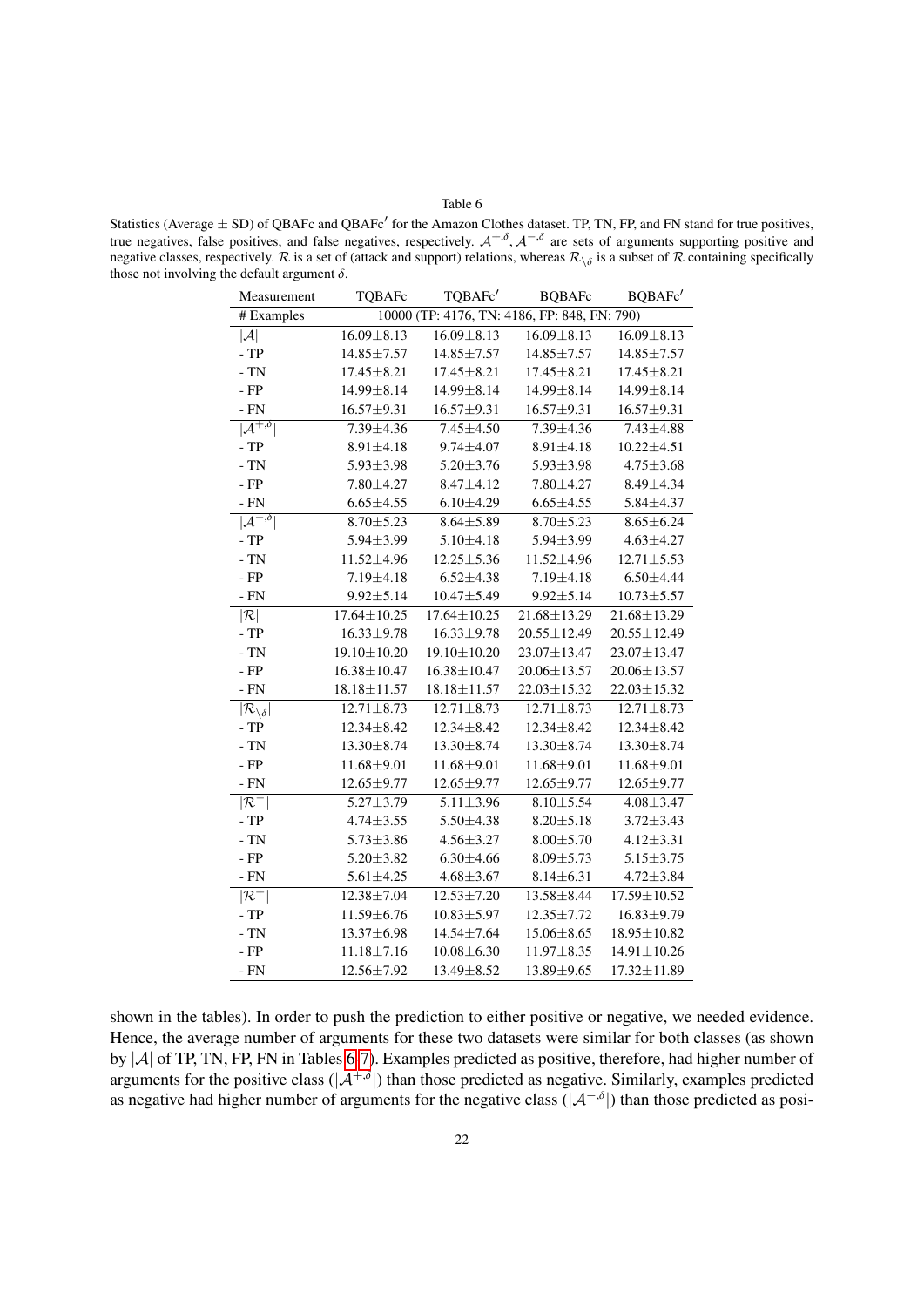<span id="page-22-0"></span>Statistics (Average  $\pm$  SD) of QBAFc and QBAFc' for the Deceptive Hotel Review dataset. TP, TN, FP, and FN stand for true positives, true negatives, false positives, and false negatives, respectively.  $A^{+, \delta}, A^{-, \delta}$  are sets of arguments supporting positive and negative classes respectively R is a set of (attack and support) relations, positive and negative classes, respectively. R is a set of (attack and support) relations, whereas  $\mathcal{R}_{\setminus \delta}$  is a subset of R containing specifically those not involving the default argument  $\delta$ specifically those not involving the default argument  $\delta$ .

| Measurement                           | TQBAFc           | TQBAFc'          | <b>BQBAFc</b>                          | BQBAFc'           |
|---------------------------------------|------------------|------------------|----------------------------------------|-------------------|
| # Examples                            |                  |                  | 320 (TP: 130, TN: 143, FP: 26, FN: 21) |                   |
| $ \mathcal{A} $                       | 19.44±6.82       | 19.44±6.82       | 19.44±6.82                             | 19.44±6.82        |
| $-TP$                                 | 19.54±6.54       | 19.54±6.54       | 19.54±6.54                             | 19.54 ± 6.54      |
| $\mbox{-}\mathrm{TN}$                 | $20.24 \pm 6.86$ | $20.24 \pm 6.86$ | $20.24 \pm 6.86$                       | $20.24 \pm 6.86$  |
| - ${\rm FP}$                          | 17.77±6.48       | $17.77 \pm 6.48$ | $17.77 \pm 6.48$                       | $17.77 \pm 6.48$  |
| $\mbox{-}\mathrm{FN}$                 | 15.48±7.34       | 15.48±7.34       | 15.48±7.34                             | 15.48±7.34        |
| $ \mathcal{A}^{+,\delta} $            | $9.14 \pm 4.46$  | $9.89 \pm 5.02$  | $9.14 \pm 4.46$                        | $10.34 + 5.00$    |
| $-TP$                                 | 12.06±4.27       | 13.58±4.53       | 12.06±4.27                             | 13.85±4.50        |
| $\mbox{-}\mathrm{TN}$                 | $6.85 \pm 3.11$  | $6.92 \pm 3.21$  | $6.85 \pm 3.11$                        | $7.43 \pm 3.32$   |
| - ${\rm FP}$                          | $9.50 \pm 3.56$  | 10.77±3.74       | $9.50 \pm 3.56$                        | 11.42±4.09        |
| $\mbox{-}\mathrm{FN}$                 | $6.19 \pm 3.60$  | $6.29 \pm 3.61$  | $6.19 \pm 3.60$                        | $7.10 \pm 3.96$   |
| $ \overline{\mathcal{A}^{-,\delta}} $ | 10.30±4.91       | $9.55 \pm 5.33$  | 10.30±4.91                             | $9.10 + 5.13$     |
| $-TP$                                 | $7.48 + 3.16$    | $5.96 \pm 3.14$  | $7.48 \pm 3.16$                        | $5.69 \pm 2.93$   |
| $\mbox{-}\mathrm{TN}$                 | 13.39±4.77       | $13.32 \pm 4.81$ | 13.39±4.77                             | $12.81 \pm 4.68$  |
| - ${\rm FP}$                          | $8.27 + 3.34$    | $7.00 \pm 3.27$  | $8.27 \pm 3.34$                        | $6.35 \pm 2.86$   |
| $\mbox{-}\mathrm{FN}$                 | $9.29 \pm 4.23$  | $9.19 \pm 4.19$  | $9.29 \pm 4.23$                        | $8.38 \pm 3.77$   |
| $ \mathcal{R} $                       | $22.03 \pm 9.43$ | $22.03 \pm 9.43$ | 21.48±9.62                             | 21.48±9.62        |
| $-TP$                                 | 23.96±9.93       | 23.96±9.93       | $23.12 \pm 10.32$                      | $23.12 \pm 10.32$ |
| $\mbox{-}\mathrm{TN}$                 | $21.41 \pm 8.69$ | $21.41 \pm 8.69$ | $21.01 \pm 8.67$                       | $21.01 \pm 8.67$  |
| $-$ FP                                | $20.04 \pm 8.88$ | $20.04 \pm 8.88$ | 20.00±9.75                             | 20.00±9.75        |
| $-FN$                                 | $16.81 \pm 9.35$ | $16.81 \pm 9.35$ | 16.29±9.37                             | 16.29±9.37        |
| $ \mathcal{R}_{\backslash \delta} $   | $8.19 \pm 6.35$  | $8.19 \pm 6.35$  | $8.19 \pm 6.35$                        | $8.19 \pm 6.35$   |
| $-TP$                                 | $10.69 \pm 7.09$ | $10.69 \pm 7.09$ | $10.69 \pm 7.09$                       | $10.69 \pm 7.09$  |
| $\mbox{-}\mathrm{TN}$                 | $6.47 \pm 5.13$  | $6.47 \pm 5.13$  | $6.47 \pm 5.13$                        | $6.47 \pm 5.13$   |
| $-$ FP                                | $7.35 \pm 5.64$  | $7.35 \pm 5.64$  | $7.35 \pm 5.64$                        | $7.35 \pm 5.64$   |
| $-FN$                                 | $5.52 \pm 4.59$  | $5.52 \pm 4.59$  | $5.52 \pm 4.59$                        | $5.52 \pm 4.59$   |
| $ R^{-} $                             | $9.30 \pm 4.35$  | $7.00 \pm 3.43$  | $8.43 \pm 4.25$                        | $6.13 \pm 3.24$   |
| $-TP$                                 | $11.41 \pm 4.43$ | $6.45 \pm 3.34$  | $10.43 \pm 4.50$                       | $5.98 \pm 3.51$   |
| $\mbox{-}\mathrm{TN}$                 | $7.75 \pm 3.48$  | $7.55 \pm 3.34$  | $6.96 \pm 3.29$                        | $6.32 \pm 2.96$   |
| $-$ FP                                | $9.58 + 4.03$    | $7.12 \pm 3.84$  | $8.81 \pm 4.04$                        | $6.38 + 3.65$     |
| $-FN$                                 | $6.52 \pm 3.75$  | $6.52 \pm 3.75$  | $5.52 \pm 3.14$                        | $5.48 \pm 2.91$   |
| $ \mathcal{R}^+ $                     | $12.73 \pm 6.18$ | 15.03±7.09       | 13.05 ± 6.45                           | 15.34±7.35        |
| $-TP$                                 | $12.55 \pm 6.27$ | $17.52 \pm 7.66$ | 12.69±6.54                             | $17.14 \pm 7.66$  |
| $\mbox{-}\mathrm{TN}$                 | 13.66±6.03       | 13.86±6.11       | 14.06±6.25                             | 14.69±6.81        |
| $-FP$                                 | $10.46 \pm 5.58$ | 12.92±5.59       | $11.19 \pm 6.15$                       | $13.62 \pm 6.66$  |
| $-FN$                                 | $10.29 \pm 6.29$ | $10.29 \pm 6.29$ | $10.76 \pm 6.74$                       | $10.81 \pm 7.10$  |

tive. Overall, the statistics of QBAFc and QBAFc' reported here can help us notice the global behavior of the underlying PLR model (e.g., conditions for it to predict positive or negative).

*Number of relations.*  $|\mathcal{R}|$  had the similar trend as the number of arguments. Texts predicted as spams had a significantly higher number of attacks and supports than those predicted as non-spams (see  $\mathbb{R}^{-}$ ) and  $|R^+|$  in Table [5\)](#page-20-0). For the other two datasets, they usually had more supports than attacks, especially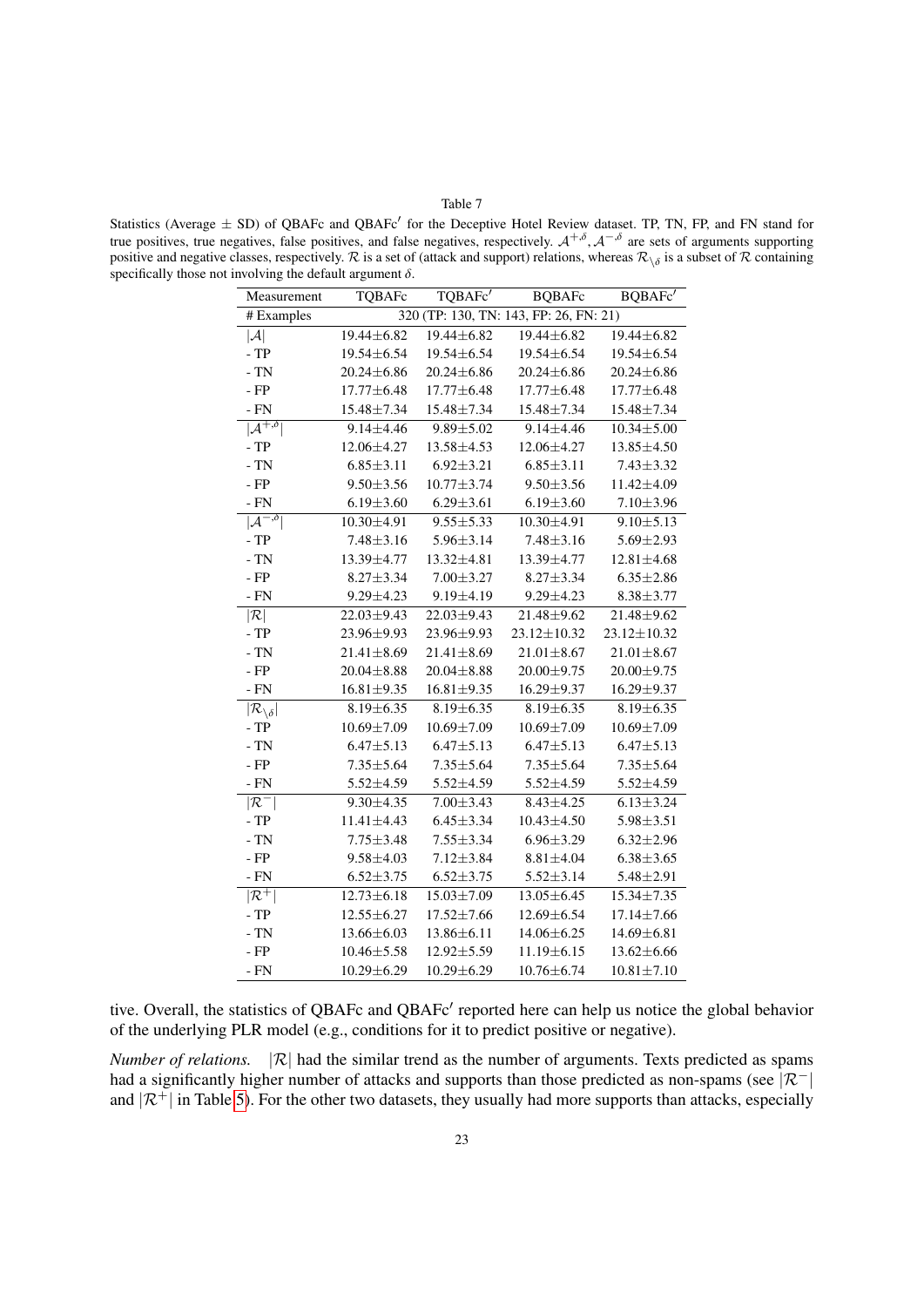after post-processing, to provide sufficient evidence for the predictions. In any case, all three datasets had  $|\mathcal{R}_{\setminus \delta}|$  from 8 to 12, on average, making the explanations extracted from the QBAFc's (i.e., the AXPLR) different from the standard explanations for logistic regressions (i.e., the FLXs) due to many relations between features.

Other remarks. First, the number of arguments  $|\mathcal{A}|$  for the TQBAFc, TQBAFc', BQBAFc, and BQBAFc' for the same example are always equal. This is expected from Definitions [2](#page-8-2) and [4.](#page-13-1) Second, |R| is different for TQBAFcs and BQBAFcs but their  $|R_{\setminus \delta}|$  are the same. This is because TQBAFcs<br>and BOBAFcs base the same relations between two pap default arguments except that the directions and BQBAFcs have the same relations between two non-default arguments except that the directions are reversed. For the relations with the default argument, TQBAFcs connect the arguments of the most general patterns to the default whereas BQBAFcs connect the most specific patterns to the default. That is why  $|\mathcal{R}|$  was different between TQBAFcs and BQBAFcs. Lastly, post-processing does not change the number of pairs in relations in the experiments as shown by  $|\mathcal{R}|$  of TQBAFcs and TQBAFc's and  $|\mathcal{R}|$ of BQBAFcs and BQBAFc's. In theory, it could possibly change as the pairs  $(a, b)$  with  $\sigma(a) = 0$  are<br>removed However, because all the base scores in OBAFcs are from the weights of the trained LR model. removed. However, because all the base scores in QBAFcs are from the weights of the trained LR model, each of which has around 15 decimal points, it is hardly possible to find an argument *a* with  $\sigma(a) = 0$ in practice. So, none of the pairs is removed during post-processing.

# *8.2. Sufficiency*

Next, given a QBAFc', we were interested in the number of supporting arguments needed in order to sufficiently explain the prediction. Here, *sufficiently* means that given the base score of δ and all the attacking arguments, the strengths given by these supporting arguments are enough to make the strength of δ greater than 0. In other words, for each test example, we wanted to find the smallest *<sup>k</sup>* such that  $S \subseteq \mathcal{R}^{+}(\delta), |S| = k$  and

$$
\tau'(\delta) + \sum_{b \in S} \frac{\sigma(b)}{\nu(b)} - \sum_{b \in \mathcal{R}^{-1}(\delta)} \frac{\sigma(b)}{\nu(b)} > 0 \tag{4}
$$

Furthermore, we extended our question to other arguments in OBAFc' which had at least one attacker or supporter. (We call them *intermediate arguments*.) We wondered how many supporting arguments were needed to make the strength of the argument greater than 0, taking into account the base score and all the strengths from the attackers. Knowing the answers to these questions helps us decide how many arguments we should show to the users for explaining the final prediction or the intermediate arguments.

Figures [9-](#page-24-0)[11](#page-26-1) show the results of this experiment. The x-axis of each plot is the number of supporting arguments used (*k*), whereas the y-axis shows the percentage of arguments (default or intermediate) of which the strength can be greater than 0 by using only *k* supporting arguments. Considering plots on the left-hand side of the three figures, we can see that the numbers of supporting arguments needed for  $\delta$ were different for each dataset. The SMS Spam Collection dataset seemed to need the least. However, this was the case only for examples predicted as negative, i.e., the supported class was not flipped after post-processing, corresponding to Figure [9\(](#page-24-0)c). The reason was that the base score of  $\delta$  was relatively high. It could outnumber the strengths from the attackers even without the strengths from the supporters. Nevertheless, this was not true when the supported class flips from negative to positive as it required 4-6 supporting arguments to make 80% of the test set have sufficient explanations. Meanwhile, the Amazon Clothes and the Deceptive Hotel Reviews datasets required approximately 1-3 and 3-4 supporting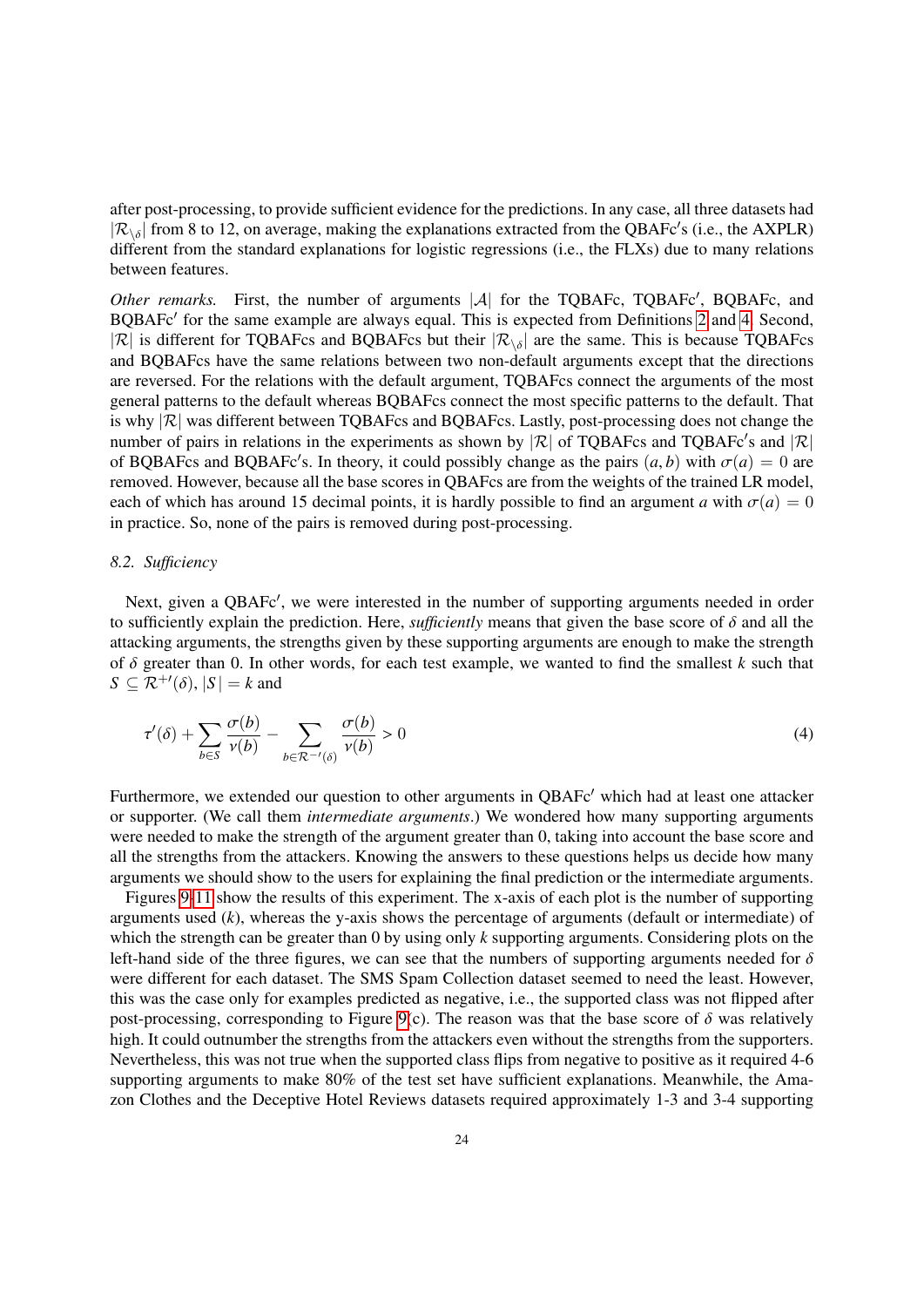

<span id="page-24-0"></span>Fig. 9. Plots showing the percentage of arguments (the default arguments  $\delta$  or intermediate arguments  $\alpha_i$ ) of which the strength can be greater than 0 using only *k* supporting arguments. These arguments are extracted from test examples of the SMS Spam Collection dataset. *Class flipped* means the supported class changes after post-processing.

arguments, respectively, for sufficient explanations of 80% of the test set (regardless of the predicted class).

Besides, for the SMS Spam Collection and the Amazon Clothes datasets, BQBAFc' required more supporting arguments than TQBAFc'. This was likely because BQBAFc' connected the arguments representing the most specific patterns to the default. For these two datasets, they outnumbered the most general patterns TQBAFc' connected to the default. So, the default argument of BQBAFc' had more supporters where the strengths were distributed. Therefore, more supporters were required to make the sufficient explanation.

Considering the plots on the right side of Figures [9](#page-24-0)[-11,](#page-26-1) only one supporting argument was usually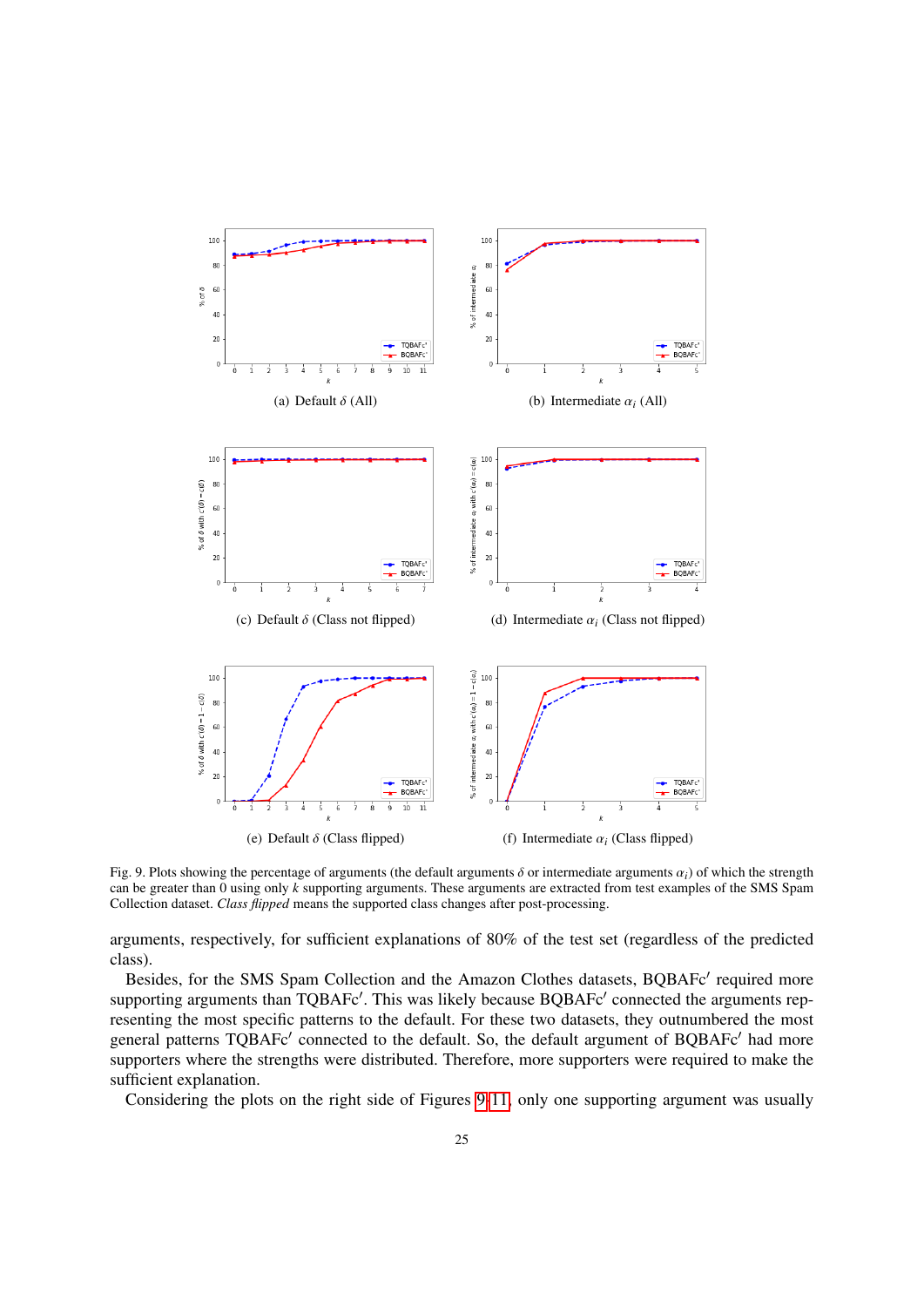

Fig. 10. Plots showing the percentage of arguments (the default arguments  $\delta$  or intermediate arguments  $\alpha_i$ ) of which the strength can be greater than 0 using only *k* supporting arguments. These arguments are extracted from test examples of the Amazon Clothes dataset. *Class flipped* means the supported class changes after post-processing.

sufficient to explain the supported class of an intermediate argument  $\alpha_i$ . Even without any supporters, only the base score was sufficient in most cases if the supported class is not flipped after post-processing. Hence, if a user wants to see supporting information for an intermediate argument, when the space is limited, showing only 1-2 supporters are totally acceptable.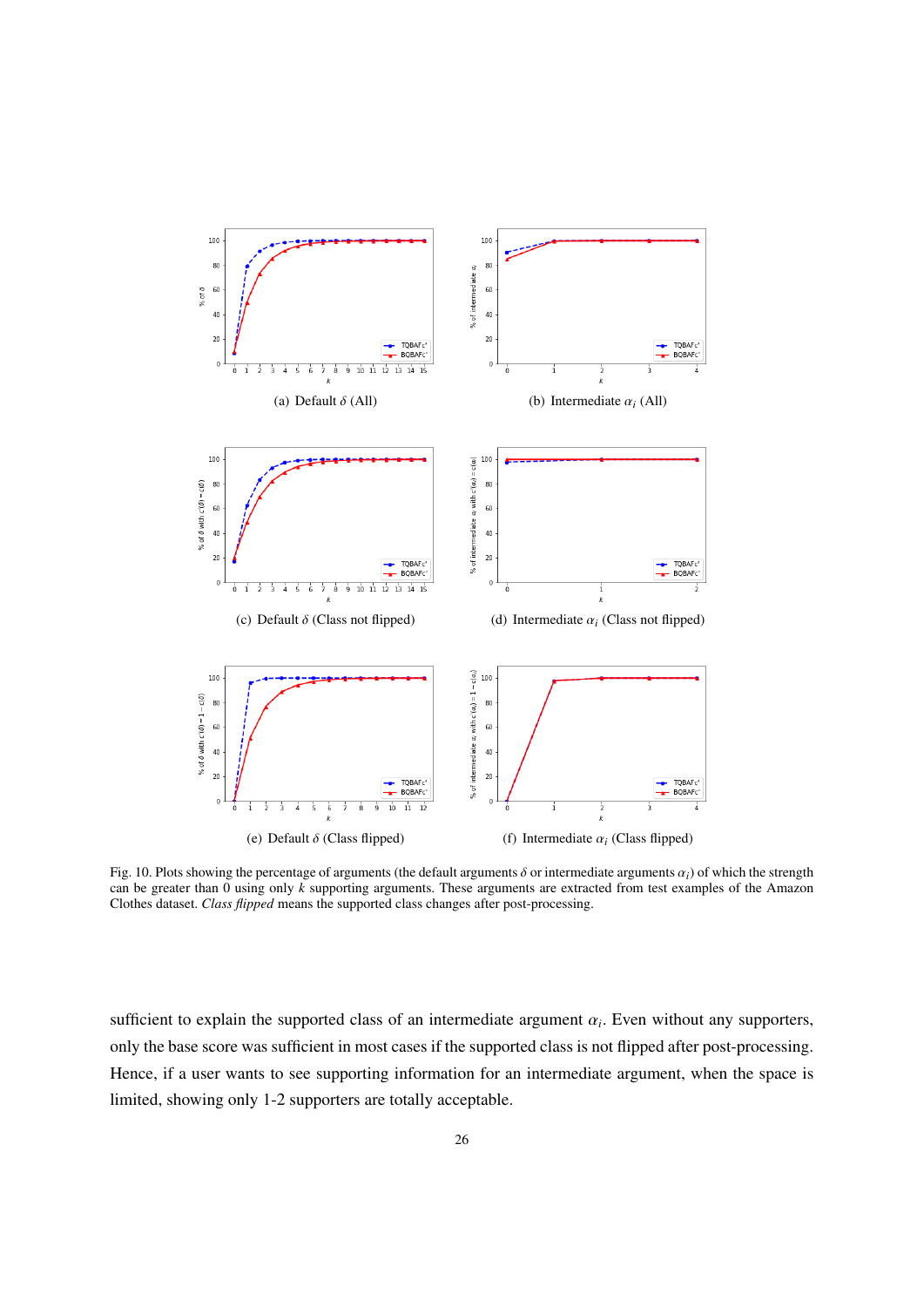

<span id="page-26-1"></span>Fig. 11. Plots showing the percentage of arguments (the default arguments  $\delta$  or intermediate arguments  $\alpha_i$ ) of which the strength can be greater than 0 using only *k* supporting arguments. These arguments are extracted from test examples of the Deceptive Hotel Reviews dataset. *Class flipped* means the supported class changes after post-processing.

### <span id="page-26-0"></span>9. Experiment 2: Plausibility

In this section, we aimed to evaluate the plausibility of AXPLR, compared to FLX, to confirm our hypothesis that it is essential to consider relations between features (i.e., patterns) when we generate local explanations. So, we compared the feature scores given by the explanation methods to scores reflecting how humans consider the features. For instance, if a machine indicates pattern  $p_1$  as a main reason for predicting the positive class and humans think that  $p_1$  is truly a sign of the positive class, we can say that the machine explanation aligns well with human judgement (i.e., having high plausibility). In other words, the higher correlation between machine explanation scores and human scores implies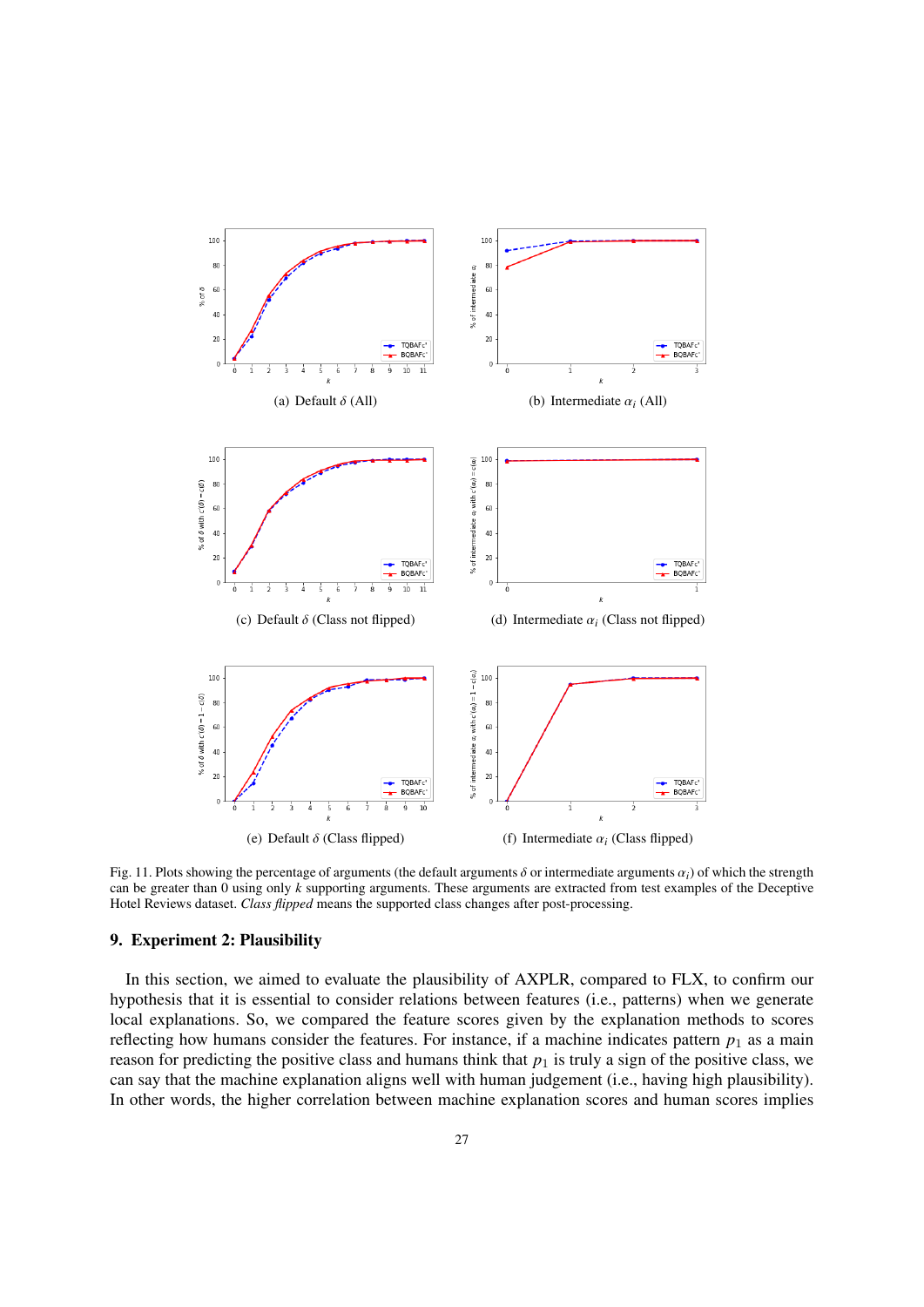the higher plausibility of the explanation method. Hence, we chose Pearson's correlation as the metric in this experiment.

# *9.1. Datasets*

We used the SMS Spam Collection (spam filtering) and the Amazon Clothes (sentiment analysis) datasets since humans generally perform well on these two tasks, making the human scores reliable. For each dataset, we needed 500 test examples for evaluation. These examples must have the predicted probability of the output class greater than 0.9 to ensure that the bad quality of the explanation was not due to low model accuracy or text ambiguity. Note that we did not conduct this experiment on the Deceptive Hotel Reviews dataset as lay humans are not adept at identifying deceptive reviews. The human accuracy was only around 55% in [\[8\]](#page-52-4), so we cannot trust human judgement on machine explanations in this task. We would work on the deceptive review detection task in the next experiment instead.

# *9.2. Machine Explanations*

As discussed in Section [6,](#page-16-0) both FLX and AXPLR use  $(p_j, \pi(p_j, x), s_j)$  triplets as explanations where<br>is the score of the pattern *n*, or the match  $\pi(p, x)$  in the input *x*. For FLX, s, equals w, f, and any *n*. *s*<sub>*j*</sub> is the score of the pattern  $p_j$  or the match  $\pi(p_j, x)$  in the input *x*. For FLX,  $s_j$  equals  $w_j f_j$ , and any  $p_j$  with the relatively large score *s*, can be chosen as a part of the explanation. By contrast, sh with the relatively large score *s<sup>j</sup>* can be chosen as a part of the explanation. By contrast, shallow AXPLR uses only arguments at the top level of the underlying QBAFc, i.e., arguments attacking or supporting <sup>δ</sup>, as explanations. Meanwhile, deep AXPLR can use any arguments in the QBAFc. The *<sup>s</sup><sup>j</sup>* of AXPLR also depends on whether the QBAFc is TQBAFc or BQBAFc. So, we compared all of these variations in this experiment. Note that, because  $\tau'$  and  $\sigma$  of AXPLR need to be interpreted with the supported class we adjusted s, for AXPLR to be self-contained. To put it simply we multiplied  $\tau'(\alpha)$  and  $\sigma(\alpha)$ class, we adjusted *s<sub>j</sub>* for AXPLR to be self-contained. To put it simply, we multiplied  $\tau'(\alpha_j)$  and  $\sigma(\alpha_j)'$ <br>of AXPLR with 1 if  $c'(\alpha_j) = 1$  or with 1 if  $c'(\alpha_j) = -1$  This made the higher stralways imply the of AXPLR with 1 if  $c'(\alpha_j) = 1$ , or with -1 if  $c'(\alpha_j) = -1$ . This made the higher  $s_j$  always imply the stronger evidence for the positive class (similar to FLX) stronger evidence for the positive class (similar to FLX).

# *9.3. Human Scores*

We recruited human participants via Amazon Mechanical Turk  $(MTurk)^4$  $(MTurk)^4$  and asked them whether the pattern  $p_j$  or the matched phrase  $\pi(p_j, x)$  was the evidence for the positive or the negative class. Since the negative class on MTurk pattern  $p_j$  only may be difficult to understand, we provided the translation to help lay users on MTurk, as shown in Figure [12](#page-28-0) (a). Another way to present the pattern is to show samples of phrases (from the training set) matched by the pattern. We also collected human answers for this pattern representation showing five unique samples per pattern<sup>[5](#page-27-1)</sup>, as displayed in Figure [12](#page-28-0) (b). Finally, a question for a single matched phrase  $\pi(p_j, x)$  was a lot simpler as shown in Figure [12](#page-28-0) (c). We provided five options for each measure provided five options for each measure provided five provided five provided when the measure provided when th question, ranging from definitely positive, positive, not sure, negative, and definitely negative. These correspond to the score 2, 1, 0, -1, and -2, respectively. For the SMS Spam Collection dataset, these options were instead definitely spam, spam, not sure, non-spam, and definitely non-spam. Each question was answered by five participants, and the scores were averaged before comparing with machine explanation scores.

Concerning the payment for answering questions, we paid the participants \$0.30 per 10 pattern questions, \$0.20 per 10 group-of-phrases questions, and \$0.20 per 20 matched phrase questions.

<span id="page-27-0"></span><sup>4</sup> https://www.mturk.com/

<span id="page-27-1"></span> $<sup>5</sup>$ If we have less than five unique matched phrases in the training set, we just show all of them.</sup>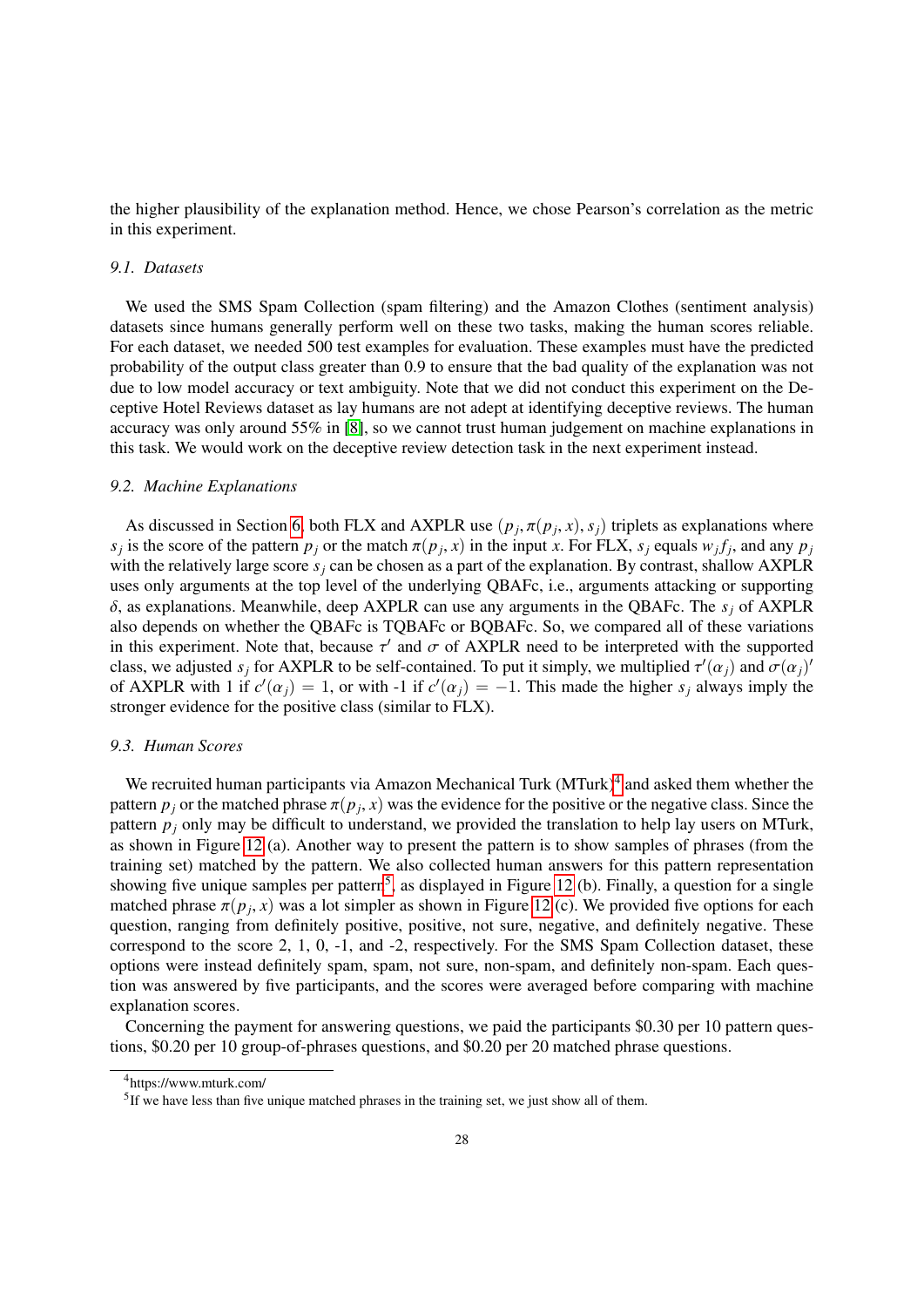| {SENTIMENT:pos} {LEMMA:and} {SENTIMENT:pos}                                                               |            |            |            |                       |  |
|-----------------------------------------------------------------------------------------------------------|------------|------------|------------|-----------------------|--|
| A positive-sentiment word, closely followed by a form of "and", and then by a positive-<br>sentiment word |            |            |            |                       |  |
| O Definitely Positive                                                                                     | O Positive | O Not sure | O Negative | O Definitely Negative |  |

(a) An example question for a pattern.

| Phrase                                     | <b>Your answer</b> |          |      |          |            |
|--------------------------------------------|--------------------|----------|------|----------|------------|
| 'm returning; was return; was returned; be | Definitely         | Ο        | Not  | Negative | Definitely |
| returned                                   | Positive           | Positive | sure |          | Negative   |

(b) An example question for a group of phrases sampled from the pattern.

| Phrase    | <b>Your answer</b>       |          |               |          |                          |
|-----------|--------------------------|----------|---------------|----------|--------------------------|
| 'm better | O Definitely<br>Positive | Positive | O Not<br>sure | Negative | O Definitely<br>Negative |

(c) An example question for a matched phrase.

<span id="page-28-0"></span>Fig. 12. Examples of questions (from the Amazon Clothes dataset) posted on Amazon Mechanical Turk to elicit human scores.

# *9.4. Results*

Tables [8](#page-29-1) and [9](#page-29-2) report the Pearson's correlations between the machine explanation scores and the human scores collected from Amazon Mechanical Turk for both datasets. The last row of each table shows inter-rater agreement measures (Fleiss' kappa) [\[42\]](#page-53-13). We observe that the agreement measures for the SMS Spam Collection dataset were very close to zero (especially for the questions for patterns and samples), while the agreement rates for the Amazon Clothes dataset (sentiment analysis task) were significantly higher. This was likely because evidence from the sentiment analysis task (including patterns, samples, matched phrases) usually conveys clear meanings even without contexts, whereas evidence from the spam detection task often requires contexts for humans to make decisions. For example, *upset*, *worthless*, and *disappointed* were surely for negative reviews. In contrast, *mobile*, *win*, and *call* could appear both in spam and non-spam texts. This caused higher disagreements in human answers though the model used these words certainly as evidence for the spam class. As a result, the human scores for the spam task were less reliable than the scores for the sentiment analysis task. Consequently, the overall correlations in Table [8](#page-29-1) were also less than the scores in Table [9.](#page-29-2)

Hence, we focused on discussing the results in Table [9](#page-29-2) with more reliable human scores. For each row, the correlation between the explanations and the human scores for patterns was lower than for samples and matched phrase. Hence, we should show not only the patterns but also some matched samples of the patterns to generate better plausible explanations. In addition, for TQBAFc' and BQBAFc', the strengths of top-level arguments  $\sigma(\alpha_j)'$  were better than the base scores  $\tau'(\alpha_j)$  in terms of the alignment<br>with human judgement. The correlations were also significantly higher than FLX. This confirmed the with human judgement. The correlations were also significantly higher than FLX. This confirmed the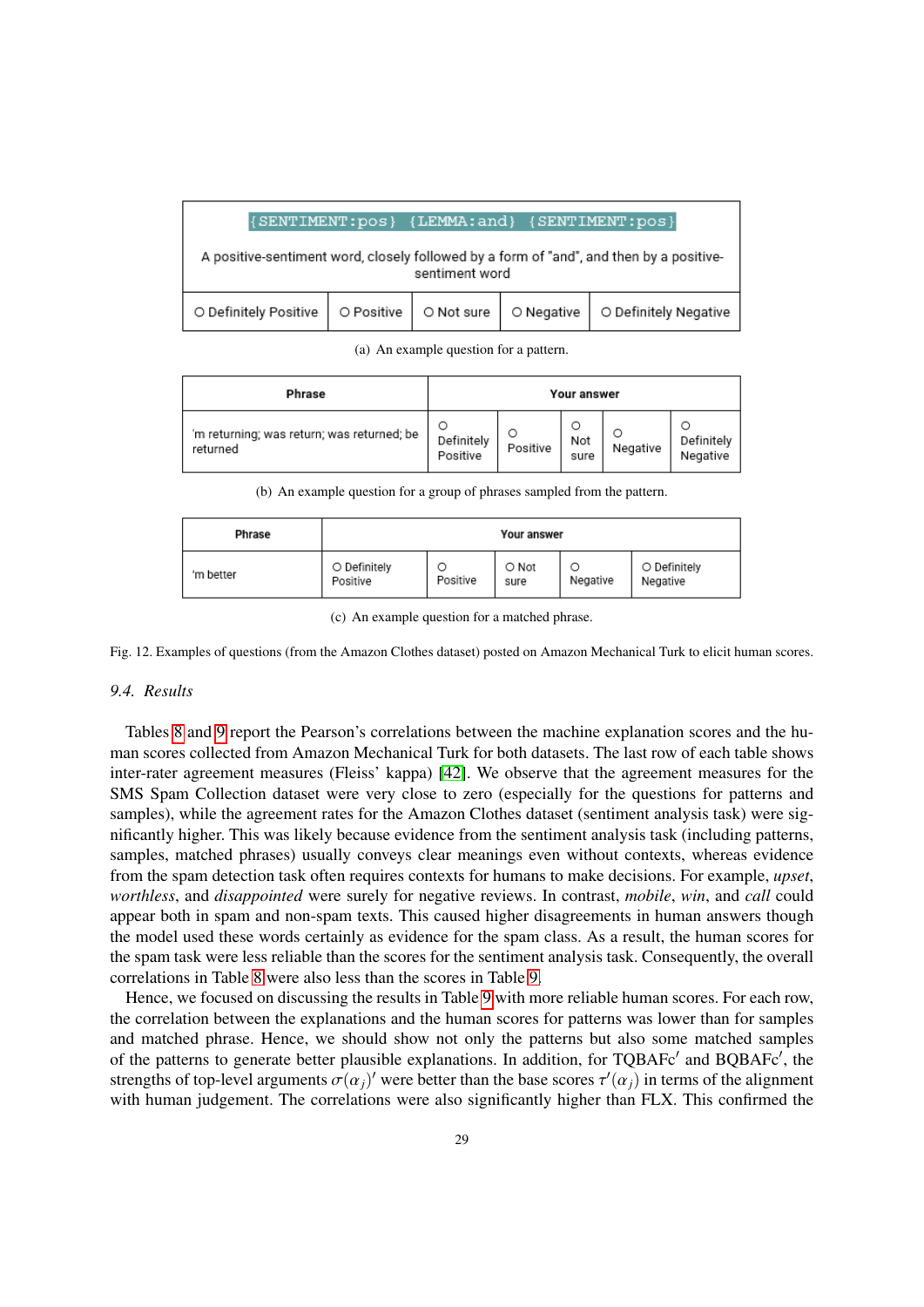<span id="page-29-1"></span>Pearson's correlation between explanation scores and human scores for the SMS Spam Collection dataset.

|                                        |         | <b>Human</b> scores |                   |
|----------------------------------------|---------|---------------------|-------------------|
| <b>Explanation scores</b>              | Pattern | Samples             | Matched<br>Phrase |
| <b>FLX</b>                             | 0.227   | 0.175               | $-0.022$          |
| TOBAF <sub>c</sub> '                   |         |                     |                   |
| $s_i = \tau'(\alpha_i)$ (top level)    | 0.687   | 0.533               | $-0.019$          |
| $s_i = \sigma(\alpha_i)'$ (top level)  | 0.520   | 0.462               | 0.125             |
| $s_i = \sigma(\alpha_i)'$ (all levels) | 0.176   | 0.100               | 0.005             |
| <b>BOBAFc'</b>                         |         |                     |                   |
| $s_i = \tau'(\alpha_i)$ (top level)    | 0.197   | $-0.005$            | $-0.047$          |
| $s_i = \sigma(\alpha_i)'$ (top level)  | 0.240   | 0.175               | 0.046             |
| $s_i = \sigma(\alpha_i)'$ (all levels) | 0.271   | 0.308               | 0.053             |
| Fleiss $\kappa$                        | 0.001   | 0.068               | 0.118             |
|                                        |         |                     |                   |

<span id="page-29-2"></span>Table 9 Pearson's correlation between explanation scores and human scores for the Amazon Clothes dataset.

|                                        | <b>Human</b> scores |         |                   |  |
|----------------------------------------|---------------------|---------|-------------------|--|
| <b>Explanation scores</b>              | Pattern             | Samples | Matched<br>Phrase |  |
| <i>FLX</i>                             | 0.503               | 0.525   | 0.529             |  |
| TOBAF <sub>c</sub> '                   |                     |         |                   |  |
| $s_i = \tau'(\alpha_i)$ (top level)    | 0.423               | 0.491   | 0.487             |  |
| $s_i = \sigma(\alpha_i)'$ (top level)  | 0.632               | 0.693   | 0.688             |  |
| $s_i = \sigma(\alpha_i)'$ (all levels) | 0.490               | 0.503   | 0.501             |  |
| BOBAFc'                                |                     |         |                   |  |
| $s_i = \tau'(\alpha_i)$ (top level)    | 0.442               | 0.466   | 0.486             |  |
| $s_i = \sigma(\alpha_i)'$ (top level)  | 0.599               | 0.621   | 0.634             |  |
| $s_i = \sigma(\alpha_i)'$ (all levels) | 0.610               | 0.627   | 0.627             |  |
| Fleiss $\kappa$                        | 0.210               | 0.297   | 0.358             |  |
|                                        |                     |         |                   |  |

advantage of the prominent feature of AXPLR, i.e., considering interactions between patterns when generating local explanations. However, by extending from arguments in the top level to all levels in the QBAFc', only the correlations in BQBAFc' remained high, while the correlations in TQBAFc' dropped. Therefore, deep AXPLR, utilizing arguments of all levels in the graph, would go along better with BQBAFc' than TQBAFc'. It also implied that the base scores of the most specific patterns, which equaled their strengths in TQBAFc', required some adjustments to align well with human judgement.

# <span id="page-29-0"></span>10. Experiment 3: Tutorial and Real-time Assistance

Among the three datasets, the deceptive review detection task is the most difficult tasks for humans. In this experiment, we follow the study [\[8\]](#page-52-4) to evaluate how effective AXPLR can be used to teach and support humans to perform deceptive review detection.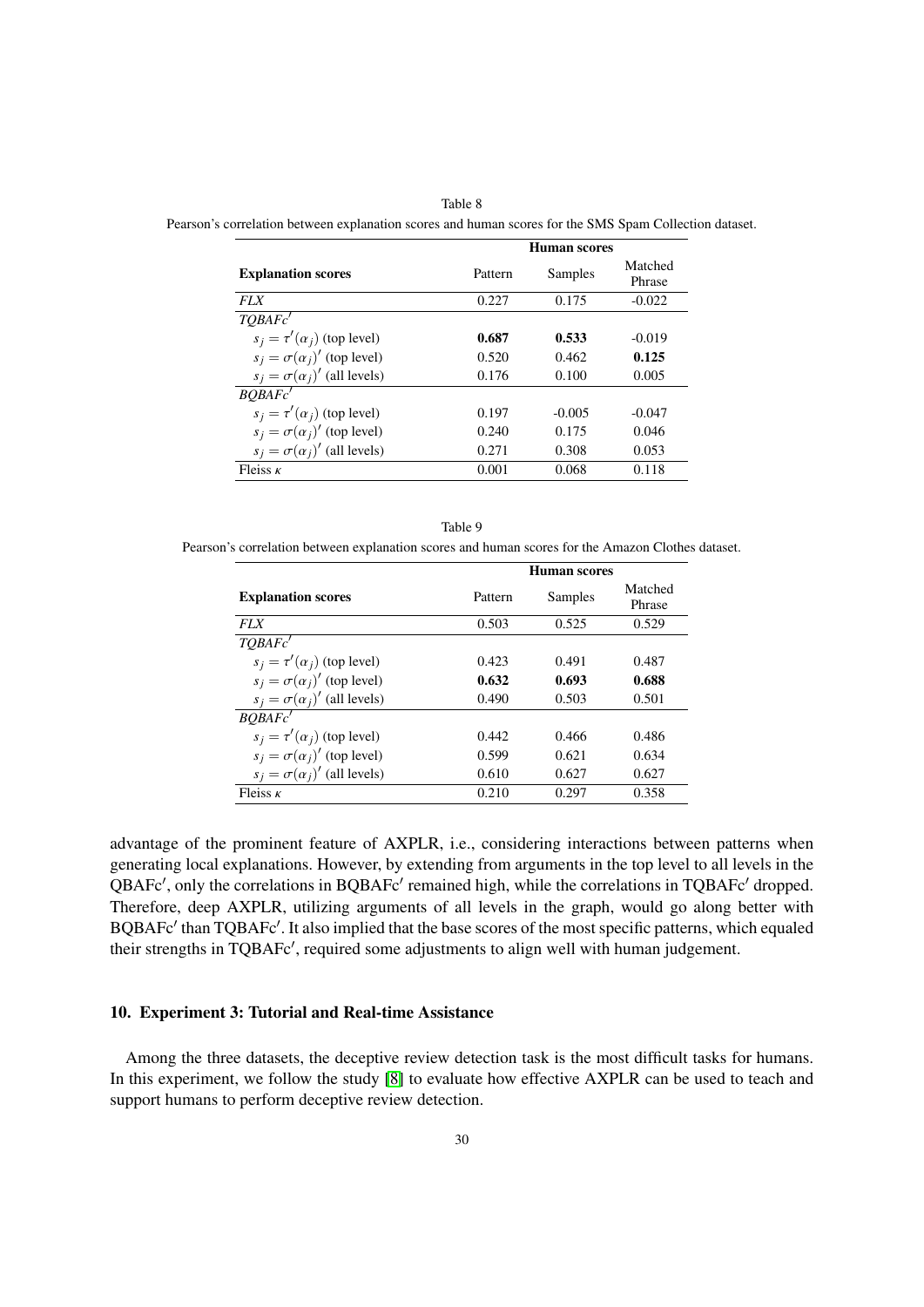# *10.1. Setup*

We recruited participants via Amazon Mechanical Turk and redirected them to our a survey created using Qualtrics<sup>[6](#page-30-0)</sup>. The survey aimed to assess the capability of humans to detect deceptive hotel reviews before and after they learn from explanations. It consisted of five parts.

- (1) Attention-check questions (4 questions) The participant needed to answer all the questions in this part correctly to proceed.
- (2) Pre-test (10 questions) For each question, the participant was asked whether a given hotel review was truthful or deceptive.
- (3) Tutorial (10 questions) The format was the same as part 2, but then, we revealed to the participant the correct answer and the AI-generated prediction and explanation for them to learn from.
- (4) Post-test (20 questions) For the first ten questions, the questions and the format were the same as part 2. We additionally showed what the participant had answered during the pre-test as a reference. The next ten questions were the same as the first ten except that we also provided AI explanations (without the predictions) for these questions, as *real-time assistance* [\[8\]](#page-52-4). The format of the explanations was the same as what s/he had seen during the tutorial phase. The corresponding previous answer (from the first ten questions) was also provided when the participant answered each of the last ten questions.
- (5) Additional questions (5 questions) The participant was asked general questions before finishing the survey. These include, for example, how they detected deceptive and truthful reviews and any (free-text) feedback they might want to tell us.

At the end of the survey, each participant was given a Reference ID as a proof that s/he had completed the task (i.e., the HIT) for claiming the reward from the MTurk system. The improved performance of humans after being trained and assisted by the explanations showed how useful the explanations were. To motivate the participants to pay attention to the tasks, we divided the payment into two parts.

- A guaranteed reward (\$2.00) was given after the participant completed the whole survey.
- A bonus reward The participant was given an additional bonus reward of \$0.10 for each question answered correctly (both in the pre-test and in the post-test). Therefore, the maximum bonus reward each participant could get was  $$0.10 \times 30 = $3.00$ .

# *10.2. Explanations*

We compared four explanation methods in this experiment including SVM, FLX, shallow AXPLR, and deep AXPLR. We selected linear SVM since there is a study [\[8\]](#page-52-4) showing that tutorials from simple models such as linear SVM worked better than tutorials from deep models such as BERT [\[43\]](#page-53-14). To train the SVM, we used TF-IDF vectorizer and employed exhaustive search to find the best hyperparameter  $C \in \{1, 10, 100, 1000\}$ . As a result, the model achieved the accuracy and the macro F1 of 0.891. We generated the explanations for the SVM model by showing the most important 10 words according to the absolute value of SVM coefficients. We also highlighted these words in text with the color and the intensity reflecting the sign and the magnitude of the coefficient, respectively. An example of SVM explanations during the tutorial phase is shown in Figure [13.](#page-31-0)

<span id="page-30-0"></span><sup>6</sup> <https://imperial.eu.qualtrics.com/>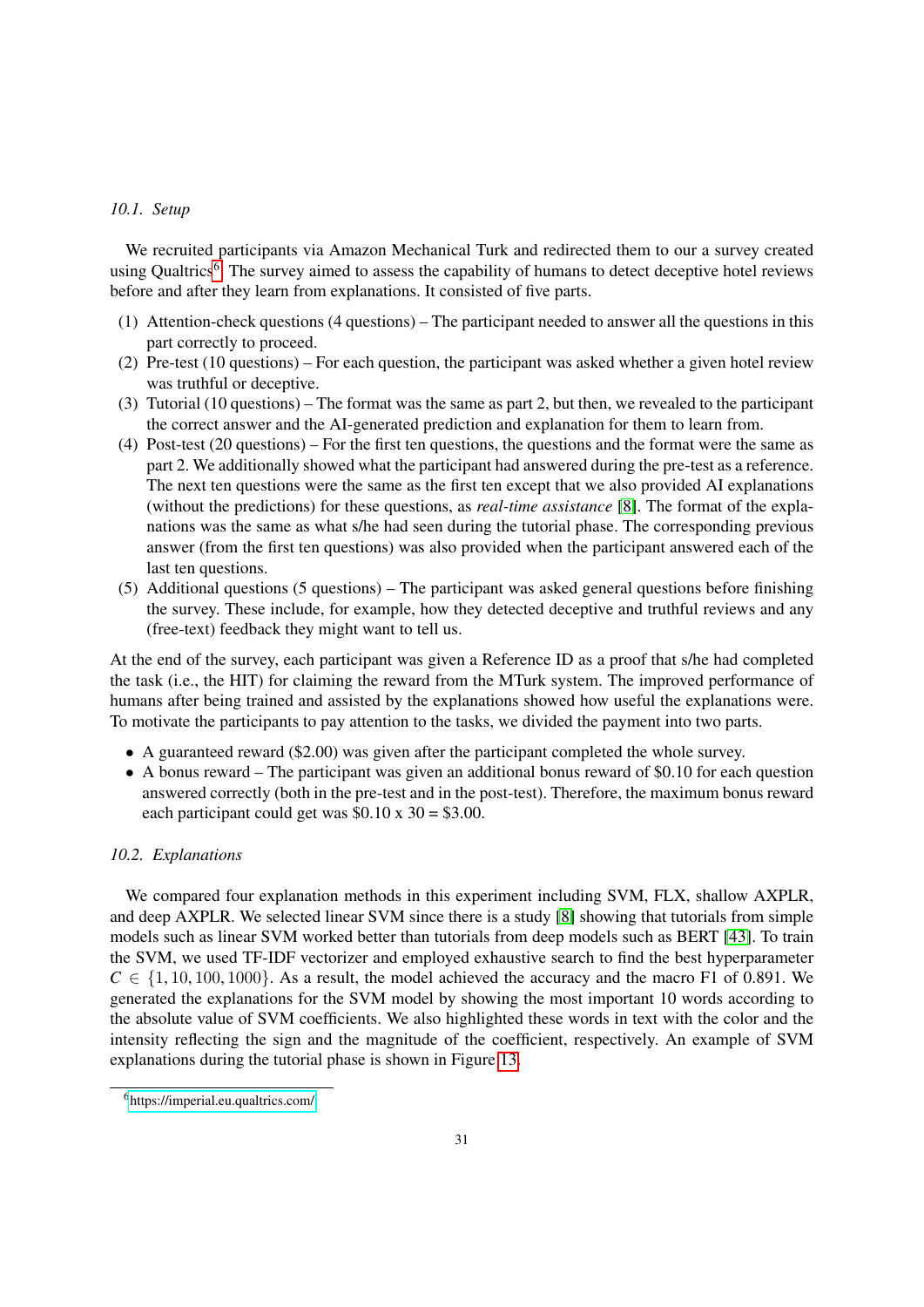The AI also predicts truthful due to the following evidence.

- · Evidence for **deceptive**: chicago, hotel, my, of
- . Evidence for *truthful:* great, floor, returned, helpful, bathroom, breakfast

My wife and I just returned from a 3 night stay at the Amalfi Hotel in Chicago and enjoyed everything about the Hotel. Most importantly our room was perfect with plenty of space, great jazz CD's in the room, wonderful bathroom and one of the most comfortable beds I've ever slept in. The staff was very helpful with every request. The Amalfi offers a great continential breakfast on every floor each morning with good coffee and a great selection of pastry's, fruit's and jucie's. We also enjoyed the managers receptions one evening where they offer a great choice of complementary cocktails and antipasta's for their guests. Would highly recommend this hotel

### <span id="page-31-0"></span>Fig. 13. Example of SVM explanation during the tutorial phase

FLX, shallow AXPLR, and deep AXPLR were extracted from the same pattern-based LR model, of which the performance was shown in Table [4.](#page-19-1) Note that the LR model underperformed the SVM model, with the accuracy of 0.853 and 0.891, respectively. We decided to use BQBAFc' for both shallow and deep AXPLR due to two reasons. First, the top-level arguments of BQBAFc' provided more contexts than those of TQBAFc', and n-gram explanations are usually better than word-level explanations thanks to more contexts provided [\[44\]](#page-53-15). Second, deep AXPLR went along better with BQBAFc' than TQBAFc' as discussed in Section [9.](#page-26-0) Both FLX and shallow AXPLR showed top 10 patterns/arguments and share the same presentation, as shown in Figure [7.](#page-17-1) Deep AXPLR also started from the top 10 arguments but allowed the users to expand them to see attacking and supporting arguments, as shown in Figure [8.](#page-18-0) Moreover, we provided the input text with highlights similar to SVM explanations to help the users locate where the patterns appear in the input. The intensity of the highlight represented the sum of the explanation scores of all patterns that the word matched. For AXPLR, we summed the scores from only the top-level patterns as the scores from other levels had been aggregated into the top level.

### *10.3. Question Selection*

For test questions, we randomly selected 50 questions from the test set of the Deceptive Hotel Reviews dataset. Then we partitioned them into five question sets. One participant was assigned one set of test questions and one explanation method (for tutorial and real-time assistance). Each pair of explanation method and question set was assigned to five people. Overall, we had 4 explanation methods  $\times$  5 question sets  $\times$  5 annotations = 100 surveys in total. So, we recruited exactly 100 participants on MTurk without allowing a participant to do the survey twice.

For the ten tutorial questions for each explanation method, we selected them from the development set of the Deceptive Hotel Reviews dataset using submodular pick [\[12\]](#page-52-8) to ensure that the selected examples covered important features of the task. Although submodular pick is a greedy algorithm, it provides a constant-factor approximation guarantee of 1−*e* −1 to the optimum [\[45\]](#page-53-16). This made the tutorial questions different for each explanation method except that shallow AXPLR and deep AXPLR share the same set of tutorial questions.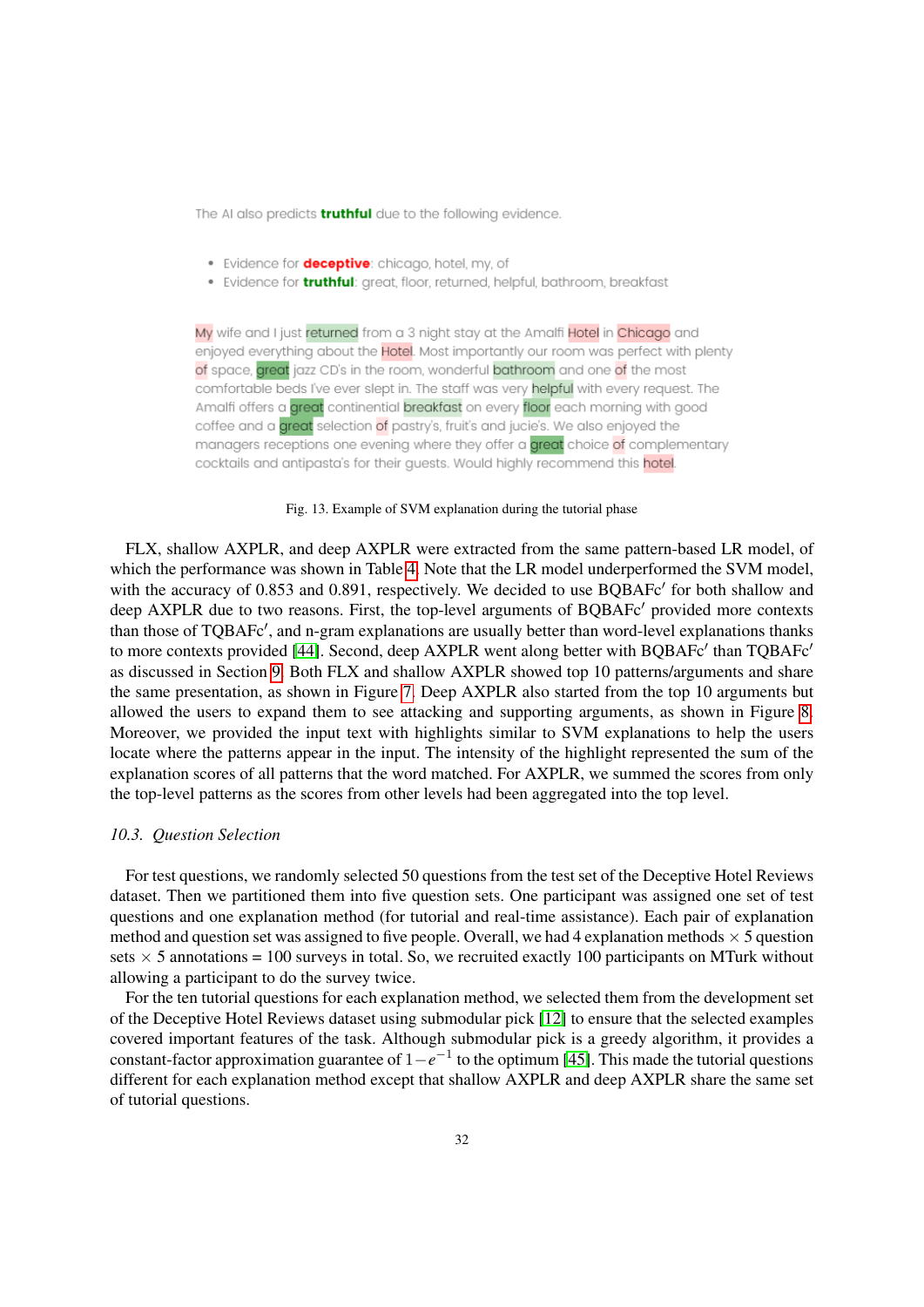<span id="page-32-0"></span>Scores of the human participants (Average  $\pm$  SD) in the tutorial and real-time assistance experiment using the Deceptive Hotel Reviews dataset. The last column shows the average score of the model that provides real-time assistance. The maximum score is 10.

| Explanation   | Pre-test score  | Post-test score              | Model                       |  |
|---------------|-----------------|------------------------------|-----------------------------|--|
|               |                 | No assistance $+$ assistance |                             |  |
| <b>SVM</b>    | $5.68 + 1.60$   | $5.12 + 1.24$                | $6.56 + 1.87$ 9.40 + 0.50   |  |
| FLX.          | $5.64 + 1.38$   | $5.68 + 1.44$                | $6.56 + 1.73$ $8.20 + 1.19$ |  |
| Shallow AXPLR | $5.40 \pm 1.53$ | $5.60 + 1.35$                | $6.56 + 1.89$ $8.20 + 1.19$ |  |
| Deep AXPLR    | $5.24 + 1.36$   | $5.44 + 1.61$                | $6.76 + 1.79$ $8.20 + 1.19$ |  |

### *10.4. Results*

The average scores of human participants are displayed in Table [10.](#page-32-0) Using the pre-test scores as a baseline, we observe that the tutorial phase only did not help the participants perform better as the post-test scores without real-time assistance were not significantly greater than the baseline. However, the real-time assistance after the tutorial indeed helped. By the approximate randomization test with 1,000 iterations and a significance level of 0.05 [\[46,](#page-53-17) [47\]](#page-53-18), the post-test scores with real-time assistance from the explanations were significantly higher than the pre-test scores and the post-test scores with no assistance of the same explanation methods. Nevertheless, we see no significant difference across explanation groups, so we can conclude only that FLX, shallow AXPLR, and deep AXPLR are competitive with SVM for providing explanations to teach and support humans to detect deceptive reviews.

The last column in Table [10](#page-32-0) shows the average performance of the underlying AI model on the same set of questions. SVM achieved 9 out of 10 in three question sets and 10 out of 10 in the other two, whereas the LR model (underlying FLX and AXPLR) got 7, 7, 8, 9, and 10 for the five question sets (regardless of the order). The total numbers of people that scored better than or equal to the AI during the pre-test, post-test with no assistance, and post-test with assistance are 6, 8, and 26 out of 100 people, respectively. This again shows the effectiveness of real-time assistance after the participants learned from the tutorial.

Finally, we asked the participants in the final part of the survey how they detected deceptive and truthful reviews. We manually selected interesting answers from the participants who got 8 correct answers or more during the post-test with AI assistance. The answers are shown in Tables [11](#page-33-0) and [12.](#page-34-1) As expected, participants learning from SVM explanations rarely mentioned patterns but individual words. Some used the majority of highlighting colors as a heuristic (which was surprisingly effective, probably due to the good performance of SVM). Since FLX was extracted from the LR model with GrASP patterns, we noticed some patterns and generalizations noted by participants who learned from FLX such as "when my was closely followed by 1 and hotel was followed by different words" and "the language used, and symbols and punctuation". Similarly, we also saw patterns noted by participants who learned from both types of AXPLR such as "It uses pronouns closely together" and "The patterns of specific words close together stood out, like luxury hotel.", as well as implicit patterns such as "There's also much less usage of city and hotel names". On the other hand, they could also cover word-level cues, as we can see from the comments like "I would also assume it was deceptive if the reviewer said "I" a lot.". However, there was no participant in the deep AXPLR group mentioning the usefulness of sub-patterns (which could be expanded or collapsed). Also, the average scores of both types of AXPLR were not significantly different. It could imply that shallow AXPLR is already sufficient for tutorial and real-time assistance, without the need to go deep. Last but not least, we found two interesting comments from the deep AXPLR group.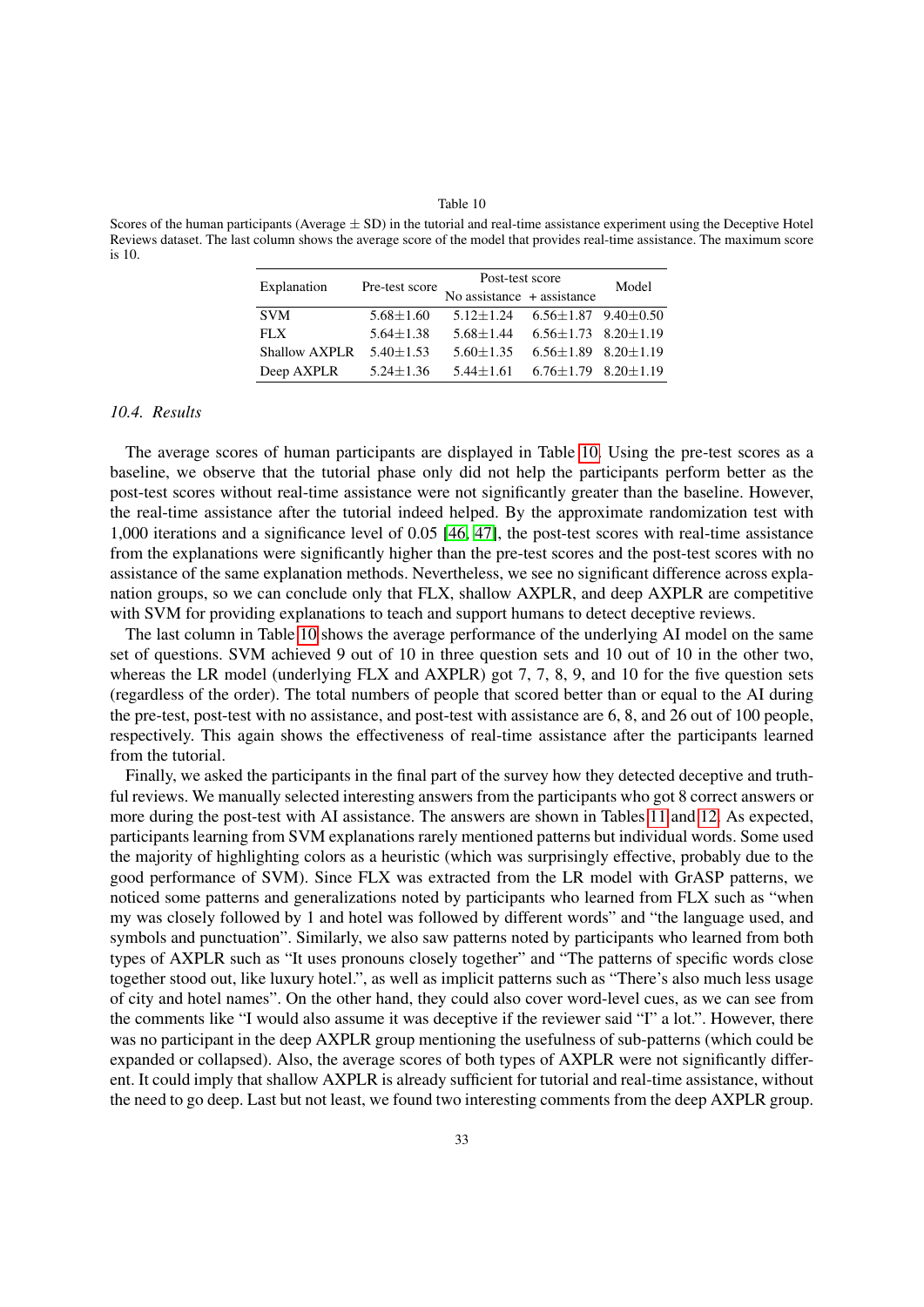<span id="page-33-0"></span>Some answers from the participants on how they knew that a review was deceptive. These answers were manually picked from the participants who got 8 correct answers or more during the post-test with AI assistance. We also show the explanation method they were assigned and the final scores they got.

| Explanation             | Score | Answer                                                                                                                                                                                                                                          |
|-------------------------|-------|-------------------------------------------------------------------------------------------------------------------------------------------------------------------------------------------------------------------------------------------------|
|                         | 10    | If it seems too biased and sounds exaggerated.                                                                                                                                                                                                  |
| <b>SVM</b>              | 9     | Certain key words are used repeatedly and unnaturally.                                                                                                                                                                                          |
|                         | 8     | If it has more red than green.                                                                                                                                                                                                                  |
|                         | 9     | Extreme and/or superlative language.                                                                                                                                                                                                            |
| <b>FLX</b>              | 8     | when my was closely followed by 1 and hotel was followed by different words                                                                                                                                                                     |
|                         | 8     | because of the words used, and naming the location, etc.                                                                                                                                                                                        |
|                         | 10    | A city was not capitalized or the overuse and closeness of "my" and "I".                                                                                                                                                                        |
| Shallow<br><b>AXPLR</b> | 9     | There were methods to look at the text or the type, as well as sentiment and identify some un<br>natural responses. The patterns of specific words close together stood out, like luxury hotel.                                                 |
|                         | 8     | It uses pronouns closely together, uses proper names for hotels and cities oddly, and so on.                                                                                                                                                    |
|                         | 9     | The review mentioned the city by name a few times and was accompanied by odd sounding<br>and separated facts.                                                                                                                                   |
| Deep<br><b>AXPLR</b>    | 8     | If the review kept mentioning the name of the city or referring to things as being luxurious or<br>smelly, then I would generally assume that the review was deceptive. I would also assume it<br>was deceptive if the reviewer said "I" a lot. |
|                         | 8     | It uses certain turns of phrase that are highly improbable or likely to come from a genuine<br>human. Syntax issues can also be indicative of a deceptive review.                                                                               |

One contrasted deceptive and truthful reviews – "If the review said "location" as apposed to naming the city, I was more likely to assume it was true, or if it mentioned the elevators or doormen. If it said "we" instead of "I" I was usually more inclined say it was truthful.". The other theorized the reason behind prominent patterns – "human phrasing that doesn't have hallmarks of being algorithmically generated or designed with the obvious intent to be picked up by a search engine (repeatedly mentioning the word Chicago was one example of this used).".

# *10.5. Discussion*

We may conclude from the results of Experiment 3 that AXPLR is competitive with SVM and FLX in terms of assisting humans in detecting deceptive reviews. Also, according to the qualitative analysis, AXPLR helps humans capture non-obvious patterns which are helpful to perform the task to some degree. Still, there is a gap between human performance and model performance as we can notice in the last two columns of Table [10.](#page-32-0) To narrow down this gap further, there are some interesting directions that could be explored. First, how could we make the tutorial part more effective? We hypothesize that submodular pick might not be the best method to select tutorial questions. In fact, [\[8\]](#page-52-4) has tried the *spaced repetition* strategy where humans are presented with important features repeatedly (with some space inbetween). However, it cannot be concluded from their experiment that spaced repetition is significantly better than submodular pick when it comes to selecting tutorial examples. It would be interesting to study whether there is a better method to select and arrange tutorial questions for supporting human learning.

Additionally, in our experiment, AXPLR transformed QBAFc' into a local input-based explanation, identifying important parts in the input together with the associated patterns. However, there are other forms of explanations which could be extracted from QBAFc' and might be more suitable for this task. One is counterfactual explanation, showing which arguments should be added or removed from the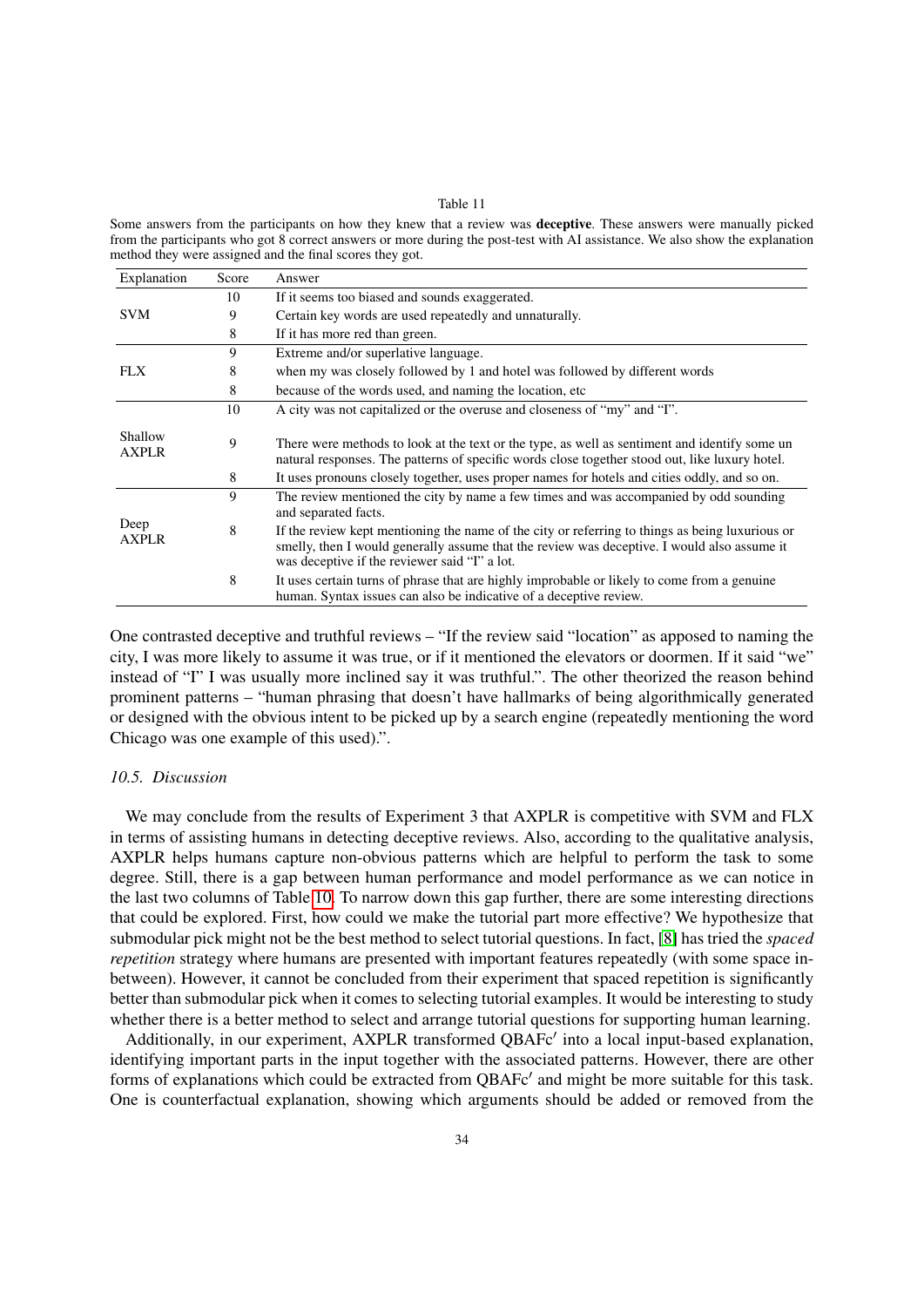<span id="page-34-1"></span>Some answers from the participants on how they knew that a review was **truthful**. These answers were manually picked from the participants who got 8 correct answers or more during the post-test with AI assistance. We also show the explanation method they were assigned and the final scores they got.

| Explanation             | Score | Answer                                                                                                                                                                                                                                                                                                  |
|-------------------------|-------|---------------------------------------------------------------------------------------------------------------------------------------------------------------------------------------------------------------------------------------------------------------------------------------------------------|
|                         | 10    | It sounds truthful and may sometimes talk about both the good and bad of the experience.                                                                                                                                                                                                                |
| <b>SVM</b>              | 9     | Words are not frequently repeated and they are used in a natural manner.                                                                                                                                                                                                                                |
|                         | 8     | If it has more green than red                                                                                                                                                                                                                                                                           |
|                         | 9     | Down to earth. Pros and cons are expressed in a balanced, not hyperbolic way.                                                                                                                                                                                                                           |
| FLX.                    | 8     | when the text wasnt too long and sounded realistic                                                                                                                                                                                                                                                      |
|                         | 8     | the language used, and symbols and punctuation                                                                                                                                                                                                                                                          |
|                         | 10    | The use of brackets or parentheses.                                                                                                                                                                                                                                                                     |
| Shallow<br><b>AXPLR</b> | 9     | The way the sentence was structured was far different then the other ones. The deceptive ones<br>tried to appear truthful but the other ones just came off as natural.                                                                                                                                  |
|                         | 8     | It describes the layout and number of things in a more detailed fashion. There's less of a focus<br>on repetitious usage of pronouns. There's also much less usage of city and hotel names.                                                                                                             |
|                         | 9     | The review spoke on a personal level and did mention city names many times.                                                                                                                                                                                                                             |
| Deep<br><b>AXPLR</b>    | 8     | If the review said "location" as apposed to naming the city, I was more likely to assume it was<br>true, or if it mentioned the elevators or doormen. If it said "we" instead of "I" I was usually<br>more inclined say it was truthful. I also just payed attention to the overall vibe of the review. |
|                         | 8     | Review features ordinary, human phrasing that doesn't have hallmarks of being algorithmically<br>generated or designed with the obvious intent to be picked up by a search engine (repeatedly<br>mentioning the word Chicago was one example of this used).                                             |

current QBAFc' in order to change the model prediction. This may help humans better learn relative importance of the patterns. It is likely possible to extract counterfactual explanation from our QBAF', in line with a recent work by [\[37\]](#page-53-8) extracting counterfactual explanations from argumentation frameworks for PageRank [\[48\]](#page-53-19). Besides, if needed, we could generate synthetic example(s) and/or QBAFc's to teach humans cases which are interesting but do not exist in the training data. For example, an input  $x_1$  has a group of patterns strongly supporting the positive class, while an input  $x_2$  has another group of patterns strongly supporting the negative class. What would happen if the two groups of patterns appeared in the same input? The answer to this question could aid humans in prioritizing knowledge learned from individual real examples. Combining groups of patterns is easier to do with AXPLR, but not FLX since FLX does not group related patterns together. Thus, overall, although AXPLR did not outperform existing methods significantly in this experiment, the experiment is a first step towards several possible extensions of AXPLR that may be worth exploring to better support human learning of new tasks.

# <span id="page-34-0"></span>11. General Considerations on AXPLR

According to Experiment 2, AXPLR renders highly plausible explanations compared to FLX, the traditional explanation method of LR. One possible reason for AXPLR not shining in Experiment 3 is that plausibility is not necessary for the tutorial and real-time assistance task. The task only requires humans to learn and apply useful patterns though they may not know the reasons why such patterns are for the genuine class or the deceptive class. On the other hand, AXPLR would be more suitable for the task where plausibility is needed. For example, if we use the classifier as a decision support tool, we want the explanation to provide insights about the input text that align well with human reasoning. Even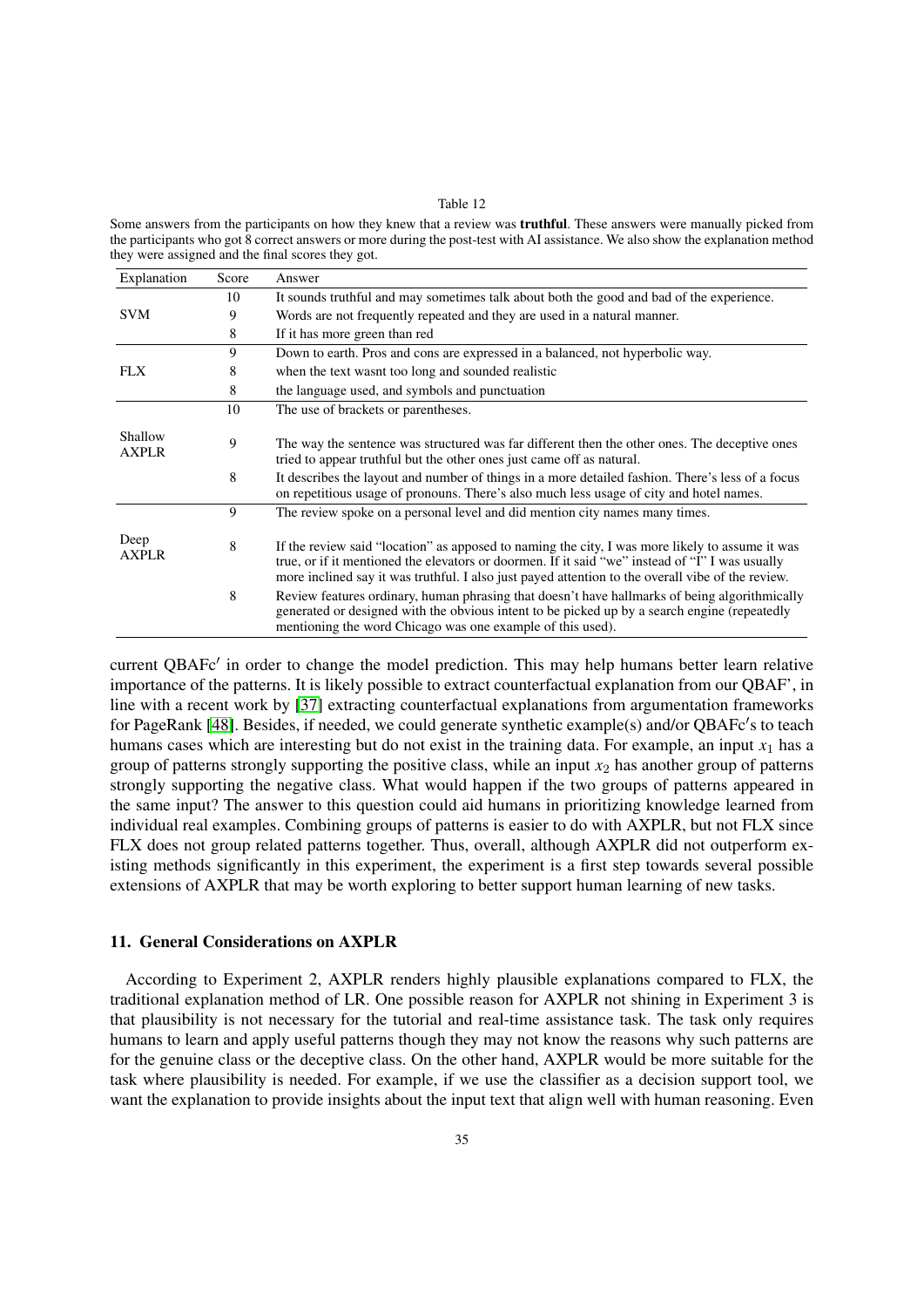though the prediction is correct, if the explanation does not make sense, it is possible that the humans distrust the model and make a wrong final decision, leading to undesirable consequences.

Another context where AXPLR could be useful is explanation-based human debugging of the model [\[49\]](#page-53-20). The individual model weight  $w_i$  for the pattern feature  $p_i$  may not make sense to humans when  $p_i$ is in fact related to other pattern features (as we can see in Experiment 2, where  $\tau(\alpha_i)$ ) does not quite correlate with human reasoning). This may cause misunderstanding in the humans and lead to their feedback being harmful to the overall model performance. The QBAFcs of AXPLR would provide a more accurate view of how the pattern features have been used by the model. So, we believe that it is more likely leading to a successful model debugging than FLX. Moreover, with the argumentative structure of AXPLR, it would be interesting to see whether and how AXPLR could let humans argue with the model, contributing to a richer way of human-AI collaboration for reversing an undesirable output or improving the model.

# <span id="page-35-0"></span>12. Related Work

*Local Explanations for Text Classification.* Text classification is a fundamental task in natural language processing, so there exist many explanation methods which are applicable to this task. Focusing on local explanation methods (aiming to explain specific predictions), we can see several forms of explanations in literature such as extracted rationales [\[50,](#page-53-21) [51\]](#page-53-22), attribution scores [\[52,](#page-53-23) [53\]](#page-54-0), rules [\[54,](#page-54-1) [55\]](#page-54-2), influential training examples [\[56,](#page-54-3) [57\]](#page-54-4), and counterfactual examples [\[58,](#page-54-5) [59\]](#page-54-6). Since AXPLR forms an explanation using triplets of a pattern  $p_i$ , a matched phrase  $\pi(p_i, x)$ , and a score  $s_i$ , it could be considered a mixture<br>of rationales, attribution scores, and rules. This is another novelty aspect of AXPI R as we rarely find of rationales, attribution scores, and rules. This is another novelty aspect of AXPLR as we rarely find XAI work that combines multiple forms of explanations together. However, what makes this possible are the transparency of logistic regression (LR) and the interpretability of GrASP patterns. So, we classify AXPLR as a *model-specific* explanation method, unlike LIME [\[12\]](#page-52-8) and SHAP [\[13\]](#page-52-9) which are *modelagnostic* methods being applicable to any model architectures. Nonetheless, the issue of dependency between features is also found in other architectures besides LR, such as convolutional neural network (learned) features in [\[6\]](#page-52-2). Therefore, it would be interesting to study how to extend AXPLR to other architectures.

*Computational Argumentation for Explainable AI.* As discussed in the introduction, computational argumentation has been used to support some XAI methods and construct argumentative explanations in the literature. According to [\[23\]](#page-52-18), existing works in this area can be divided into two groups. The first group (i.e., *intrinsic*) draws explanations from models that are natively using argumentative techniques such as AA-CBR [\[60\]](#page-54-7) and DeLP [\[61\]](#page-54-8). The second group (i.e., *post-hoc*) extracts argumentative explanations from non-argumentative models such as neural networks [\[26\]](#page-52-21) and Bayesian networks [\[62\]](#page-54-9). Following [\[23\]](#page-52-18), some post-hoc approaches create a *complete* mapping between the target model and the argumentation framework from which explanations are derived such as [\[37,](#page-53-8) [63\]](#page-54-10), while other posthoc methods create an *incomplete* mapping between the model and the argumentation framework (so called *approximate* approaches) such as [\[26,](#page-52-21) [62\]](#page-54-9). However, AXPLR is a post-hoc approach (due to the non-argumentative PLR model) that does not fit nicely into this complete-approximate dichotomy. On one hand, AXPLR constructs a complete mapping between the PLR model and the QBAFc since every activated feature in the model (as well as the bias term) has a corresponding argument in the QBAFc. On the other hand, the logistic regression semantics  $\sigma$  of AXPLR approximates the dialectical strength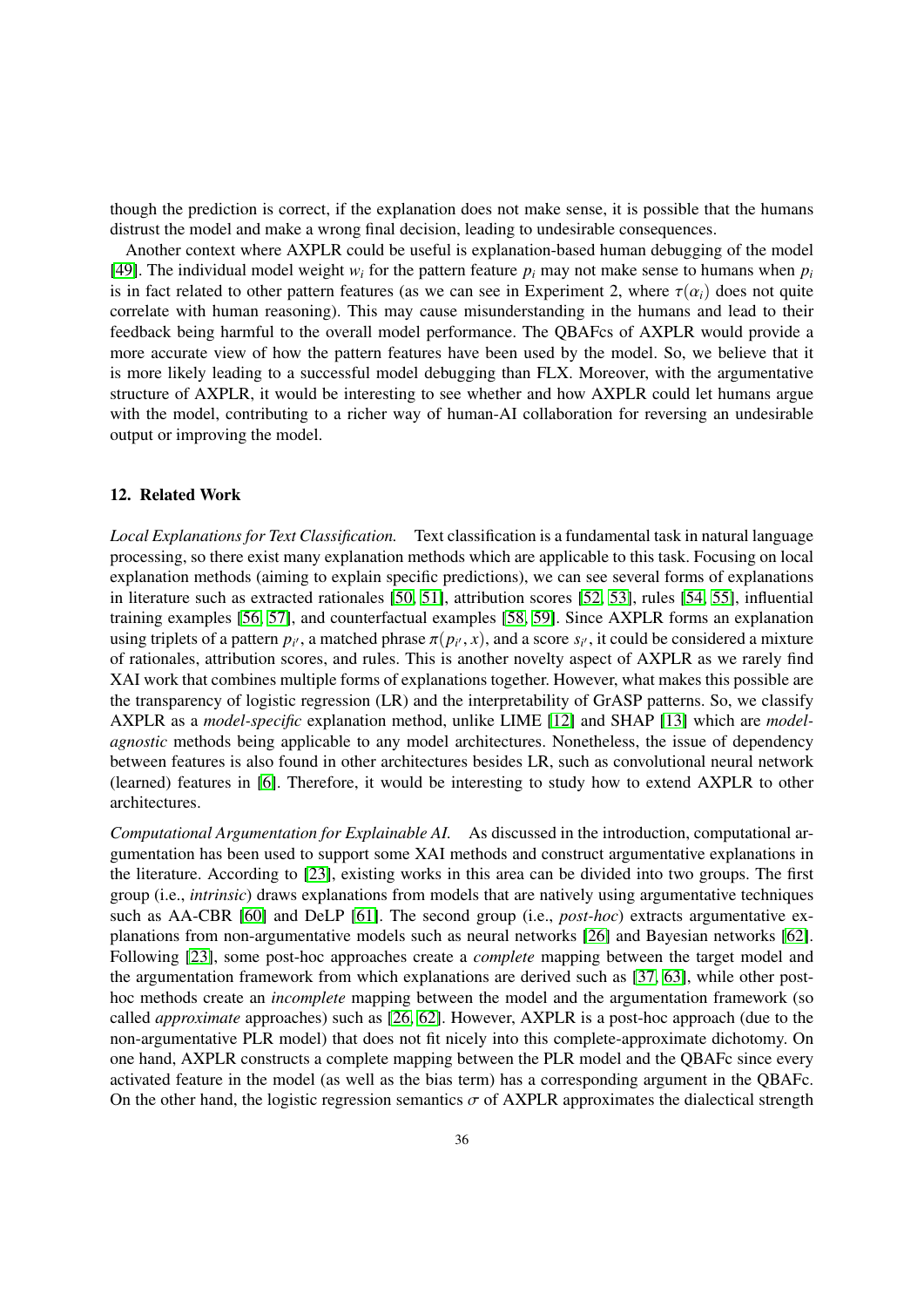of every argument given that this strength does not actually exist in the PLR model. The approximation of  $\sigma$  is under an assumption that the strength of an argument is distributed equally and accordingly to every argument it attacks or supports, as represented by the fragments in Equation [3.](#page-11-2) So, we could say that AXPLR is a complete but intentionally approximate post-hoc approach so as to yield plausible explanations.

*Argument Mining.* Our work stays at the intersection of explainable AI, natural language processing, and computational argumentation. Another research area that is similar to ours is *argument mining*, which involves natural language processing and computational argumentation. Argument mining is the process of automatically detecting and modeling the structure of inference and reasoning given in natural language texts [\[64\]](#page-54-11). However, our work is not considered an argument mining work because the arguments in our QBAFc are arguing about the predicted output of a text classifier (PLR), whereas arguments in general argument mining works are arguing about a specific claim or conclusion in text. Therefore, input texts in argument mining works must possess the argumentative spirit inside, while input texts for AXPLR do not need to be argumentative but the classifier instead turns parts of them to be arguments for making classifications.

# <span id="page-36-0"></span>13. Conclusion

To generate local explanations for pattern-based logistic regression models, we proposed AXPLR, an explanation method enabled by quantitative bipolar argumentation frameworks we defined (TQBAFc and BQBAFc), capturing interactions among the patterns. We proved that the extracted and postprocessed frameworks underpinning AXPLR are faithful to the LR model and satisfy many desirable properties. After that, we proposed two presentations of AXPLR, shallow and deep, specifying whether we present only the top-level arguments or all the arguments in the explanations. We also conducted a number of experiments with AXPLR, amounting to empirical as well as human studies. The former discussed the statistics of the underlying argumentation frameworks for all input texts in the test sets and analyzed sufficiency of the explanations in terms of the number of supporting arguments needed. The latter assessed whether AXPLR is more plausible and helpful for human learning than traditional explanation methods for pattern-based LR models. The results show that taking into account relations between arguments as AXPLR does indeed helps the explanations align better with human judgement, particularly in the sentiment analysis task. Though AXPLR performed competitively with traditional explanation methods in tutoring and supporting humans to detect deceptive hotel reviews, there were many participants learning from AXPLR that could recall well-generalized patterns and important but implicit patterns deemed useful for the task.

# Acknowledgements

We would like to thank Alessandra Russo and Simone Stumpf for their helpful comments. Piyawat Lertvittayakumjorn wishes to thank the support from Anandamahidol Foundation, Thailand. Francesca Toni was funded in part by the European Research Council (ERC) under the European Union's Horizon 2020 research and innovation programme (grant agreement No. 101020934) and in part by J.P. Morgan and by the Royal Academy of Engineering under the Research Chairs and Senior Research Fellowships scheme. Any views or opinions expressed herein are solely those of the authors listed, and may differ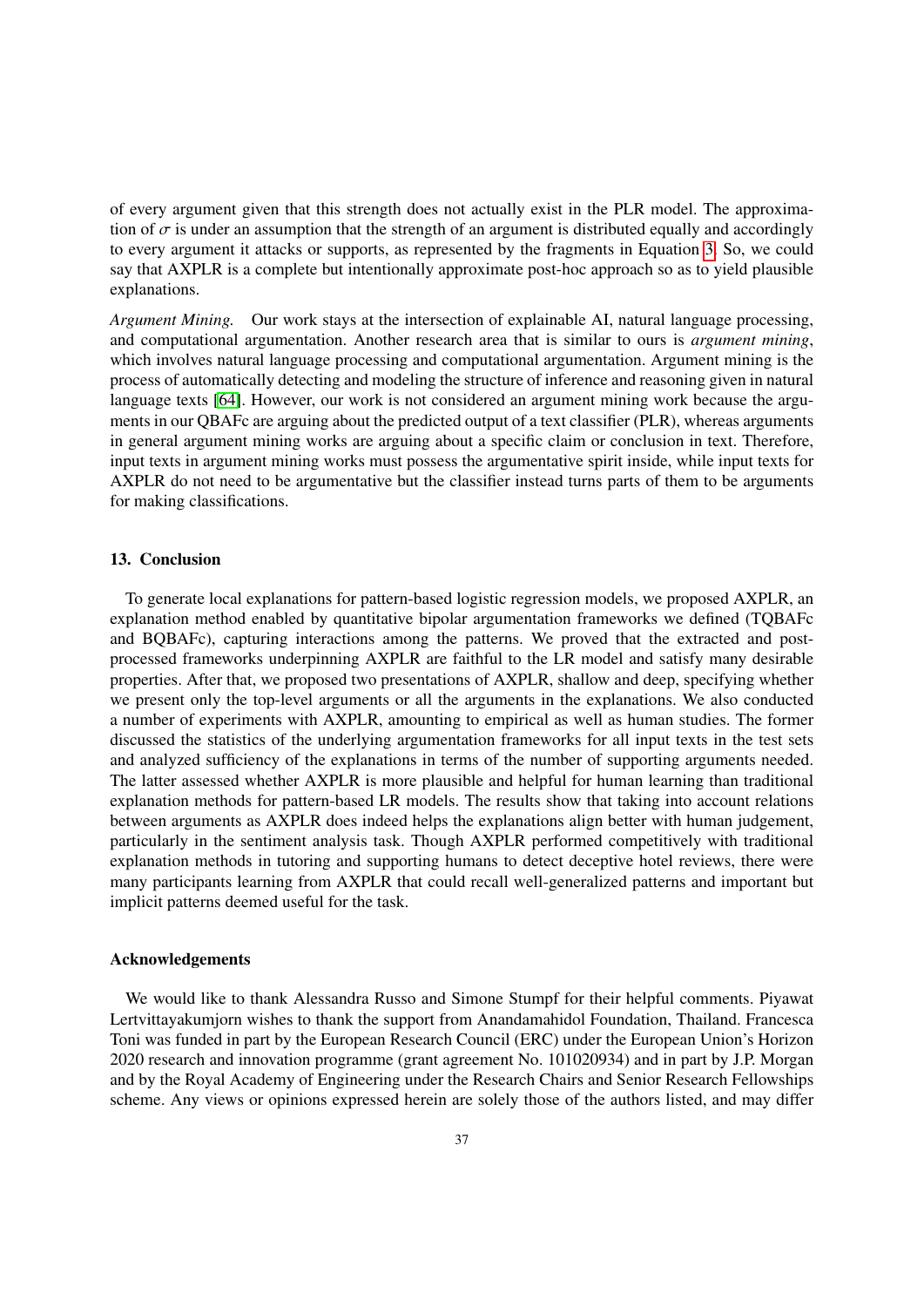from the views and opinions expressed by J.P. Morgan or its affiliates. This material is not a product of the Research Department of J.P. Morgan Securities LLC. This material should not be construed as an individual recommendation for any particular client and is not intended as a recommendation of particular securities, financial instruments or strategies for a particular client. This material does not constitute a solicitation or offer in any jurisdiction.

# Appendix A. Proofs

# <span id="page-37-0"></span>*A.1. Proof of Lemma [1](#page-8-3)*

**Lemma [1.](#page-8-3)** The relation  $\succ$  is not reflexive and not symmetric, but it is transitive.

Proof. Let us consider each of the properties.

- *Not reflexive:* Proof by contradiction. Assume that  $\succ$  is reflexive. Thus,  $p \succ p$ . According to Defi-nition [1,](#page-8-4) it implies that  $p \succeq p$  and  $p \not\leq p$ , resulting in contradiction. Hence,  $\succ$  is not reflexive.
- *Not symmetric*: Assume  $p_1 \succ p_2$ . By Definition [1,](#page-8-4) we obtain that  $p_1 \succ p_2$  and  $p_2 \not\perp p_1$ . So,  $p_2 \nless p_1$ , implying that  $\succ$  is not symmetric.
- *Transitive*: Before proving that  $\succ$  is transitive, we will prove that  $\succeq$  is transitive first. Assume that  $p_1 \succeq p_2$  and  $p_2 \succeq p_3$ . Because  $p_1 \succeq p_2$ , by Definition [1,](#page-8-4) every text *t* matched by  $p_1$  is also matched by  $p_2$ . Similarly, because  $p_2 \succeq p_3$ , every text *t* matched by  $p_2$ , including those matched by  $p_1$ , is also matched by  $p_3$ . Therefore,  $p_1 \succeq p_3$ , i.e.,  $\succeq$  is transitive.

Next, we will prove that  $\succ$  is transitive using proof by contradiction. Assume that  $p_1 \succ p_2, p_2 \succ p_3$ , but  $p_1 \nsucc p_3$ . Because  $p_1 \succ p_2$ , by Definition [1,](#page-8-4) we get that  $p_1 \succeq p_2$  and  $p_2 \nsucceq p_1$ . Similarly, because  $p_2 \succ p_3$ , we get that  $p_2 \succeq p_3$  and  $p_3 \not\succeq p_2$ . Due to the transitivity of  $\succeq$ , we know that  $p_1 \succeq p_3$ . Now, let us consider  $p_1 \nsucceq p_3$ . It is true iff  $p_1 \nsucceq p_3$  or  $p_3 \succeq p_1$ . Still, we know that  $p_1 \not\geq p_3$  cannot be true, so it must be the case that  $p_3 \succeq p_1$ . Due to the transitivity of  $\succeq, p_3 \succeq p_1$ and  $p_1 \succeq p_2$  imply that  $p_3 \succeq p_2$ . However, this contradicts with the result of  $p_2 \succ p_3$ . With this contradiction,  $p_1 \nless p_3$  cannot be true. In other words,  $p_1 \nless p_3$ , implying that  $\succ$  is transitive.

Hence,  $\succ$  is not reflexive, not symmetric, but transitive.  $\square$ 

# <span id="page-37-1"></span>*A.2. Proof of Theorem [1](#page-11-4)*

Theorem [1.](#page-11-4) The graph structure of any QBAFc is a directed acyclic graph (DAG).

**Proof.** Let us consider the TQBAFc first. From the graph theory perspective, our graph  $\langle A, \mathcal{R}_T^-$ ,  $\mathcal{R}_T^+$  is a set of  $G - \langle V_F \rangle$  where  $V = A$  is a set of vertices and  $F = \mathcal{R}^- + \mathcal{R}^+$  is a set of edges is equivalent to  $G = \langle V, E \rangle$  where  $V = A$  is a set of vertices and  $E = \mathcal{R}_T^- \cup \mathcal{R}_T^+$  is a set of edges.<br>According to Definition 2, we can write *F* explicitly as According to Definition [2,](#page-8-2) we can write *E* explicitly as

$$
E = \mathcal{R}_T^- \cup \mathcal{R}_T^+
$$
  
\n
$$
E = \{ (\alpha_i, \delta) | c(\alpha_i) \neq c(\delta) \land \nexists j [\alpha_j \in \mathcal{A} \land p_i \succ p_j] \} \cup
$$
  
\n
$$
\{ (\alpha_i, \alpha_j) | c(\alpha_i) \neq c(\alpha_j) \land p_i \succ p_j \land \nexists k [\alpha_k \in \mathcal{A} \land p_i \succ p_k \succ p_j] \} \cup
$$
  
\n
$$
\{ (\alpha_i, \delta) | c(\alpha_i) = c(\delta) \land \nexists j [\alpha_j \in \mathcal{A} \land p_i \succ p_j] \} \cup
$$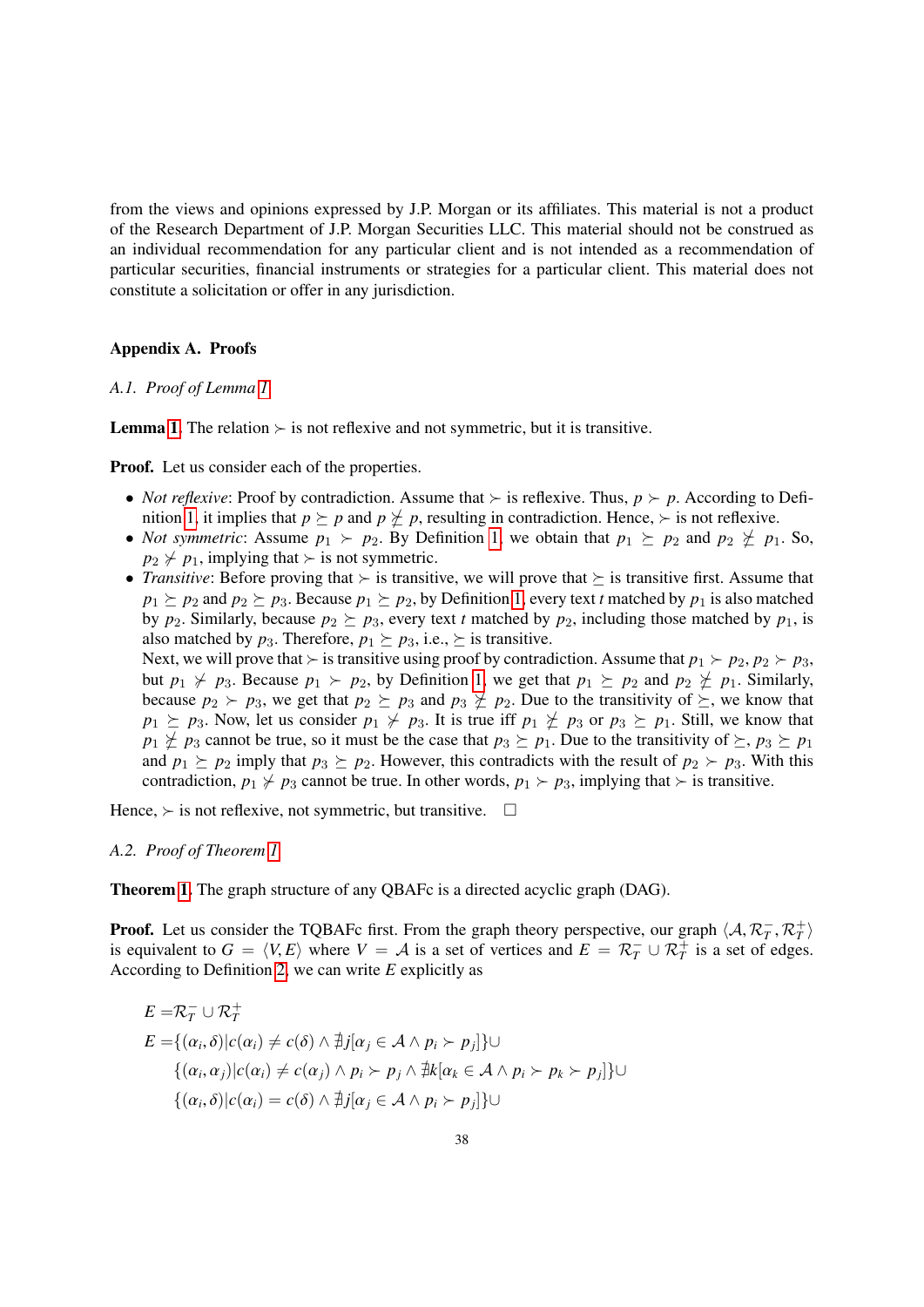$$
\{( \alpha_i, \alpha_j) | c(\alpha_i) = c(\alpha_j) \land p_i \succ p_j \land \nexists k [\alpha_k \in A \land p_i \succ p_k \succ p_j] \}
$$
  

$$
E = \{ (\alpha_i, \delta) | \nexists j [\alpha_j \in A \land p_i \succ p_j] \} \cup
$$
  

$$
\{ (\alpha_i, \alpha_j) | p_i \succ p_j \land \nexists k [\alpha_k \in A \land p_i \succ p_k \succ p_j] \}
$$

We will prove the result by contradiction. Assume that the graph *G* is not a DAG. Hence, there must be a non-trivial path which forms a cycle in *G*. Assume that the path is  $\alpha_{i_0}, \alpha_{i_1}, \dots, \alpha_{i_k}, \alpha_{i_0}$  with  $k \ge 1$ . In this path there must not be  $\delta$  since the out-degree of  $\delta$  is 0 (from Lemma 2). So, every edge in  $, \alpha_{i_1}, \ldots, \alpha_{i_k}$ <br>(3.2) So eve this path, there must not be  $\delta$  since the out-degree of  $\delta$  is 0 (from Lemma [2\)](#page-11-1). So, every edge in this path<br>must be in the second set of the union above. Hence, we obtain that  $p_{i_0} \succ p_{i_1}, p_{i_1} \succ p_{i_2}, \dots, p_{i_k} \succ p_{$ Because  $\succ$  is transitive (from Lemma [1\)](#page-8-3),  $p_{i_0} \succ p_{i_0}$ , but this is impossible since  $\succ$  is not reflexive (also from Lemma [1\)](#page-8-3). Here is the contradiction. Thus, the graph structure of the TQBAFc is a DAG.

The proof for BQBAFc is similar to the proof for TQBAFc. We will obtain that

$$
E = \mathcal{R}_B^- \cup \mathcal{R}_B^+
$$
  
\n
$$
E = \{ (\alpha_i, \delta) | \nexists j [\alpha_j \in \mathcal{A} \land p_j \succ p_i] \} \cup \{ (\alpha_j, \alpha_i) | p_i \succ p_j \land \nexists k [\alpha_k \in \mathcal{A} \land p_i \succ p_k \succ p_j] \}
$$

Assume the directed cyclic path in *G* is  $\alpha_{i_0}, \alpha_{i_1}, \ldots, \alpha_{i_k}, \alpha_{i_0}$  with  $k \ge 1$ . Hence,  $p_{i_0} \succ p_{i_k}$  (from the last edge)  $p_{i_0} \succ p_{i_k}$  (from the nath)  $p_i \succ p_i$  (from the second last edge)  $p_i \succ p_i$  (from the edge in the path),  $p_{i_k} \succ p_{i_{k-1}}$  (from the second last edge), ...,  $p_{i_1} \succ p_{i_0}$  (from the first edge). Because  $\searrow$  is transitive  $p_i \succ p_i$  but this is impossible since  $\searrow$  is not reflexive. Here is the contradi  $\succ$  is transitive,  $p_{i_0} \succ p_{i_0}$ , but this is impossible since  $\succ$  is not reflexive. Here is the contradiction. Thus, the graph structure of any BQBAFc is also a DAG.  $\Box$ 

# <span id="page-38-0"></span>*A.3. Proof of Theorem [2](#page-12-0)*

Theorem [2.](#page-12-0) For a given QBAFc, the prediction of the underlying LR model can be inferred from the strength of the default argument:

- (1) The predicted probability for the class  $c(\delta)$  equals *sigmoid*( $\sigma(\delta)$ ).
- (2) Hence, if  $\sigma(\delta) > 0$ , the LR model predicts class  $c(\delta)$ . Otherwise, it predicts the opposite class (i.e.,  $1 - c(\delta)$ ).

**Proof.** First, we will prove that the predicted probability for the class  $c(\delta)$  equals *sigmoid*( $\sigma(\delta)$ ). In other words, we need to prove that, for  $c(\delta) = 1$ ,  $sigmoid(\sigma(\delta)) = sigmoid(\sum_{i=1}^{d}$ *i*=1  $w_i f_i + b$ ), i.e.,  $\sigma(\delta) =$  $\sum_{i=1}^{d}$ *i*=1  $w_i f_i + b$ . Also, we need to prove that, for  $c(\delta) = 0$ ,  $sigmoid(\sigma(\delta)) = 1 - sigmoid(\sum_{i=1}^d \delta_i)$ *i*=1  $w_i f_i + b) =$ *sigmoid*(− P *d i*=1  $w_i f_i - b$ ), i.e.,  $\sigma(\delta) = -\sum_{i=1}^d$ *i*=1  $w_i f_i - b$ <sup>[7](#page-38-1)</sup>

*Case 1:*  $c(\delta) = 1$  – *The class supported by*  $\delta$  *is Positive.* 

Each argument  $\alpha_i \in \mathcal{A} - \{\delta\}$  supports class  $c(\alpha_i) \in \{0, 1\}$ . We partition  $\mathcal{A} - \{\delta\}$  into two sets – one with Positive (1) as the supported class and the other with Negative (0) as the supported class. We use  $A^+$  and  $A^-$  to represent the two sets, respectively.

<span id="page-38-1"></span> ${}^{7}1 - sigmoid(x) = sigmoid(-x).$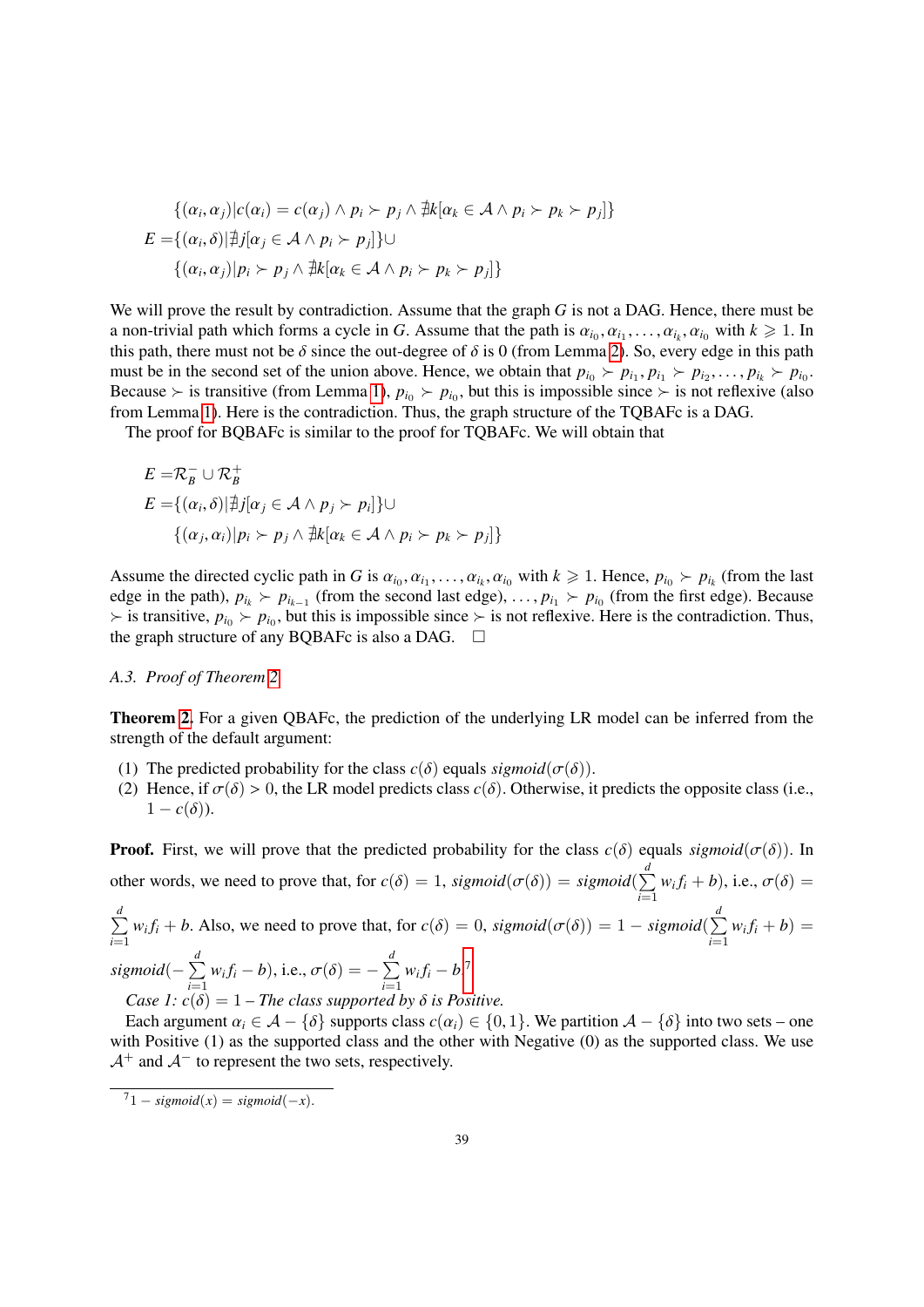Applying Definition [3](#page-11-3) to  $\delta$ , we obtain

$$
\sigma(\delta) = \tau(\delta) + \sum_{g \in \mathcal{R}^+(\delta)} \frac{\sigma(g)}{\nu(g)} - \sum_{g \in \mathcal{R}^-(\delta)} \frac{\sigma(g)}{\nu(g)}
$$

Because  $c(\delta) = 1$ , we know from Definition [2](#page-8-2) that the bias term of the underlying LR model is  $b \ge 0$ . Hence,  $\tau(\delta) = |b| = b$ . Furthermore,  $\mathcal{R}^+(\delta) \subseteq \mathcal{A}^+$  and  $\mathcal{R}^-(\delta) \subseteq \mathcal{A}^-$ . So, we obtain that

<span id="page-39-0"></span>
$$
b = \sigma(\delta) - \sum_{g \in \mathcal{R}^+(\delta)} \frac{\sigma(g)}{\nu(g)} + \sum_{g \in \mathcal{R}^-(\delta)} \frac{\sigma(g)}{\nu(g)}
$$
(5)

Next, for  $\alpha_i$  in  $A^+$ , we know that  $c(\alpha_i) = 1$ , so the corresponding weight in the LR model is  $w_i \ge 0$ .<br>Hence  $\tau(\alpha_i) = |w_i| = w_i$ . Again  $\mathcal{R}^+ (\alpha_i) \subset A^+$  and  $\mathcal{R}^- (\alpha_i) \subset A^-$  By Definition 3. Hence,  $\tau(\alpha_i) = |w_i| = w_i$ . Again,  $\mathcal{R}^+(\alpha_i) \subseteq \mathcal{A}^+$  and  $\mathcal{R}^-(\alpha_i) \subseteq \mathcal{A}^-$ . By Definition [3,](#page-11-3)

<span id="page-39-1"></span>
$$
w_i = \tau(\alpha_i) = \sigma(\alpha_i) - \sum_{g \in \mathcal{R}^+(\alpha_i)} \frac{\sigma(g)}{\nu(g)} + \sum_{g \in \mathcal{R}^-(\alpha_i)} \frac{\sigma(g)}{\nu(g)}
$$
(6)

For  $\alpha_j \in A^-$ , in contrast, we know that  $c(\alpha_j) = 0$ , so the corresponding weight in the LR model is *w<sub>j</sub>* < 0. Hence,  $\tau(\alpha_j) = |w_j| = -w_j$ . By Definition [2,](#page-8-2) all the supporters must support the same class whereas all the attackers must support the opposite class. So  $\mathcal{R}^+(\alpha) \subset A^-$  and  $\mathcal{R}^-(\alpha) \subset A^+$  By whereas all the attackers must support the opposite class. So,  $\mathcal{R}^+(\alpha_i) \subseteq \mathcal{A}^-$  and  $\mathcal{R}^-(\alpha_i) \subseteq \mathcal{A}^+$ . By Definition [3,](#page-11-3)

<span id="page-39-2"></span>
$$
w_j = -\tau(\alpha_j) = -\sigma(\alpha_j) + \sum_{g \in \mathcal{R}^+(\alpha_j)} \frac{\sigma(g)}{\nu(g)} - \sum_{g \in \mathcal{R}^-(\alpha_j)} \frac{\sigma(g)}{\nu(g)}
$$
(7)

By Definition [2,](#page-8-2)  $A - \{\delta\} = A^+ \cup A^- = \{\alpha_i | f_i = 1\}$ , so  $\sum_{i=1}^d$ *i*=1  $w_i f_i + b = \sum$  $\alpha_i \in \mathcal{A}^+$  $w_i + \sum$ α*j*∈A<sup>−</sup>  $w_j + b$ . By summing up Equations [5,](#page-39-0) [6](#page-39-1) (for all  $\alpha_i \in A^+$ ), and [7](#page-39-2) (for all  $\alpha_i \in A^-$ ), we obtain that

$$
\sum_{i=1}^{d} w_{i} f_{i} + b = \sigma(\delta) + \sum_{\alpha_{i} \in \mathcal{A}^{+}} \sigma(\alpha_{i}) - \sum_{\alpha_{j} \in \mathcal{A}^{-}} \sigma(\alpha_{j})
$$

$$
- \sum_{g \in \mathcal{R}^{+}(\delta)} \frac{\sigma(g)}{\nu(g)} + \sum_{g \in \mathcal{R}^{-}(\delta)} \frac{\sigma(g)}{\nu(g)}
$$

$$
+ \sum_{\alpha_{i} \in \mathcal{A}^{+}} \left( - \sum_{g \in \mathcal{R}^{+}(\alpha_{i})} \frac{\sigma(g)}{\nu(g)} + \sum_{g \in \mathcal{R}^{-}(\alpha_{i})} \frac{\sigma(g)}{\nu(g)} \right)
$$

$$
+ \sum_{\alpha_{j} \in \mathcal{A}^{-}} \left( \sum_{g \in \mathcal{R}^{+}(\alpha_{j})} \frac{\sigma(g)}{\nu(g)} - \sum_{g \in \mathcal{R}^{-}(\alpha_{j})} \frac{\sigma(g)}{\nu(g)} \right)
$$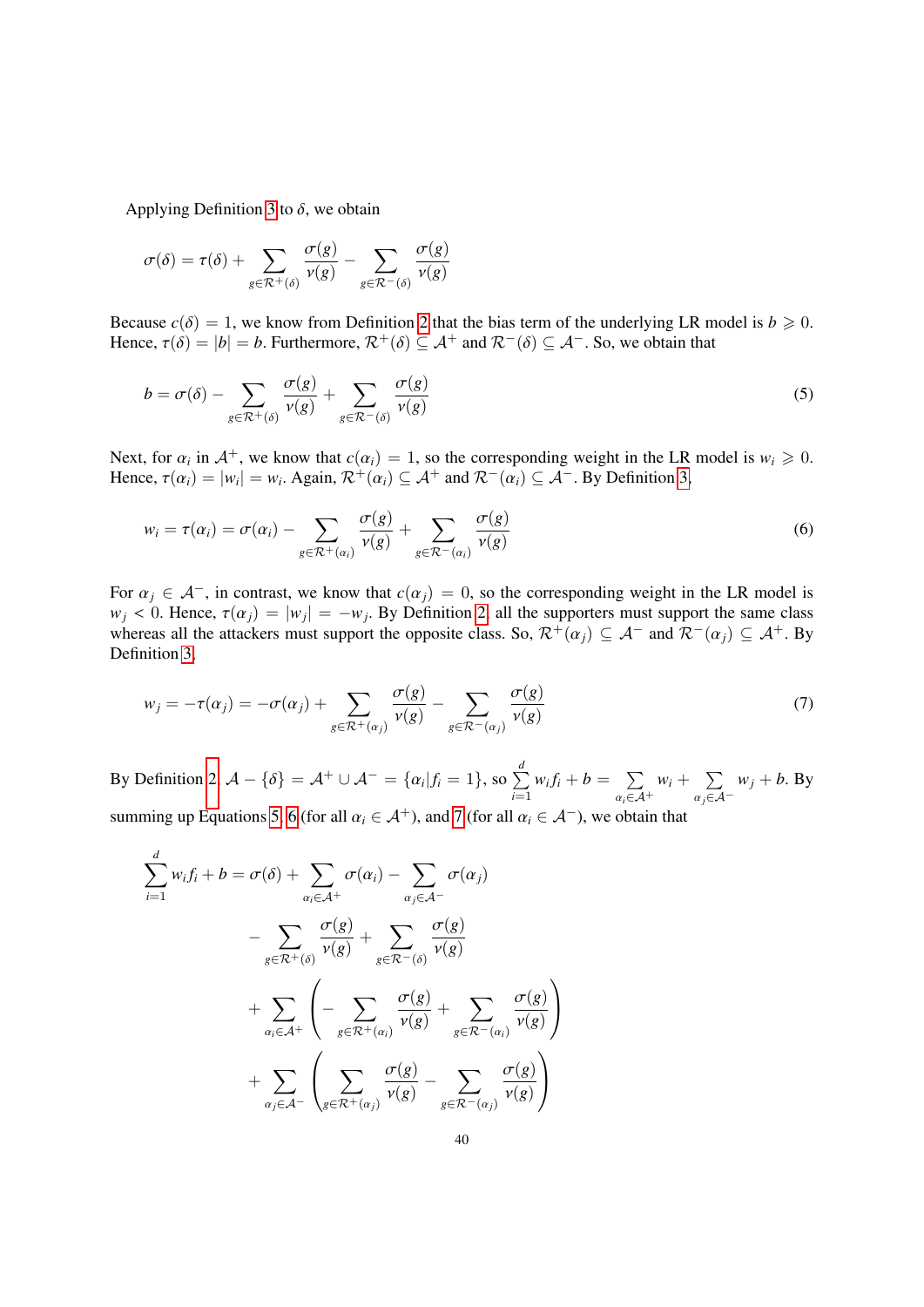$$
\sum_{i=1}^{d} w_i f_i + b = \sigma(\delta) + \sum_{\alpha_i \in \mathcal{A}^+} \sigma(\alpha_i) - \sum_{\alpha_j \in \mathcal{A}^-} \sigma(\alpha_j)
$$

$$
- \left( \sum_{g \in \mathcal{R}^+(\delta)} \frac{\sigma(g)}{\nu(g)} + \sum_{\alpha_i \in \mathcal{A}^+} \sum_{g \in \mathcal{R}^+(\alpha_i)} \frac{\sigma(g)}{\nu(g)} + \sum_{\alpha_j \in \mathcal{A}^-} \sum_{g \in \mathcal{R}^-(\alpha_j)} \frac{\sigma(g)}{\nu(g)} \right)
$$

$$
+ \left( \sum_{g \in \mathcal{R}^-(\delta)} \frac{\sigma(g)}{\nu(g)} + \sum_{\alpha_i \in \mathcal{A}^+} \sum_{g \in \mathcal{R}^-(\alpha_i)} \frac{\sigma(g)}{\nu(g)} + \sum_{\alpha_j \in \mathcal{A}^-} \sum_{g \in \mathcal{R}^+(\alpha_j)} \frac{\sigma(g)}{\nu(g)} \right)
$$

Next, we will show that  $\sum$  $\sum_{\alpha_i \in \mathcal{A}^+} \sigma(\alpha_i)$  and the blue part above are equal. As  $\alpha_i \in \mathcal{A}^+$ , it can appear as *g*<br>then weaks a second began a site assument another accumulation  $A^+$  as S another another only in the blue part. In other words,  $\alpha_i$  can either support another argument in  $A^+$  or  $\delta$  or attack another argument in  $A^-$ . If  $\alpha_i$  supports or attacks  $\nu(\alpha_i)$  arguments in total (where  $\nu(\alpha_i)$  is the out-deg argument in  $\mathcal{A}^-$ . If  $\alpha_i$  supports or attacks  $v(\alpha_i)$  arguments in total (where  $v(\alpha_i)$  is the out-degree of  $\alpha_i$ ), we will find exactly  $v(\alpha_i)$  terms of  $\frac{\sigma(\alpha_i)}{v(\alpha_i)}$  in the blue part, and they sum up to  $\sigma(\alpha_i)$ . Hence, for every  $\sigma(\alpha_i)$  in  $\sum_{\alpha_i \in \mathcal{A}^+} \sigma(\alpha_i)$ , we can find the equivalent amount in the blue part. Meanwhile, *g* in the blue part must come from  $A^+$  only (not  $\delta$  or  $A^-$  according to Definition [2\)](#page-8-2). Thereby,  $\sum_{\alpha_i \in A^+} \sigma(\alpha_i)$  and the blue

part are equal and cancelling each other.

Similarly,  $\alpha_j \in A^-$  can either support another argument in  $A^-$  or attack another argument in  $A^+$  or With the same logic as for the blue part, we obtain that  $\sum_{i} \sigma(\alpha_i)$  and the magneta part are equal δ. With the same logic as for the blue part, we obtain that  $\sum_{\alpha_j \in \mathcal{A}^-} \sigma(\alpha_j)$  and the magenta part are equal and conselling each other

and cancelling each other.

Finally, we obtain  $\sum_{n=1}^{d}$ *i*=1  $w_i f_i + b = \sigma(\delta)$  as required. *Case 2:*  $c(\delta) = 0$  – The class supported by  $\delta$  *is Negative.* 

The proof of this case is similar to the previous case, so we will highlight only the differences here. First, because  $c(\delta) = 0$ , the bias term of the LR model is  $b < 0$ . Hence,  $\tau(\delta) = |b| = -b$ . Equation [5](#page-39-0) then becomes

<span id="page-40-0"></span>
$$
b = -\sigma(\delta) + \sum_{g \in \mathcal{R}^+(\delta)} \frac{\sigma(g)}{\nu(g)} - \sum_{g \in \mathcal{R}^-(\delta)} \frac{\sigma(g)}{\nu(g)}
$$
(8)

However, Equations [6](#page-39-1) and [7](#page-39-2) remain the same. By summing up Equations [8,](#page-40-0) 6 (for all  $\alpha_i \in A^+$ ), and 7 (for all  $\alpha_i \in \mathcal{A}^-$ ), we obtain that

$$
\sum_{i=1}^{d} w_i f_i + b = -\sigma(\delta) + \sum_{\alpha_i \in \mathcal{A}^+} \sigma(\alpha_i) - \sum_{\alpha_j \in \mathcal{A}^-} \sigma(\alpha_j)
$$

$$
- \left( \sum_{g \in \mathcal{R}^-(\delta)} \frac{\sigma(g)}{\nu(g)} + \sum_{\alpha_i \in \mathcal{A}^+} \sum_{g \in \mathcal{R}^+(\alpha_i)} \frac{\sigma(g)}{\nu(g)} + \sum_{\alpha_j \in \mathcal{A}^-} \sum_{g \in \mathcal{R}^-(\alpha_j)} \frac{\sigma(g)}{\nu(g)} \right)
$$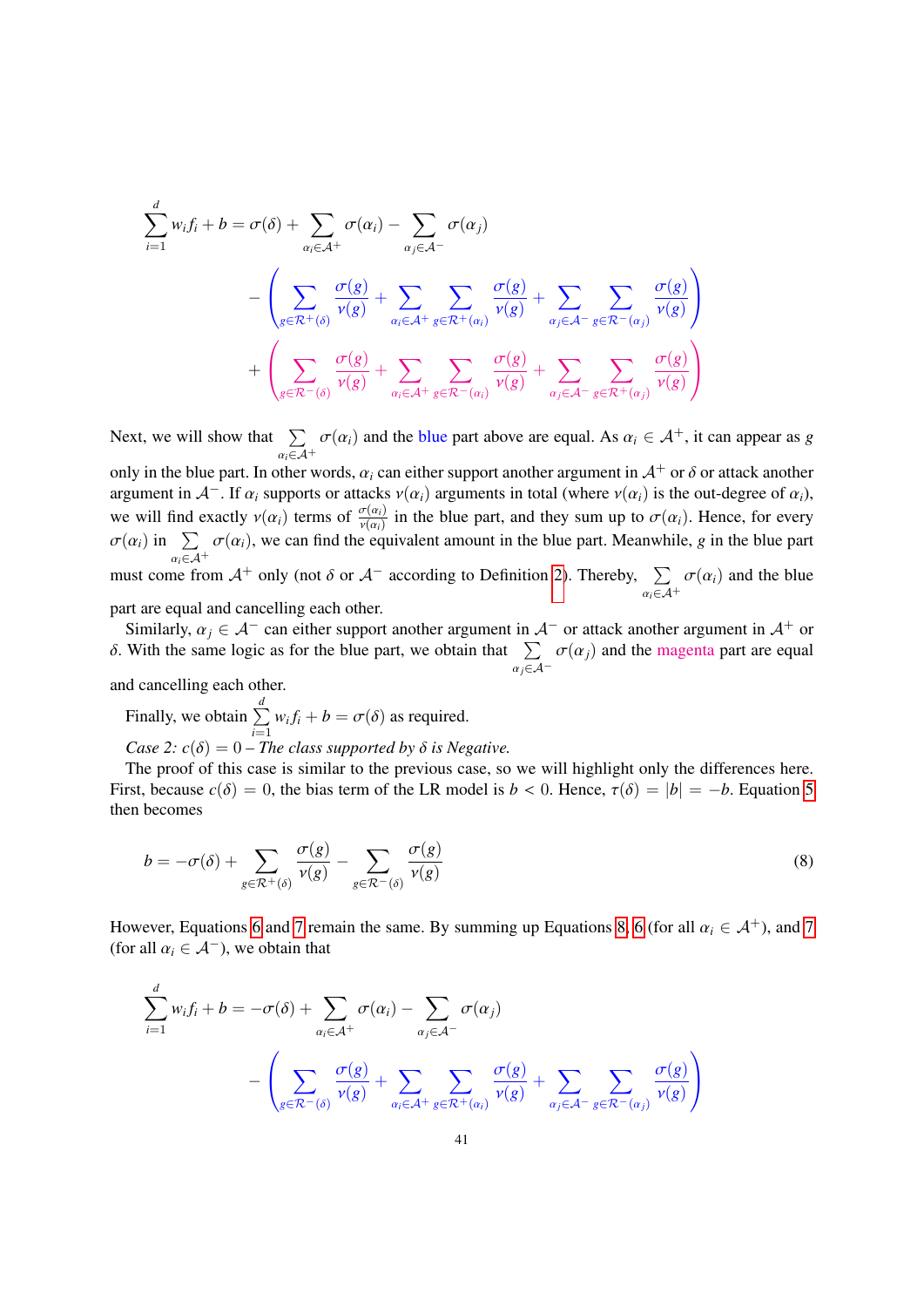$$
+\left(\sum_{g\in\mathcal{R}^+(\delta)}\frac{\sigma(g)}{\nu(g)}+\sum_{\alpha_i\in\mathcal{A}^+}\sum_{g\in\mathcal{R}^-(\alpha_i)}\frac{\sigma(g)}{\nu(g)}+\sum_{\alpha_j\in\mathcal{A}^-}\sum_{g\in\mathcal{R}^+(\alpha_j)}\frac{\sigma(g)}{\nu(g)}\right)
$$

Because  $\alpha_i \in A^+$  can either support another argument in  $A^+$  or attack another argument in  $A^-$  or  $\delta$ , with the same logic as in the previous case, we obtain that  $\sum_{\alpha_i \in A^+} \sigma(\alpha_i)$  and the blue part are equal and

cancelling each other. Similarly,  $\sum \sigma(\alpha_i)$  and the magenta pa  $\sum_{\alpha_j \in A^-} \sigma(\alpha_j)$  and the magenta part are equal and cancelling each other.

What remains is  $\sum_{i=1}^{d}$ *i*=1  $w_i f_i + b = -\sigma(\delta)$ . So,  $\sigma(\delta) = -\sum_{i=1}^d$ *i*=1  $w_i f_i - b$  as required.

Finally, the second point of the theorem is pretty obvious. Using the result from the first point, the predicted probability of class  $c(\delta)$  equals *sigmoid*( $\sigma(\delta)$ ) which is greater than 0.5 if  $\sigma(\delta) > 0$ . So, it predicts  $c(\delta)$ . Otherwise,  $sigmoid(\sigma(\delta)) < 0.5$ , and it predicts the other class which is  $1 - c(\delta)$ .  $\Box$ 

# <span id="page-41-0"></span>*A.4. Proof of Theorem [3](#page-13-4)*

**Theorem [3.](#page-13-4)** Given a QBAFc  $\langle A, \mathcal{R}^-, \mathcal{R}^+, \tau, c \rangle$  and the corresponding QBAFc'  $\langle A', \mathcal{R}^-, \mathcal{R}^+, \tau', c' \rangle$ , using the logistic regression semantics, we use  $\sigma(a)$  and  $\sigma(a)'$  to represent the strengths of  $a \in A - A'$ using the logistic regression semantics, we use  $\sigma(a)$  and  $\sigma(a)'$  to represent the strengths of  $a \in A = A'$ <br>in OBAEc and OBAEc' respectively. The following statements are true for  $a \in A = A'$ in QBAFc and QBAFc', respectively. The following statements are true for  $a \in A = A'$ .

- If  $\sigma(a) \ge 0$ , then  $\sigma(a)' = \sigma(a)$ .<br>• If  $\sigma(a) < 0$ ,  $\sigma(a)' = -\sigma(a)$ .
- If  $\sigma(a) < 0$ ,  $\sigma(a)' = -\sigma(a)$ .

**Proof.** According to Theorem [1,](#page-11-4)  $G = \langle V, E \rangle$  for the OBAFc is a DAG where  $V = A$  and  $E = \mathcal{R}^- \cup \mathcal{R}^+$ . Let  $G' = \langle V', E' \rangle$  be the graph structure of QBAFc' where  $V' = A'$  and  $E' = \mathcal{R}^{-1} \cup \mathcal{R}^{+1}$ . By Definition [4,](#page-13-1) we know that  $V' = A' = A - V$  and  $F' = \mathcal{R}^{-1} \cup \mathcal{R}^{+1} \subset \mathcal{R}^{-1} \cup \mathcal{R}^{+} = F$ . Hence  $G'$  is a subgraph o we know that  $V' = A' = A = V$  and  $E' = \mathcal{R}^{-1} \cup \mathcal{R}^{+1} \subseteq \mathcal{R}^{-} \cup \mathcal{R}^{+} = E$ . Hence, G' is a subgraph of G and also a DAG<sup>[8](#page-41-1)</sup>.

Then we can obtain the topological ordering  $t$  of arguments in  $V'$  which is the ordering of strength computation for QBAFc'. Assume that the order *t* is  $a_1, a_2, \ldots, a_k$ . Obviously,  $a_1$  must be an argument<br>in  $V'$  that has no attack or support. Furthermore, we can divide the vertices in *t* into two groups (correin  $V'$  that has no attack or support. Furthermore, we can divide the vertices in  $t$  into two groups (corresponding to the two bullet points of this theorem), one with  $\sigma(a_i) \geq 0$  and the other with  $\sigma(a_i) < 0$ . We name arguments in the former group and the latter group as  $g_1, \ldots, g_r$  and  $l_1, \ldots, l_s$ , respectively, where  $g_i$  must be before  $g_{i+1}$  in  $t$ , lemust be before  $l_{i+1}$  in  $t$ , and  $r + s = k$ . So, t could be written a where  $g_i$  must be before  $g_{i+1}$  in *t*,  $l_i$  must be before  $l_{i+1}$  in *t*, and  $r + s = k$ . So, *t* could be written as, for example,  $g_1, g_2, l_1, g_3, l_2, l_3, \ldots, g_r, l_{s-1}, l_s$ . In any case,  $g_1$  must be  $a_1$  since  $a_1$  has neither attacker<br>nor supporter and therefore  $\sigma(a_1) - \tau(a_1) > 0$ . In general the first part of t must be  $g_1, g_2, l_1$ nor supporter and, therefore,  $\sigma(a_1) = \tau(a_1) \ge 0$ . In general, the first part of *t* must be  $g_1, \ldots, g_{r^*}, l_1, \ldots$ <br>where  $1 \le r^* \le r$  and arguments after *l*<sub>1</sub> could be from either *g* or *l*. We will use mathematical i where  $1 \le r^* \le r$ , and arguments after  $l_1$  could be from either *g* or *l*. We will use mathematical induction on this topological ordering *t* to prove the two bullet points of this theorem.

- For  $g_1$  (the base case): Because it has neither attacker nor supporter,  $\sigma(g_1) = \tau(g_1)$  and  $\sigma(g_1)' = \tau'(g_1)$ . Since  $\sigma(g_1) > 0$  by Definition  $4 \tau'(g_1) = \tau(g_1)$ . Hence  $\sigma(g_1)' = \sigma(g_1)$  as required  $\tau'(g_1)$ . Since  $\sigma(g_1) \ge 0$ , by Definition [4,](#page-13-1)  $\tau'(g_1) = \tau(g_1)$ . Hence,  $\sigma(g_1)' = \sigma(g_1)$  as required.<br>For g, with  $i \le r^*$  (using strong induction); We have shown that  $\sigma(g_1)' = \sigma(g_1)$ . Next, assumed.
- For  $g_i$  with  $i \le r^*$  (using strong induction): We have shown that  $\sigma(g_1)' = \sigma(g_1)$ . Next, assuming that  $\sigma(g_1)' = \sigma(g_1)$  for  $1 \le h \le i \le r^*$  we need to show that  $\sigma(g_{i+1})' = \sigma(g_{i+1})$  where  $i+1 \le r^*$ that  $\sigma(g_h)' = \sigma(g_h)$  for  $1 \leq h \leq i < r^*$ , we need to show that  $\sigma(g_{i+1})' = \sigma(g_{i+1})$  where  $i+1 \leq r^*$ . Due to the topological ordering, all the original attackers and supporters of  $g_{i+1}$  must be in  $\{g_h|1 \leq h \leq h \}$  $h \le i$ . As a result, for  $a \in \mathcal{R}^-(g_{i+1}) \cup \mathcal{R}^+(g_{i+1}), \tau'(a) = \tau(a)$ ,  $c'(a) = c(a)$ , and  $\sigma(a)' = \sigma(a)$ .

<span id="page-41-1"></span><sup>8</sup>A subgraph of a DAG must be a DAG, since it cannot contain a cycle that does not exist in the supergraph.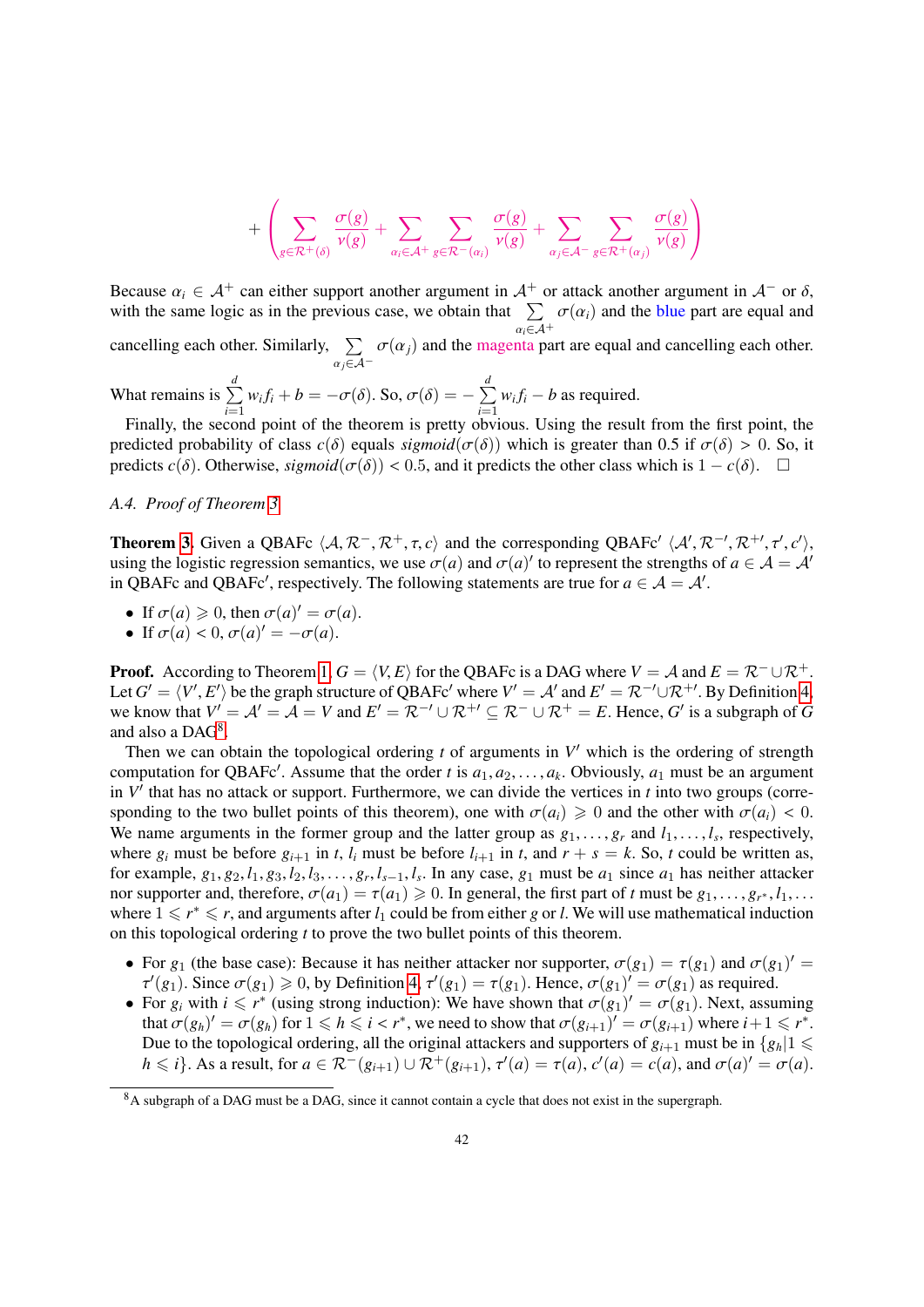Also,  $\tau'(g_{i+1}) = \tau(g_{i+1})$  and  $c'(g_{i+1}) = c(g_{i+1})$  because  $\sigma(g_{i+1}) \ge 0$  by the definition of *g*.<br>Since the classes of both  $g_{i+1}$  and its original attackers and supporters do not change  $\mathcal{R}^{-1}(g_{i+1})$ Since the classes of both  $g_{i+1}$  and its original attackers and supporters do not change,  $\mathcal{R}^{-1}(g_{i+1}) =$  $\mathcal{R}^-(g_{i+1})$  and  $\mathcal{R}^+(g_{i+1}) = \mathcal{R}^+(g_{i+1})^9$  $\mathcal{R}^+(g_{i+1}) = \mathcal{R}^+(g_{i+1})^9$ .

Applying Definition [3](#page-11-3) to  $g_{i+1}$  in QBAFc', we obtain

$$
\sigma(g_{i+1})' = \tau'(g_{i+1}) + \sum_{b \in \mathcal{R}^{+'}(g_{i+1})} \frac{\sigma(b)'}{\nu(b)} - \sum_{b \in \mathcal{R}^{-'}(g_{i+1})} \frac{\sigma(b)'}{\nu(b)}
$$

$$
= \tau(g_{i+1}) + \sum_{b \in \mathcal{R}^{+}(g_{i+1})} \frac{\sigma(b)}{\nu(b)} - \sum_{b \in \mathcal{R}^{-}(g_{i+1})} \frac{\sigma(b)}{\nu(b)}
$$

$$
= \sigma(g_{i+1})
$$

Hence,  $\sigma(g_{i+1})' = \sigma(g_{i+1})$  where  $i + 1 \leq r^*$  as required.<br>For  $l_1$ : Because  $\sigma(l_1) < 0$  by the definition of *l* we need to

- For  $l_1$ : Because  $\sigma(l_1) < 0$  by the definition of *l*, we need to show that  $\sigma(l_1)' = -\sigma(l_1)$ .<br>According to the ordering *t* all the original attackers and supporters of *l*, must be in *l*
- According to the ordering *t*, all the original attackers and supporters of  $l_1$  must be in  $\{g_h|1 \leq h \leq h\}$ *r*<sup>\*</sup>}. As a result, for  $a \in \mathbb{R}^{-}(l_1) \cup \mathbb{R}^{+}(l_1)$ ,  $\tau'(a) = \tau(a)$ ,  $c'(a) = c(a)$ , and  $\sigma(a)' = \sigma(a)$  (as proven above) In contrast, since  $\sigma(l_1) < 0$  by Definition  $4\tau'(l_1) = -\tau(l_1)$  and  $c'(l_1) = 1 - c(l_1)$ . In other above). In contrast, since  $\sigma(l_1) < 0$ , by Definition [4,](#page-13-1)  $\tau'(l_1) = -\tau(l_1)$  and  $c'(l_1) = 1 - c(l_1)$ . In other words the base score and the supported class of *l*<sub>1</sub> are flipped after post-processing. Because the words, the base score and the supported class of  $l_1$  are flipped after post-processing. Because the classes of the attackers and supporters are not change whereas the class of  $l_1$  is flipped,  $\mathcal{R}^{-1}(l_1)$  =  $\mathcal{R}^+(l_1)$  and  $\mathcal{R}^{+'}(l_1) = \mathcal{R}^-(l_1)$ .

Applying Definition [3](#page-11-3) to  $l_1$  in QBAFc', we obtain

$$
\sigma(l_1)' = \tau'(l_1) + \sum_{b \in \mathcal{R}^{+l}(l_1)} \frac{\sigma(b)'}{\nu(b)} - \sum_{b \in \mathcal{R}^{-l}(l_1)} \frac{\sigma(b)'}{\nu(b)}
$$

$$
= -\tau(l_1) + \sum_{b \in \mathcal{R}^{-}(l_1)} \frac{\sigma(b)}{\nu(b)} - \sum_{b \in \mathcal{R}^{+}(l_1)} \frac{\sigma(b)}{\nu(b)}
$$

$$
= -\left(\tau(l_1) + \sum_{b \in \mathcal{R}^{+}(l_1)} \frac{\sigma(b)}{\nu(b)} - \sum_{b \in \mathcal{R}^{-}(l_1)} \frac{\sigma(b)}{\nu(b)}\right)
$$

$$
= -\sigma(l_1)
$$

Hence,  $\sigma(l_1)' = -\sigma(l_1)$  as required.<br>For any aroument *a* in *t* after *l*, (usin

- For any argument  $a_i$  in *t* after  $l_1$  (using strong induction): So far, we have shown that this theorem is true for  $g_1, \ldots, g_r$ <sup>\*</sup> and  $l_1$ . Next, assuming that the theorem is true for any argument  $a_1, \ldots, a_i$ , we need to show that the theorem is also true for  $a_{i+1}$  regardless of the group it belongs to need to show that the theorem is also true for  $a_{i+1}$  regardless of the group it belongs to.
- If  $a_{i+1}$  belongs to the *g* group (i.e.,  $\sigma(a_{i+1}) \ge 0$ ), we obtain that  $\tau'(a_{i+1}) = \tau(a_{i+1})$  and  $\sigma'(a_{i+1}) = c(a_{i+1})$ . The supported class of  $a_{i+1}$  is not flipped after post-processing. The original  $c'(a_{i+1}) = c(a_{i+1})$ . The supported class of  $a_{i+1}$  is not flipped after post-processing. The original attackers of  $a_{i+1}$  could belong to either the *g* group or the *l* group. We use  $\mathcal{R}_g^-(a_{i+1})$  and  $\mathcal{R}_l^-(a_{i+1})$ to represent those sets of original attackers, respectively. After post-processing, the attackers in

<span id="page-42-0"></span><sup>&</sup>lt;sup>9</sup>For simplicity, we include the attackers and supporters *a* where  $\sigma(a) = 0$  in  $\mathcal{R}^{-1}(g_{i+1})$  and  $\mathcal{R}^{+1}(g_{i+1})$ , respectively, as they play no role when computing  $\sigma(g_{i+1})'$  anyway. The same logic also applies to the next cases in this proof.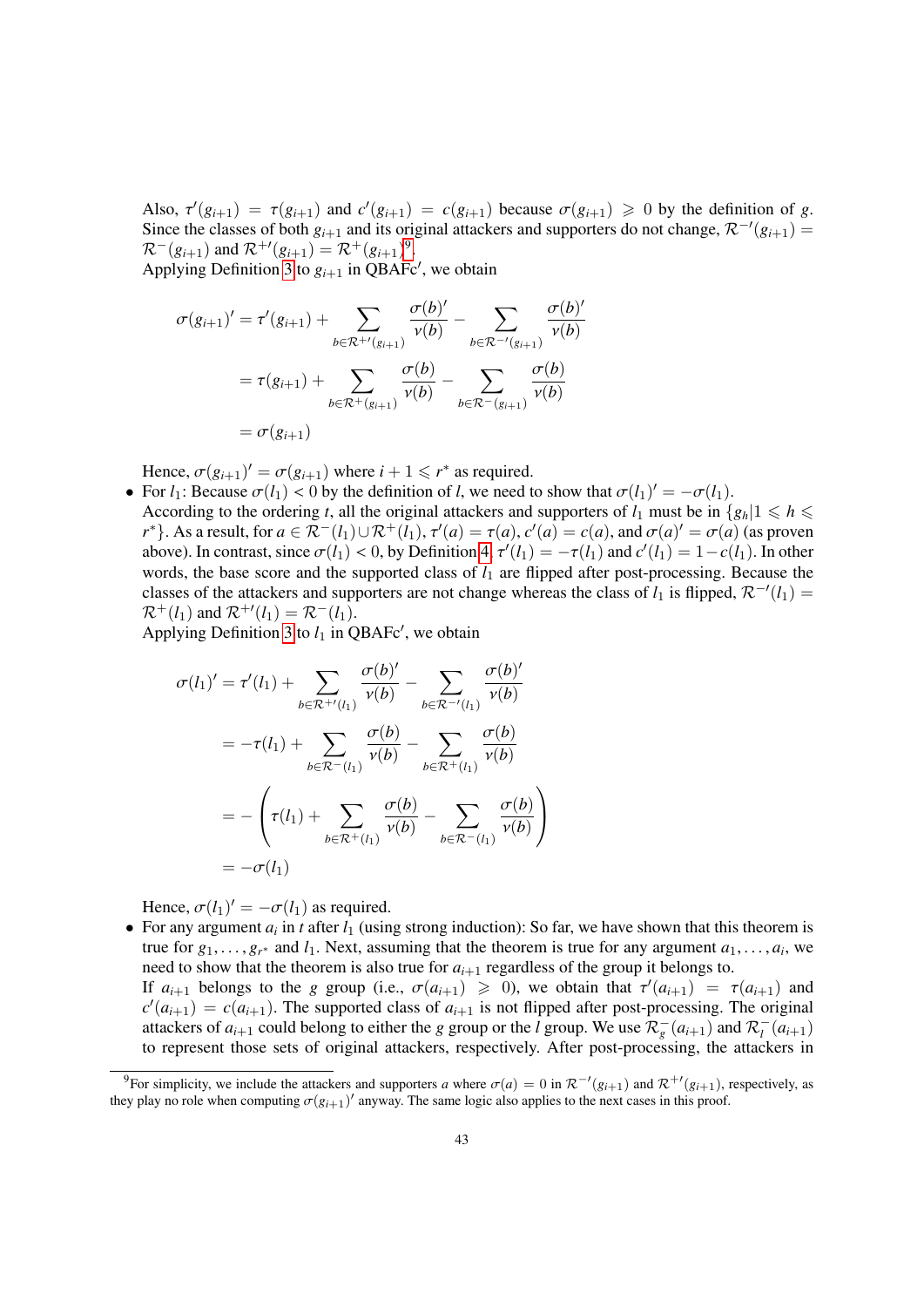$\mathcal{R}^-_g(a_{i+1})$  will still be attackers (due to the unchanged supported classes on both sides of the relations) whereas the ones in  $\mathcal{R}_l^-(a_{i+1})$  will become supporters (due to the supported class flipped only on one side). Similarly, the original supporters of  $a_{i+1}$  could be split into  $\mathcal{R}_g^+(a_{i+1})$  and  $\mathcal{R}_l^+(a_{i+1})$ . After post-processing, those in  $\mathcal{R}_g^+(a_{i+1})$  will still be supporters while those in  $\mathcal{R}_l^+(a_{i+1})$  will become attackers. To sum up,  $\mathcal{R}^{+}(\alpha_{i+1})$  is the union of two disjoint sets  $-\mathcal{R}_g^+(a_{i+1})$  and  $\mathcal{R}_l^-(a_{i+1})$ . Meanwhile,  $\mathcal{R}^{-1}(a_{i+1})$  is the union of two disjoint sets  $-\mathcal{R}_g^{-}(a_{i+1})$  and  $\mathcal{R}_l^{+}(a_{i+1})$ . Applying Definition [3](#page-11-3) to  $a_{i+1}$  in QBAFc', we obtain

$$
\sigma(a_{i+1})' = \tau'(a_{i+1}) + \sum_{b \in \mathcal{R}^{+}(a_{i+1})} \frac{\sigma(b)'}{\nu(b)} - \sum_{b \in \mathcal{R}^{-}(a_{i+1})} \frac{\sigma(b)'}{\nu(b)}
$$
  
\n
$$
= \tau(a_{i+1}) + \sum_{b \in \mathcal{R}^{+}_s(a_{i+1})} \frac{\sigma(b)'}{\nu(b)} + \sum_{b \in \mathcal{R}^{-}_t(a_{i+1})} \frac{\sigma(b)'}{\nu(b)}
$$
  
\n
$$
- \sum_{b \in \mathcal{R}^{-}_s(a_{i+1})} \frac{\sigma(b)'}{\nu(b)} - \sum_{b \in \mathcal{R}^{+}_t(a_{i+1})} \frac{\sigma(b)'}{\nu(b)}
$$
  
\n
$$
= \tau(a_{i+1}) + \sum_{b \in \mathcal{R}^{+}_s(a_{i+1})} \frac{\sigma(b)}{\nu(b)} + \sum_{b \in \mathcal{R}^{-}_t(a_{i+1})} \frac{-\sigma(b)}{\nu(b)}
$$
  
\n
$$
- \sum_{b \in \mathcal{R}^{-}_s(a_{i+1})} \frac{\sigma(b)}{\nu(b)} - \sum_{b \in \mathcal{R}^{+}_t(a_{i+1})} \frac{-\sigma(b)}{\nu(b)}
$$
  
\n
$$
= \tau(a_{i+1}) + \left(\sum_{b \in \mathcal{R}^{+}_s(a_{i+1})} \frac{\sigma(b)}{\nu(b)} + \sum_{b \in \mathcal{R}^{+}_t(a_{i+1})} \frac{\sigma(b)}{\nu(b)}\right)
$$
  
\n
$$
= \tau(a_{i+1}) + \sum_{b \in \mathcal{R}^{+}(a_{i+1})} \frac{\sigma(b)}{\nu(b)} - \sum_{b \in \mathcal{R}^{-}_t(a_{i+1})} \frac{\sigma(b)}{\nu(b)}
$$
  
\n
$$
= \sigma(a_{i+1})
$$

Hence, for  $a_{i+1}$  where  $\sigma(a_{i+1}) \geq 0$ ,  $\sigma(a_{i+1})' = \sigma(a_{i+1})$  as the theorem stated.<br>Analogously if  $a_{i+1}$  belongs to the *l* group (i.e.,  $\sigma(a_{i+1}) < 0$ ), we obtain that a Analogously, if  $a_{i+1}$  belongs to the *l* group (i.e.,  $\sigma(a_{i+1}) < 0$ ), we obtain that  $\tau'(a_{i+1}) = -\tau(a_{i+1})$ <br>and  $c'(a_{i+1}) = 1 - c(a_{i+1})$ . After post processing, the supported class of  $a_{i+1}$  is flipped. Also, the and  $c'(a_{i+1}) = 1 - c(a_{i+1})$ . After post-processing, the supported class of  $a_{i+1}$  is flipped. Also, the attackers in  $\mathcal{R}_g^-(a_{i+1})$  will become supporters (due to the supported class flipped only on one side of the relations at  $a_{i+1}$ ) whereas the ones in  $\mathcal{R}_l^-(a_{i+1})$  will still be attackers (due to the supported class flipped on both sides). Similarly, the supporters in  $\mathcal{R}_g^+(a_{i+1})$  will become attackers, while those in  $\mathcal{R}_l^+(a_{i+1})$  will still be supporters. To sum up,  $\mathcal{R}^{+}(a_{i+1})$  is the union of two disjoint sets –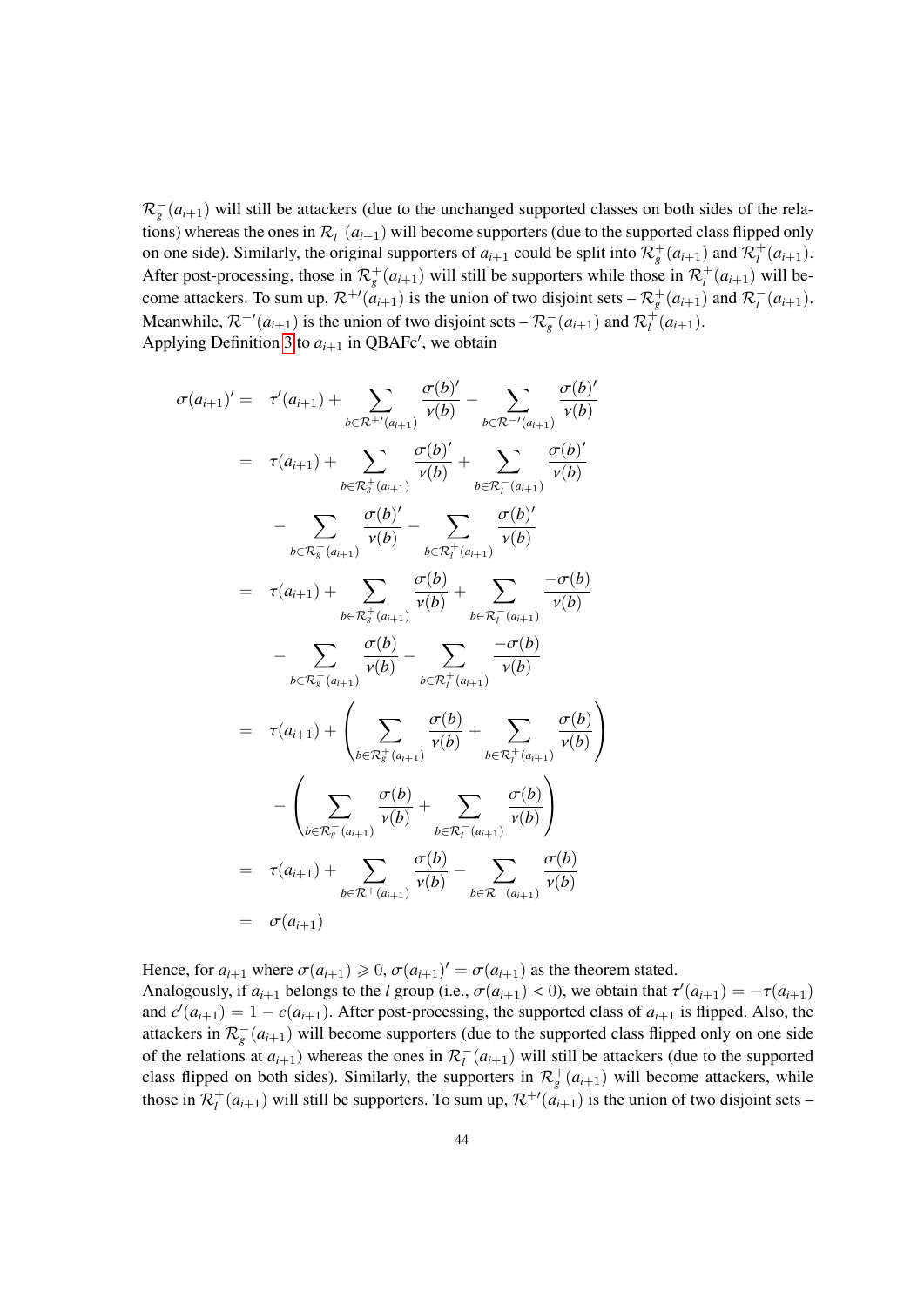$\mathcal{R}_l^+(a_{i+1})$  and  $\mathcal{R}_g^-(a_{i+1})$ . Meanwhile,  $\mathcal{R}^{-l}(a_{i+1})$  is the union of two disjoint sets –  $\mathcal{R}_l^-(a_{i+1})$  and  $\mathcal{R}_g^+(a_{i+1}).$ 

Applying Definition [3](#page-11-3) to  $a_{i+1}$  in QBAFc', we obtain

$$
\sigma(a_{i+1})' = \tau'(a_{i+1}) + \sum_{b \in \mathcal{R}^{+} / (a_{i+1})} \frac{\sigma(b)'}{\nu(b)} - \sum_{b \in \mathcal{R}^{-} / (a_{i+1})} \frac{\sigma(b)'}{\nu(b)}
$$
  
\n
$$
= -\tau(a_{i+1}) + \sum_{b \in \mathcal{R}^{+}_{i} / (a_{i+1})} \frac{\sigma(b)'}{\nu(b)} + \sum_{b \in \mathcal{R}^{-}_{s} (a_{i+1})} \frac{\sigma(b)'}{\nu(b)}
$$
  
\n
$$
- \sum_{b \in \mathcal{R}^{-}_{i} / (a_{i+1})} \frac{\sigma(b)'}{\nu(b)} - \sum_{b \in \mathcal{R}^{+}_{s} / (a_{i+1})} \frac{\sigma(b)'}{\nu(b)}
$$
  
\n
$$
= -\tau(a_{i+1}) + \sum_{b \in \mathcal{R}^{+}_{i} / (a_{i+1})} \frac{-\sigma(b)}{\nu(b)} + \sum_{b \in \mathcal{R}^{-}_{s} (a_{i+1})} \frac{\sigma(b)}{\nu(b)}
$$
  
\n
$$
- \sum_{b \in \mathcal{R}^{-}_{i} / (a_{i+1})} \frac{-\sigma(b)}{\nu(b)} - \sum_{b \in \mathcal{R}^{+}_{s} / (a_{i+1})} \frac{\sigma(b)}{\nu(b)}
$$
  
\n
$$
= -\tau(a_{i+1}) - \left(\sum_{b \in \mathcal{R}^{+}_{s} / (a_{i+1})} \frac{\sigma(b)}{\nu(b)} + \sum_{b \in \mathcal{R}^{+}_{i} / (a_{i+1})} \frac{\sigma(b)}{\nu(b)}\right)
$$
  
\n
$$
= -\tau(a_{i+1}) - \sum_{b \in \mathcal{R}^{+}_{i} / (a_{i+1})} \frac{\sigma(b)}{\nu(b)} + \sum_{b \in \mathcal{R}^{-}_{i} / (a_{i+1})} \frac{\sigma(b)}{\nu(b)}
$$
  
\n
$$
= -\sigma(a_{i+1})
$$

Hence, for  $a_{i+1}$  where  $\sigma(a_{i+1}) < 0$ ,  $\sigma(a_{i+1})' = -\sigma(a_{i+1})$  as the theorem stated.<br>From both cases, the induction step is completed From both cases, the induction step is completed.

Our proof has covered all the arguments in the topological ordering *t*. Thus, the theorem is true for  $a \in \mathcal{A} = \mathcal{A}'$ .  $\Box$ 

# <span id="page-44-0"></span>*A.5. Proof of Dialectical Properties*

Here, we conduct proofs of the results in Table [2](#page-15-2) concerning the group properties for QBAFc and QBAFc' listed in Table [1.](#page-15-1) When conducting the proofs, we may use the QBAFc and the corresponding QBAFc' in Figures [14](#page-45-0) and [15,](#page-49-0) respectively, as a counterexample.

**Proposition 1.** *Both*  $\langle QBAFc, \sigma \rangle$  *and*  $\langle QBAFc', \sigma \rangle$  *satisfy GP1.*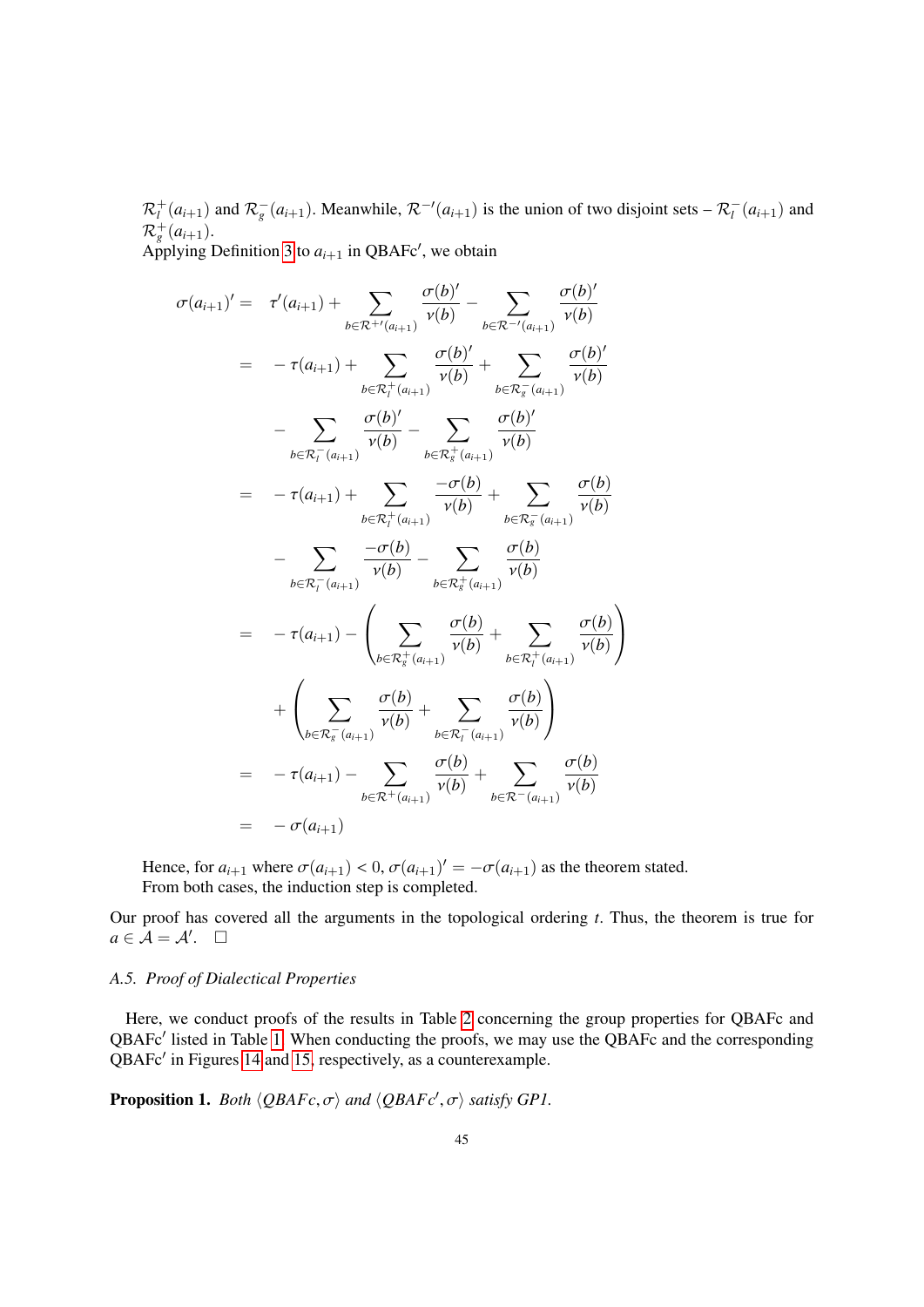

<span id="page-45-0"></span>Fig. 14. Example of QBAFc used as a counterexample in Appendix [A.5.](#page-44-0) With each argument, there is a value pair  $(x, y)$  where *x* and *y* represent the base score and the strength (based on the logistic regression semantics  $\sigma$ ) of the argument, respectively. The color represents the argument's supported class (i.e., green for positive (1) and red for negative (0)).

**Proof.** According to Definition [3,](#page-11-3) with  $\mathcal{R}^-(\alpha) = \emptyset$  and  $\mathcal{R}^+(\alpha) = \emptyset$ , we have  $\sigma(\alpha) = \tau(\alpha) +$  $\sum_{b \in \emptyset} \frac{\sigma(b)}{\nu(b)} - \sum_{b \in \emptyset} \frac{\sigma(b)}{\nu(b)} = \tau(\alpha)$  as required.

Hence, both  $\langle QBAFc, \sigma \rangle$  and  $\langle QBAFc', \sigma \rangle$  satisfy GP1.  $\Box$ 

**Proposition 2.**  $\langle QBAFc, \sigma \rangle$  *does not satisfy GP2, but*  $\langle QBAFc', \sigma \rangle$  *does.* 

**Proof.** According to Definition [3,](#page-11-3) with  $\mathcal{R}^+(\alpha) = \emptyset$ , we have

$$
\sigma(\alpha) = \tau(\alpha) + \sum_{b \in \emptyset} \frac{\sigma(b)}{\nu(b)} - \sum_{b \in \mathcal{R}^-(\alpha)} \frac{\sigma(b)}{\nu(b)} = \tau(\alpha) - \sum_{b \in \mathcal{R}^-(\alpha)} \frac{\sigma(b)}{\nu(b)}.
$$

In QBAFc,  $\sigma(b)$  could be either positive or negative, so it is possible that  $\sum_{b \in \mathcal{R}^-(a)} \frac{\sigma(b)}{\nu(b)} < 0$ , making *b*∈*R*−(*a*)  $\overline{v(b)}$  < 0, making  $\sigma(a) > \tau(a)$ .  $\alpha_2$  in Figure [14](#page-45-0) is one counterexample of this GP. By contrast, in QBAFc', we have removed any attacker and supporter of which the strength is zero. According to this a removed any attacker and supporter of which the strength is zero. According to this and Corollary [1,](#page-13-2)  $\sigma(b) > 0$  for  $b \in \mathcal{R}^-(\alpha)$ . Therefore,  $\sum_{b \in \mathcal{R}^-(\alpha)} \frac{\sigma(b)}{v(b)}$  $\frac{\sigma(b)}{\sigma(b)} > 0$ , resulting in  $\sigma(\alpha) < \tau(\alpha)$  as required.

Hence,  $\langle QBAFc, \sigma \rangle$  does not satisfy GP2, but  $\langle QBAFc', \sigma \rangle$  does.  $\Box$ 

**Proposition 3.**  $\langle QBAFc, \sigma \rangle$  *does not satisfy GP3, but*  $\langle QBAFc', \sigma \rangle$  *does.*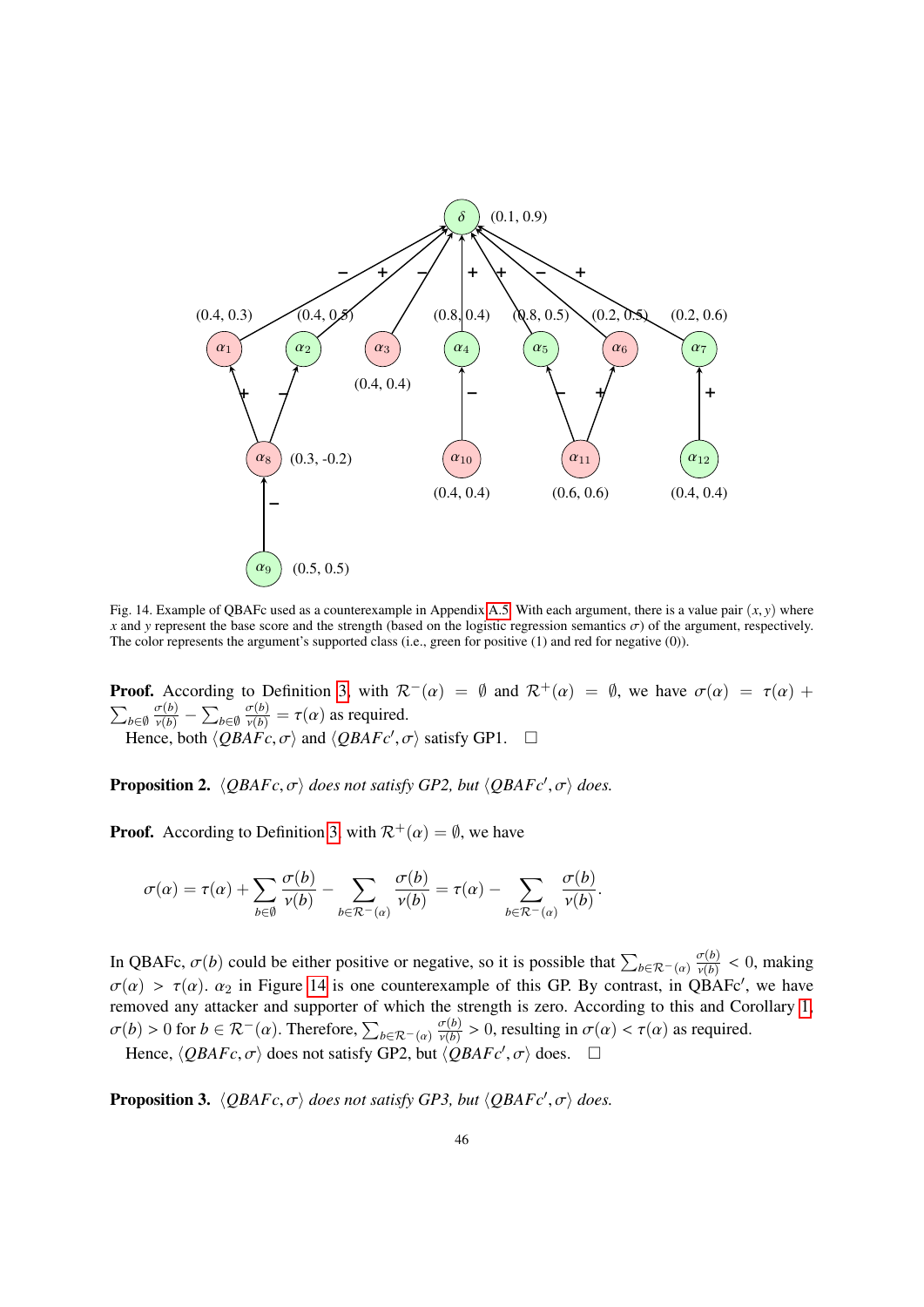**Proof.** According to Definition [3,](#page-11-3) with  $\mathcal{R}^-(\alpha) = \emptyset$ , we have

$$
\sigma(\alpha) = \tau(\alpha) + \sum_{b \in \mathcal{R}^+(\alpha)} \frac{\sigma(b)}{\nu(b)} - \sum_{b \in \emptyset} \frac{\sigma(b)}{\nu(b)} = \tau(\alpha) + \sum_{b \in \mathcal{R}^+(\alpha)} \frac{\sigma(b)}{\nu(b)}.
$$

As in the proof of GP2, for QBAFc,  $\sum_{b \in \mathcal{R}^+(a)} \frac{\sigma(b)}{\nu(b)}$  $\frac{\sigma(b)}{\nu(b)}$  could be negative, rendering  $\sigma(\alpha) < \tau(\alpha)$ .  $\alpha_1$  in Figure [14](#page-45-0) is one counterexample of this GP. Meanwhile, in QBAFc',  $\sum_{b \in \mathcal{R}^+(\alpha)} \frac{\sigma(b)}{\nu(b)}$  $\frac{\partial \sigma(b)}{\partial \nu(b)}} > 0$ . Therefore,  $\sigma(\alpha) > \tau(\alpha)$  as required.

Hence,  $\langle \hat{Q} B A F c, \sigma \rangle$  does not satisfy GP3, but  $\langle \hat{Q} B A F c', \sigma \rangle$  does.  $\Box$ 

**Proposition 4.**  $\langle QBAFc, \sigma \rangle$  does not satisfy GP4, but  $\langle QBAFc', \sigma \rangle$  does.

**Proof.** From  $\sigma(\alpha) < \tau(\alpha)$  with Definition [3,](#page-11-3) we obtain that

$$
\sigma(\alpha) = \tau(\alpha) + \sum_{b \in \mathcal{R}^+(\alpha)} \frac{\sigma(b)}{\nu(b)} - \sum_{b \in \mathcal{R}^-(\alpha)} \frac{\sigma(b)}{\nu(b)} < \tau(\alpha).
$$

Therefore,

$$
\sum_{b \in \mathcal{R}^+(a)} \frac{\sigma(b)}{\nu(b)} - \sum_{b \in \mathcal{R}^-(a)} \frac{\sigma(b)}{\nu(b)} < 0.
$$

For QBAFc, it is possible that  $\mathcal{R}^-(\alpha) = \emptyset$  because  $\sum_{b \in \mathcal{R}^+(\alpha)} \frac{\sigma(b)}{\nu(b)}$  could be negative, satisfying the inequality. So the property is not satisfyed  $\alpha$ , in Figure 14 is one countery small of this GB In c ν(*b*) inequality. So, the property is not satisfied.  $\alpha_1$  in Figure [14](#page-45-0) is one counterexample of this GP. In contrast,<br>for OBAEs', lat us great by contradiction. Assume that  $T^{-1}(\alpha) = \alpha_1 W_0$  will obtain  $\sum_{\sigma(b)} \sigma_{\sigma(b)}$ for QBAFc', let us proof by contradiction. Assume that  $\mathcal{R}^{-}(\alpha) = \emptyset$ . We will obtain  $\sum_{b \in \mathcal{R}^{+}(\alpha)} \frac{\sigma(b)}{\nu(b)}$  $\frac{\sigma(b)}{\nu(b)} < 0$ which is impossible under QBAFc' where  $\sigma(b) > 0$ . Therefore, it must be the case that  $\mathcal{R}^-(\alpha) \neq \emptyset$ .

Hence,  $\langle \hat{Q} B A F c, \sigma \rangle$  does not satisfy GP4, but  $\langle Q B A F c', \sigma \rangle$  does.  $\Box$ 

**Proposition 5.**  $\langle QBAFc, \sigma \rangle$  *does not satisfy GP5, but*  $\langle QBAFc', \sigma \rangle$  *does.* 

**Proof.** From  $\sigma(\alpha) > \tau(\alpha)$  with Definition [3,](#page-11-3) we obtain that

$$
\sigma(\alpha) = \tau(\alpha) + \sum_{b \in \mathcal{R}^+(\alpha)} \frac{\sigma(b)}{\nu(b)} - \sum_{b \in \mathcal{R}^-(\alpha)} \frac{\sigma(b)}{\nu(b)} > \tau(\alpha).
$$

Therefore,

$$
\sum_{b \in \mathcal{R}^+(a)} \frac{\sigma(b)}{\nu(b)} - \sum_{b \in \mathcal{R}^-(a)} \frac{\sigma(b)}{\nu(b)} > 0.
$$

As in the proof of GP4, for QBAFc, it is possible that  $\mathcal{R}^+(\alpha) = \emptyset$  because  $\sum_{b \in \mathcal{R}^-(\alpha)} \frac{\sigma(b)}{\nu(b)}$  $\frac{\partial^{\sigma}(b)}{\partial(b)}$  could be negative, satisfying the inequality. So, the property is not satisfied.  $\alpha_2$  in Figure [14](#page-45-0) is one counterexample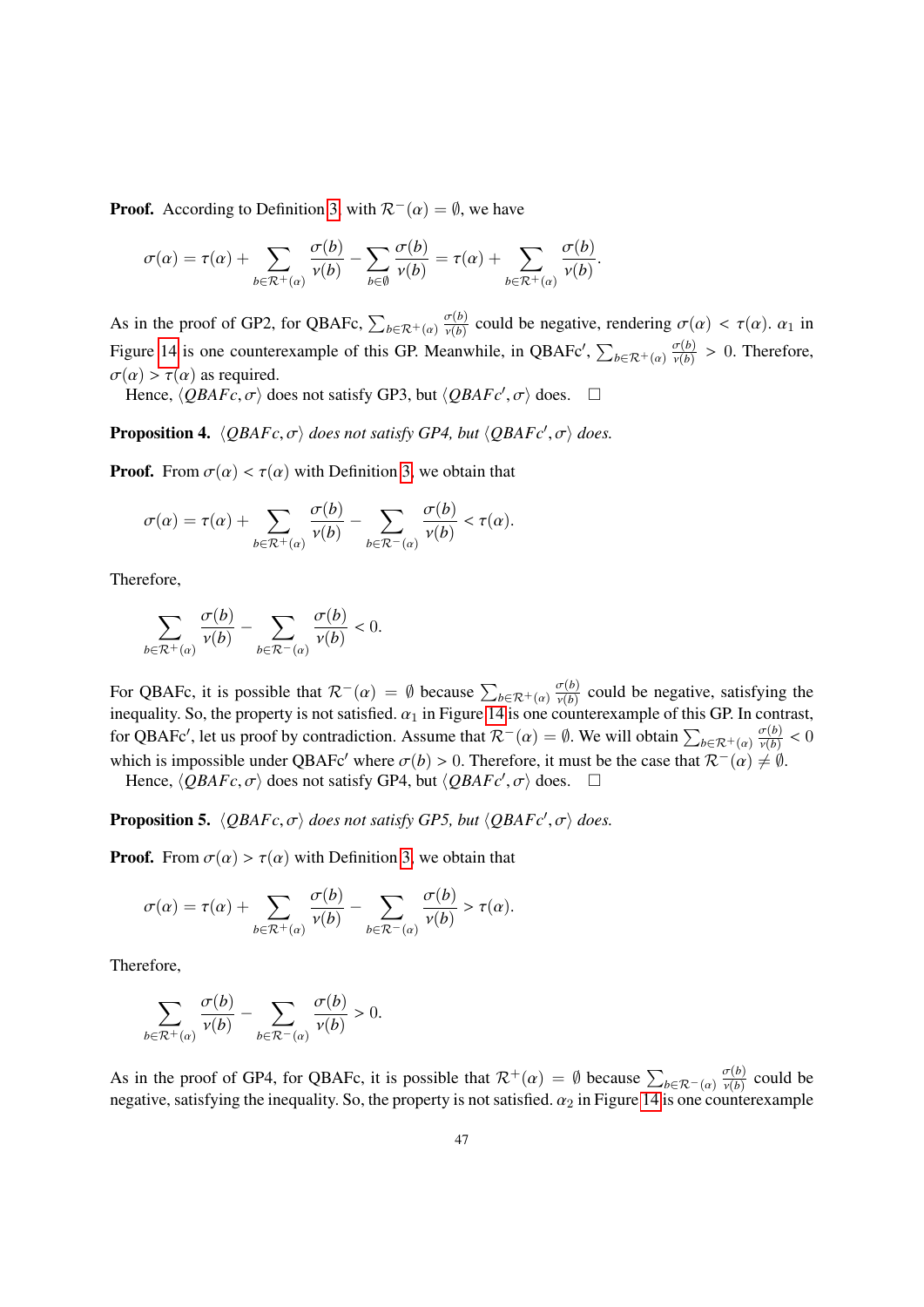of this GP. In contrast, for QBAFc', let us proof by contradiction. Assume that  $\mathcal{R}^+(\alpha) = \emptyset$ . We will obtain  $-\sum_{b\in\mathcal{R}^{-}(\alpha)}\frac{\sigma(b)}{\nu(b)} > 0$ . Thus,  $\sum_{b\in\mathcal{R}^{-}(\alpha)}\frac{\sigma(b)}{\nu(b)} < 0$  which is impossible under QBAFc<sup>*'*</sup> where  $\sigma(b) > 0$ . Therefore, it must be the case that  $\mathcal{R}^+(a) \neq \emptyset$ .<br>
Hence *(OBAFc, π*) does not satisfy GP5, but *(OBAFc*)

Hence,  $\langle QBAFc, \sigma \rangle$  does not satisfy GP5, but  $\langle QBAFc', \sigma \rangle$  does.  $\Box$ 

**Proposition 6.** *Both*  $\langle QBAFc, \sigma \rangle$  *and*  $\langle QBAFc', \sigma \rangle$  *satisfy GP6.* 

Proof. According to Definition [3,](#page-11-3) we have

$$
\sigma(\alpha) = \tau(\alpha) + \sum_{b \in \mathcal{R}^+(\alpha)} \frac{\sigma(b)}{\nu(b)} - \sum_{b \in \mathcal{R}^-(\alpha)} \frac{\sigma(b)}{\nu(b)}
$$

Because  $\mathcal{R}^-(\alpha) = \mathcal{R}^-(\beta)$ ,  $\mathcal{R}^+(\alpha) = \mathcal{R}^+(\beta)$ , and  $\tau(\alpha) = \tau(\beta)$ , we can replace  $\tau(\alpha)$ ,  $\mathcal{R}^+(\alpha)$ , and  $\mathcal{R}^{-}(\alpha)$  by  $\tau(\beta)$ ,  $\mathcal{R}^{+}(\beta)$ , and  $\mathcal{R}^{-}(\beta)$ , respectively. Therefore,

$$
\sigma(\alpha) = \tau(\beta) + \sum_{b \in \mathcal{R}^+(\beta)} \frac{\sigma(b)}{\nu(b)} - \sum_{b \in \mathcal{R}^-(\beta)} \frac{\sigma(b)}{\nu(b)} = \sigma(\beta).
$$

Hence, both  $\langle QBAFc, \sigma \rangle$  and  $\langle QBAFc', \sigma \rangle$  satisfy GP6.  $\Box$ 

**Proposition 7.**  $\langle QBAFc, \sigma \rangle$  *does not satisfy GP7, but*  $\langle QBAFc', \sigma \rangle$  *does.* 

**Proof.** Since  $\mathcal{R}^-(\alpha) \subset \mathcal{R}^-(\beta)$ , we can partition  $\mathcal{R}^-(\beta)$  into two disjoint sets which are  $\mathcal{R}^-(\alpha)$  and a non-empty set of arguments  $X = \mathcal{R}^-(\beta) - \mathcal{R}^-(\alpha)$ . According to Definition [3,](#page-11-3) we have

$$
\sigma(\beta) = \tau(\beta) + \sum_{b \in \mathcal{R}^+(\beta)} \frac{\sigma(b)}{\nu(b)} - \sum_{b \in \mathcal{R}^-(\beta)} \frac{\sigma(b)}{\nu(b)}
$$

$$
= \tau(\beta) + \sum_{b \in \mathcal{R}^+(\beta)} \frac{\sigma(b)}{\nu(b)} - \sum_{b \in \mathcal{R}^-(\alpha)} \frac{\sigma(b)}{\nu(b)} - \sum_{b \in X} \frac{\sigma(b)}{\nu(b)}
$$

Because  $\mathcal{R}^+(\alpha) = \mathcal{R}^+(\beta)$  and  $\tau(\alpha) = \tau(\beta)$ , we obtain that

$$
\sigma(\beta) = \tau(\alpha) + \sum_{b \in \mathcal{R}^+(\alpha)} \frac{\sigma(b)}{\nu(b)} - \sum_{b \in \mathcal{R}^-(\alpha)} \frac{\sigma(b)}{\nu(b)} - \sum_{b \in X} \frac{\sigma(b)}{\nu(b)}
$$

$$
= \sigma(\alpha) - \sum_{b \in X} \frac{\sigma(b)}{\nu(b)}
$$

As in the previous proofs, for QBAFc, it is possible that  $\sum_{b \in X} \frac{\sigma(b)}{\gamma(b)}$  $\frac{\sigma(b)}{v(b)} < 0$ , rendering  $\sigma(\alpha) < \sigma(\beta)$  and<br>th  $\alpha = \alpha_0$  and  $\beta = \alpha_0$ . In contrast, for unsatisfying GP7. We can find a counterexample in Figure [14](#page-45-0) with  $\alpha = \alpha_3$  and  $\beta = \alpha_2$ . In contrast, for QBAFc',  $\sigma(b) > 0$ . Therefore,  $\sum_{b \in X} \frac{\sigma(b)}{\nu(b)}$  is always greater than 0. As a result,  $\sigma(\alpha) > \sigma(\beta)$  as requir  $\frac{\sigma(b)}{\sigma(b)}$  is always greater than 0. As a result,  $\sigma(\alpha) > \sigma(\beta)$  as required. Hence,  $\langle QBAFc, \sigma \rangle$  does not satisfy GP7, but  $\langle QBAFc', \sigma \rangle$  does.  $\square$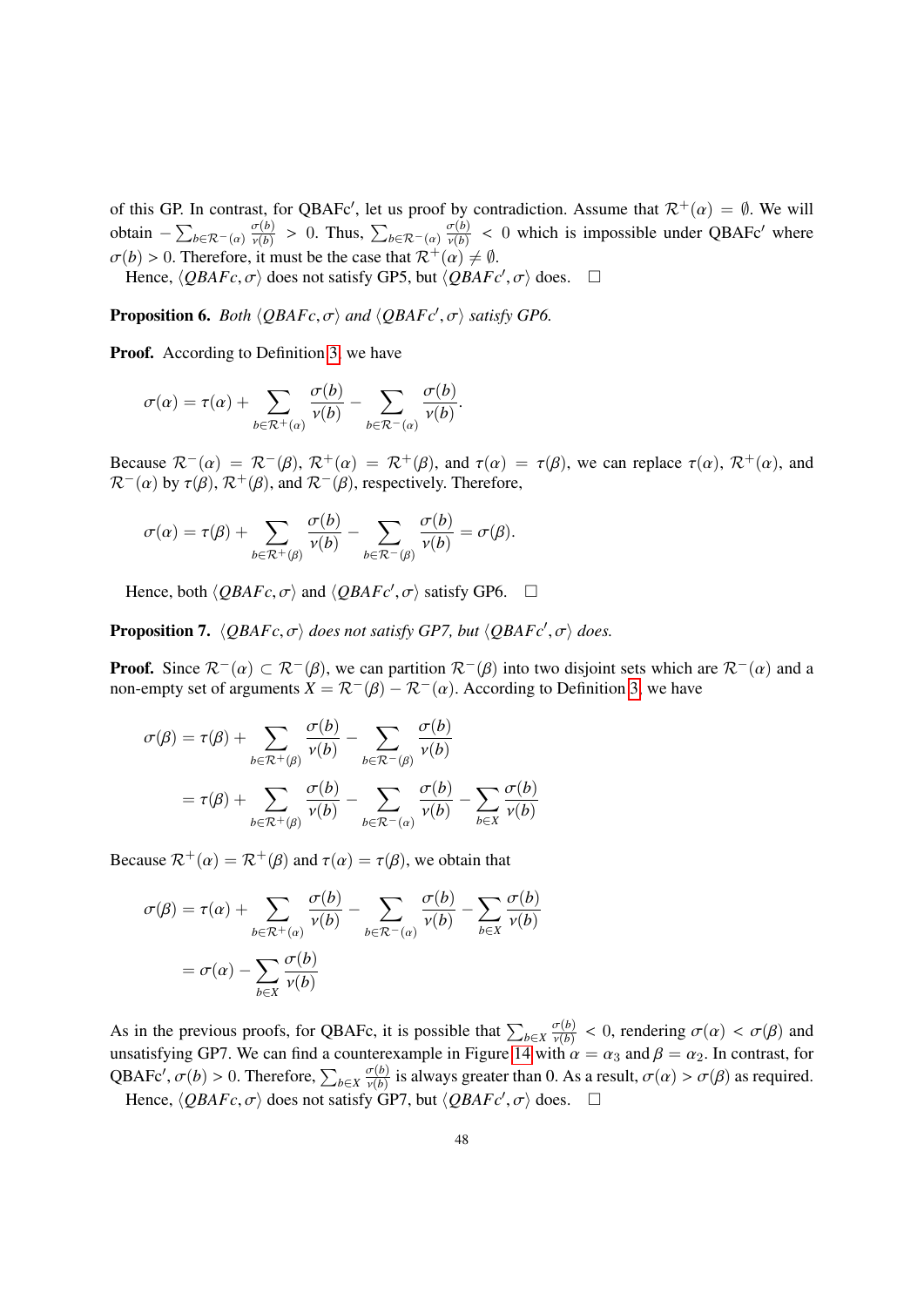# **Proposition 8.**  $\langle QBAFc, \sigma \rangle$  *does not satisfy GP8, but*  $\langle QBAFc', \sigma \rangle$  *does.*

**Proof.** Since  $\mathcal{R}^+(\alpha) \subset \mathcal{R}^+(\beta)$ , we can partition  $\mathcal{R}^+(\beta)$  into two disjoint sets which are  $\mathcal{R}^+(\alpha)$  and a non-empty set of arguments  $X = \mathcal{R}^+(\beta) - \mathcal{R}^+(\alpha)$ . According to Definition [3,](#page-11-3) we have

$$
\sigma(\beta) = \tau(\beta) + \sum_{b \in \mathcal{R}^+(\beta)} \frac{\sigma(b)}{\nu(b)} - \sum_{b \in \mathcal{R}^-(\beta)} \frac{\sigma(b)}{\nu(b)}
$$

$$
= \tau(\beta) + \sum_{b \in \mathcal{R}^+(\alpha)} \frac{\sigma(b)}{\nu(b)} + \sum_{b \in X} \frac{\sigma(b)}{\nu(b)} - \sum_{b \in \mathcal{R}^-(\beta)} \frac{\sigma(b)}{\nu(b)}
$$

Because  $\mathcal{R}^-(\alpha) = \mathcal{R}^-(\beta)$  and  $\tau(\alpha) = \tau(\beta)$ , we obtain that

$$
\sigma(\beta) = \tau(\alpha) + \sum_{b \in \mathcal{R}^+(\alpha)} \frac{\sigma(b)}{\nu(b)} - \sum_{b \in \mathcal{R}^-(\alpha)} \frac{\sigma(b)}{\nu(b)} + \sum_{b \in X} \frac{\sigma(b)}{\nu(b)}
$$

$$
= \sigma(\alpha) + \sum_{b \in X} \frac{\sigma(b)}{\nu(b)}
$$

As in the previous proofs, for QBAFc, it is possible that  $\sum_{b \in X} \frac{\sigma(b)}{\gamma(b)}$  $\frac{\partial^{\sigma}(b)}{\partial(b)} < 0$ , rendering  $\sigma(\alpha) > \sigma(\beta)$  and<br>the  $\alpha = \alpha_0$  and  $\beta = \alpha_1$ . In contrast, for unsatisfying GP8. We can find a counterexample in Figure [14](#page-45-0) with  $\alpha = \alpha_3$  and  $\beta = \alpha_1$ . In contrast, for QBAFc',  $\sigma(b) > 0$ . Therefore,  $\sum_{b \in X} \frac{\sigma(b)}{\nu(b)}$  is always greater than 0. As a result,  $\sigma(\alpha) < \sigma(\beta)$  as requir  $\frac{\sigma(b)}{\sigma(b)}$  is always greater than 0. As a result,  $\sigma(\alpha) < \sigma(\beta)$  as required. Hence,  $\langle QBAFc, \sigma \rangle$  does not satisfy GP8, but  $\langle QBAFc', \sigma \rangle$  does.  $\Box$ 

**Proposition 9.** *Both*  $\langle QBAFc, \sigma \rangle$  *and*  $\langle QBAFc', \sigma \rangle$  *satisfy GP9.* 

**Proof.** Let us proof by contradiction. Assume that  $\sigma(\alpha) \geq \sigma(\beta)$ . Applying Definition [3,](#page-11-3) we obtain

$$
\tau(\alpha) + \sum_{b \in \mathcal{R}^+(\alpha)} \frac{\sigma(b)}{\nu(b)} - \sum_{b \in \mathcal{R}^-(\alpha)} \frac{\sigma(b)}{\nu(b)} \ge \tau(\beta) + \sum_{b \in \mathcal{R}^+(\beta)} \frac{\sigma(b)}{\nu(b)} - \sum_{b \in \mathcal{R}^-(\beta)} \frac{\sigma(b)}{\nu(b)}
$$

Because  $\mathcal{R}^-(\alpha) = \mathcal{R}^-(\beta)$  and  $\mathcal{R}^+(\alpha) = \mathcal{R}^+(\beta)$ ,

$$
\tau(\alpha) + \sum_{b \in \mathcal{R}^+(\alpha)} \frac{\sigma(b)}{\nu(b)} - \sum_{b \in \mathcal{R}^-(\alpha)} \frac{\sigma(b)}{\nu(b)} \ge \tau(\beta) + \sum_{b \in \mathcal{R}^+(\alpha)} \frac{\sigma(b)}{\nu(b)} - \sum_{b \in \mathcal{R}^-(\alpha)} \frac{\sigma(b)}{\nu(b)}
$$

$$
\tau(\alpha) \ge \tau(\beta)
$$

However, this contradicts the given statement that  $\tau(\alpha) < \tau(\beta)$ , so  $\sigma(\alpha) \geq \sigma(\beta)$  cannot be true. Thus,  $\sigma(\alpha) < \sigma(\beta)$  as required.

Hence, both  $\langle QBAFc, \sigma \rangle$  and  $\langle QBAFc', \sigma \rangle$  satisfy GP9.  $\Box$ 

Note again that the definition of  $\lt$  between two sets used in GP10 and GP11 is defined as follows. Given *P* and *Q* are subsets of A,  $P \le Q$  if and only if there exists an injective mapping f from *P* to *Q* such that  $\forall \alpha \in P, \sigma(\alpha) \leq \sigma(f(\alpha))$ . Furthermore,  $P < Q$  if and only if  $P \leq Q$  but  $Q \nleq P$ .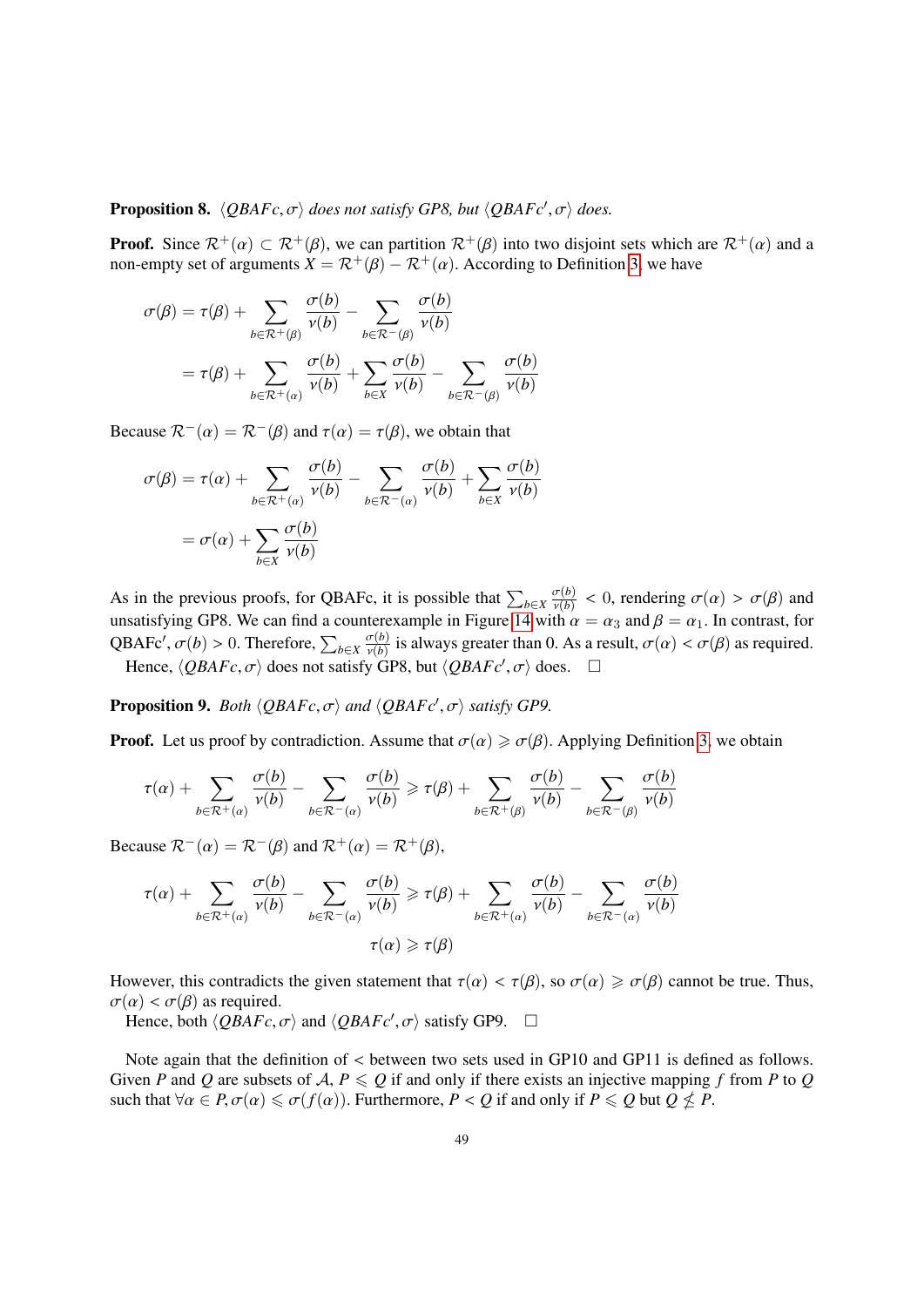

<span id="page-49-0"></span>Fig. 15. The corresponding QBAFc' of the QBAFc in Figure [14,](#page-45-0) used as a counterexample in Appendix [A.5.](#page-44-0) With each argument, there is a value pair  $(x, y)$  where  $x$  and  $y$  represent the base score and the strength (based on the logistic regression semantics  $\sigma$ ) of the argument, respectively. The color represents the argument's supported class (i.e., green for positive (1) and red for negative (0)).

**Proposition 10.** *Both*  $\langle QBAFc, \sigma \rangle$  *and*  $\langle QBAFc', \sigma \rangle$  *do not satisfy GP10.* 

Proof. Counterexamples of this GP for QBAFc and QBAFc' are in Figures [14](#page-45-0) and [15,](#page-49-0) respectively, where  $\alpha = \alpha_4$  and  $\beta = \alpha_5$ . We can see that  $\mathcal{R}^-(\alpha) \leq \mathcal{R}^-(\beta)$  as we have a mapping from  $\mathcal{R}^-(\alpha)$ to  $\mathcal{R}^-(\beta)$ ,  $f = \{(\alpha_{10}, \alpha_{11})\}$ , where  $\forall a \in \mathcal{R}^-(\alpha)$ ,  $\sigma(a) \leq \sigma(f(a))$ . In this case,  $\sigma(\alpha_{10}) \leq \sigma(\alpha_{11})$ . However,  $\mathcal{R}^{-}(\beta) \nleq \mathcal{R}^{-}(\alpha)$ . So,  $\mathcal{R}^{-}(\alpha) < \mathcal{R}^{-}(\beta)$ . In addition,  $\mathcal{R}^{+}(\alpha) = \mathcal{R}^{+}(\beta) = \emptyset$  and  $\tau(\alpha) = \tau(\beta) = 0.4$  Nevertheless  $\sigma(\alpha) = 0.4$  and  $\sigma(\beta) = 0.5$  so  $\sigma(\alpha) > \sigma(\beta)$  is not true.  $\tau(\beta) = 0.4$ . Nevertheless,  $\sigma(\alpha) = 0.4$  and  $\sigma(\beta) = 0.5$ , so  $\sigma(\alpha) > \sigma(\beta)$  is not true.

Hence, both  $\langle QBAFc, \sigma \rangle$  and  $\langle QBAFc', \sigma \rangle$  do not satisfy GP10. (This is because  $\sigma$  considers not only the strengths of the attackers and the supporters but also their out-degrees.)  $\Box$ 

**Proposition 11.** *Both*  $\langle QBAFc, \sigma \rangle$  *and*  $\langle QBAFc', \sigma \rangle$  *do not satisfy GP11.* 

Proof. Counterexamples of this GP for QBAFc and QBAFc' are in Figures [14](#page-45-0) and [15,](#page-49-0) respectively, where  $\alpha = \alpha_7$  and  $\beta = \alpha_6$ . We can see that  $\mathcal{R}^+(\alpha) \leq \mathcal{R}^+(\beta)$  as we have a mapping from  $\mathcal{R}^+(\alpha)$ to  $\mathcal{R}^+(\beta)$ ,  $f = \{(\alpha_{12}, \alpha_{11})\}$ , where  $\forall a \in \mathcal{R}^+(\alpha)$ ,  $\sigma(a) \leq \sigma(f(a))$ . In this case,  $\sigma(\alpha_{12}) \leq \sigma(\alpha_{11})$ . However,  $\mathcal{R}^+(\beta) \nleq \mathcal{R}^+(\alpha)$ . So,  $\mathcal{R}^+(\alpha) < \mathcal{R}^+(\beta)$ . In addition,  $\mathcal{R}^-(\alpha) = \mathcal{R}^-(\beta) = \emptyset$  and  $\tau(\alpha) = \tau(\beta) = 0.2$ . Nevertheless  $\sigma(\alpha) = 0.6$  and  $\sigma(\beta) = 0.5$  so  $\sigma(\alpha) < \sigma(\beta)$  is not true.  $\tau(\beta) = 0.2$ . Nevertheless,  $\sigma(\alpha) = 0.6$  and  $\sigma(\beta) = 0.5$ , so  $\sigma(\alpha) < \sigma(\beta)$  is not true.

Hence, both  $\langle QBAFc, \sigma \rangle$  and  $\langle QBAFc', \sigma \rangle$  do not satisfy GP11. (This is because  $\sigma$  considers not only the strengths of the attackers and the supporters but also their out-degrees.)  $\Box$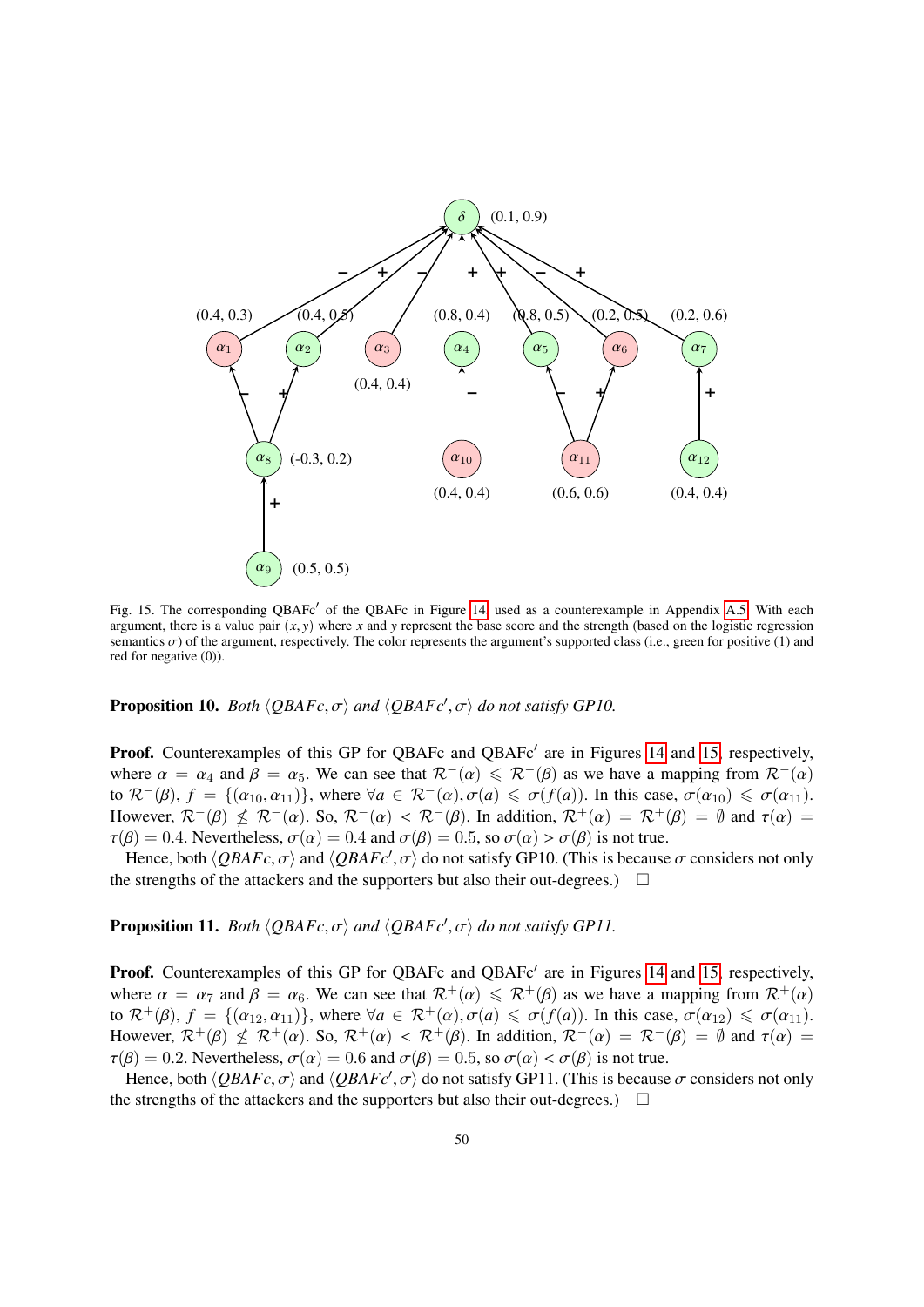### <span id="page-50-0"></span>Appendix B. Machine Learning Terminology

This section explains meanings of technical terms concerning machine learning and classification that are used in this paper.

*Dataset Splits.* Working on a classification task, we usually divide a dataset we have into three splits. The first split is a *training set*, which is used to train our classification model. The second split is a *test set*, which is used to evaluate the final trained model. The third split is a *development set* (also called a *validation set*), which is used to evaluate model(s) under development so as to choose the best model architecture or hyperparameters. To ensure that the model can generalize beyond what it sees during training and development, all the three data splits must be mutually exclusive.

Because logistic regression (LR) does not have any hyperparameters or multiple architectures to choose, we did not use the development set while training the LR models in our experiments (Sections [7](#page-17-0)[-10\)](#page-29-0). However, in Section [10,](#page-29-0) we used the development set of the deceptive hotel review dataset for two purposes  $- (i)$  to tune the regularization hyperparameter of the support vector machine (SVM) model and *(ii)* to generate explanations for tutoring human participants to detect deceptive reviews.

*Evaluation Metrics.* For binary classification, let *y* and  $\hat{y}$  be the true class and the predicted class of an example *x*, respectively. Hence, both *y* and  $\hat{y}$  could be either 0 or 1, resulting in four possible situations.

- **True Positive (TP):** The model correctly predicts that the class of *x* is 1 (i.e.,  $y = \hat{y} = 1$ ).
- True Negative (TN): The model correctly predicts that the class of *x* is 0 (i.e.,  $y = \hat{y} = 0$ ).
- False Positive (FP): The model predicts that the class of *x* is 1 (i.e.,  $\hat{y} = 1$ ), but the true class of *x* is in fact 0 (i.e.,  $y = 0$ ).
- False Negative (TN): The model predicts that the class of *x* is 0 (i.e.,  $\hat{y} = 0$ ), but the true class of *x* is in fact 1 (i.e.,  $y = 1$ ).

By default, we consider class 1 to be the positive class and consider class 0 to be the negative class. However, we can also consider the four situations above with respect to a specific class *c*. Particularly, *T P<sup>c</sup>* (true positives) and *FP<sup>c</sup>* (false positives) are the number of examples predicted as class *c* by the classifier that are correct and incorrect predictions, respectively. *FN<sup>c</sup>* (false negatives) is the number of examples with class  $c$  as their true label but the model does not predict correctly.  $TN_c$  (true negatives) is the number of examples where the true label is not class *c* and the model also does not predict class *c*.

To evaluate the performance of a classifier, we apply it to predict examples in a labeled test dataset  $\mathcal{D}'$ and report the percentage of correct predictions, so called the *accuracy* or *classification rate*.

$$
Accuracy = \frac{|\{(x_i, y_i) \in \mathcal{D}'|\hat{y}_i = y_i\}|}{|\mathcal{D}'|} = \frac{TP + TN}{TP + TN + FP + FN}
$$
\n(9)

However, if the test dataset is class imbalanced, i.e., having examples of one class more than the other, accuracy may not be the best evaluation metric because a model can get a high accuracy only by always answering the majority class. Alternatively, we can report the model performance for each specific class  $c \in \{0, 1\}$  using the class *precision, recall,* and *F1*, defined as follows [\[17,](#page-52-13) chapter 4].

$$
\text{Precision}_c = P_c = \frac{TP_c}{TP_c + FP_c} = \frac{|\{(x_i, y_i) \in \mathcal{D}' | \hat{y}_i = y_i = c\}|}{|\{(x_i, y_i) \in \mathcal{D}' | \hat{y}_i = c\}|}
$$
(10)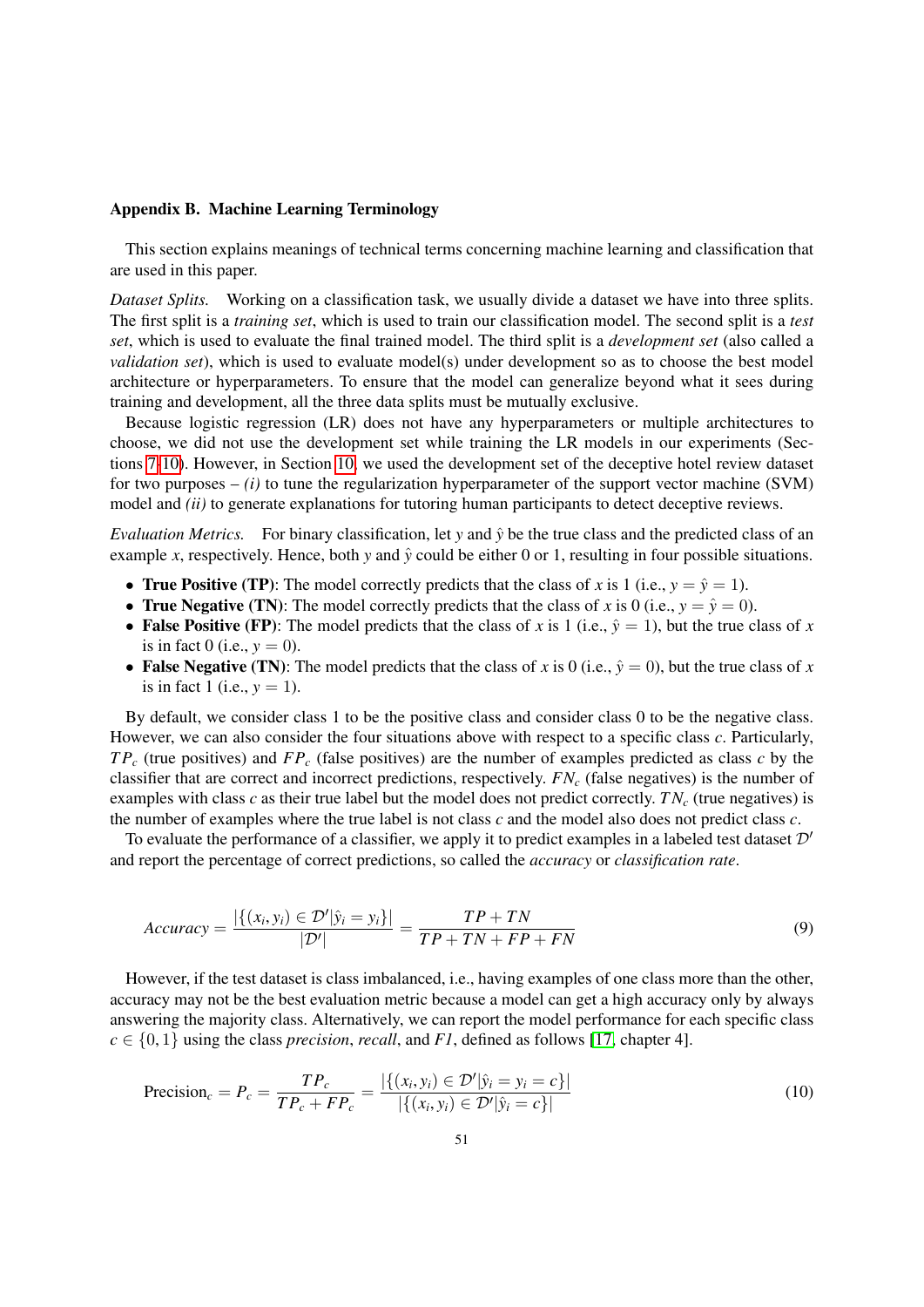Recall<sub>c</sub> = 
$$
R_c = \frac{TP_c}{TP_c + FN_c} = \frac{|\{(x_i, y_i) \in \mathcal{D}' | \hat{y}_i = y_i = c\}|}{|\{(x_i, y_i) \in \mathcal{D}' | y_i = c\}|}
$$
 (11)

$$
F1_c = \frac{2P_cR_c}{P_c + R_c} \tag{12}
$$

There are two ways to aggregate the class-specific metrics to be the metrics for the overall performance. First, *micro-averaging* combines the  $TP$ ,  $FP$ , and  $FN$  of all classes (in  $C$ ) before computing precision and recall.

Micro Precision = 
$$
\frac{\sum_{c \in C} TP_c}{\sum_{c \in C} TP_c + \sum_{c \in C} FP_c}
$$
 (13)

$$
\text{Micro Recall} = \frac{\sum_{c \in \mathcal{C}} TP_c}{\sum_{c \in \mathcal{C}} TP_c + \sum_{c \in \mathcal{C}} FN_c}
$$
\n(14)

$$
Micro F1 = \frac{2 \times Micro Precision \times Micro Recall}{Micro Precision + Micro Recall}
$$
\n(15)

Second, *macro-averaging* averages out precision and recall scores of all the classes so all the classes are weighted equally regardless of their size.

$$
\text{Macro Precision} = \frac{1}{|\mathcal{C}|} \sum_{c \in \mathcal{C}} P_c \tag{16}
$$

$$
\text{Macro Recall} = \frac{1}{|\mathcal{C}|} \sum_{c \in \mathcal{C}} R_c \tag{17}
$$

$$
Macc \text{F1} = \frac{2 \times \text{Macc P} \text{recision} \times \text{Macc P} \text{Recall}}{\text{Macc P} \text{recision} + \text{Macc P} \text{Recall}}
$$
(18)

Normally, when we work with datasets that are class imbalanced, we want the model to work well for all the classes, not just for the majority class. Therefore, we often use macro F1 as the main evaluation metric in addition to the classification accuracy.

# References

- <span id="page-51-0"></span>[1] V. Lai and C. Tan, On human predictions with explanations and predictions of machine learning models: A case study on deception detection, in: *Proceedings of the conference on fairness, accountability, and transparency*, 2019, pp. 29–38.
- <span id="page-51-1"></span>[2] P. Lertvittayakumjorn, I. Petej, Y. Gao, Y. Krishnamurthy, A. Van Der Gaag, R. Jago and K. Stathis, Supporting Complaints Investigation for Nursing and Midwifery Regulatory Agencies, in: *Proceedings of the 59th Annual Meeting of the Association for Computational Linguistics and the 11th International Joint Conference on Natural Language Processing: System Demonstrations*, Association for Computational Linguistics, Online, 2021, pp. 81–91. doi:10.18653/v1/2021.acldemo.10. [https://aclanthology.org/2021.acl-demo.10.](https://aclanthology.org/2021.acl-demo.10)
- <span id="page-51-2"></span>[3] P. Symeonidis, A. Nanopoulos and Y. Manolopoulos, MoviExplain: a recommender system with explanations., *RecSys* 9 (2009), 317–320.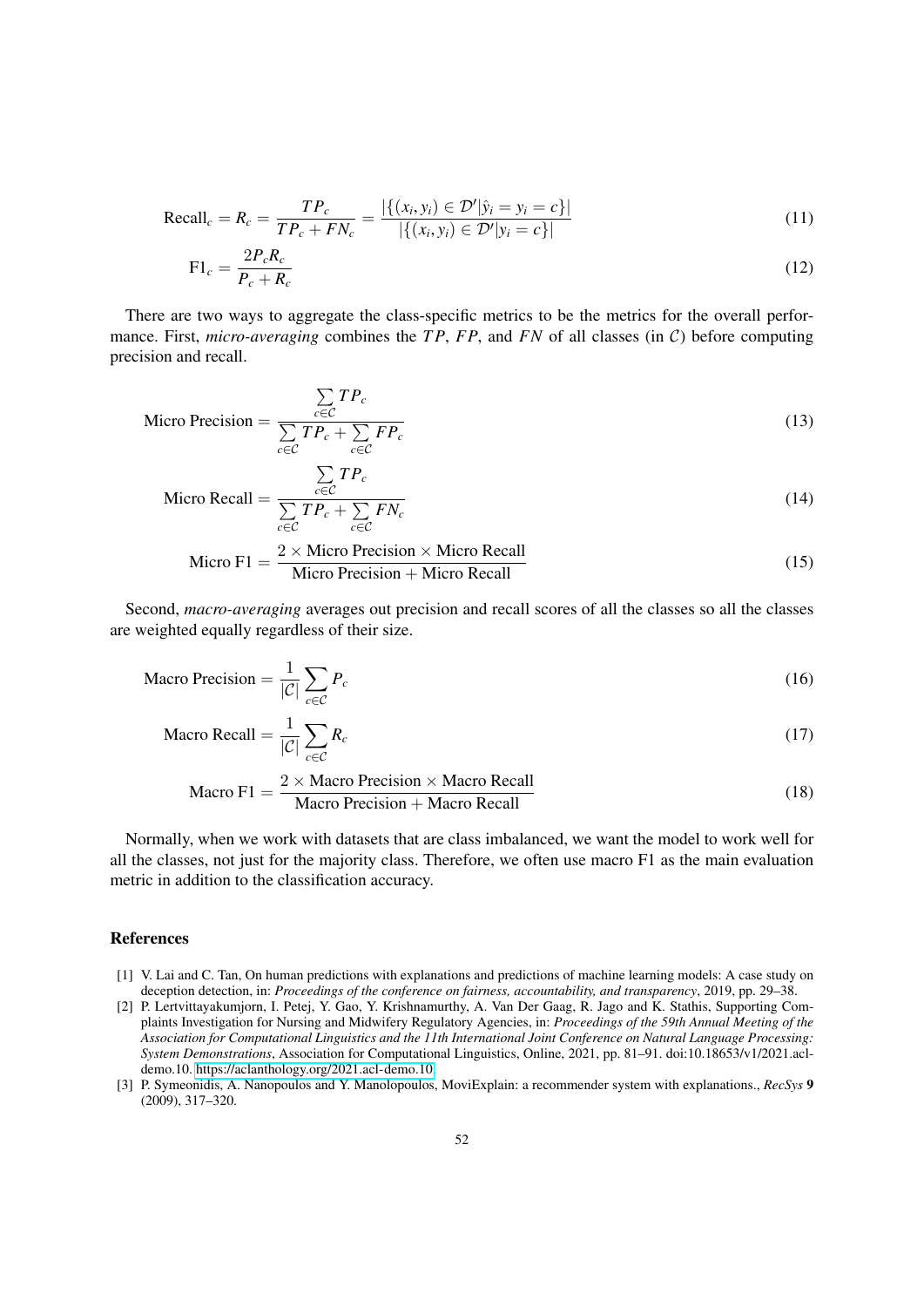- <span id="page-52-0"></span>[4] A. Jacovi, A. Marasović, T. Miller and Y. Goldberg, Formalizing trust in artificial intelligence: Prerequisites, causes and goals of human trust in ai, in: *Proceedings of the 2021 ACM Conference on Fairness, Accountability, and Transparency*, 2021, pp. 624–635.
- <span id="page-52-1"></span>[5] R. Caruana, Y. Lou, J. Gehrke, P. Koch, M. Sturm and N. Elhadad, Intelligible models for healthcare: Predicting pneumonia risk and hospital 30-day readmission, in: *Proceedings of the 21th ACM SIGKDD international conference on knowledge discovery and data mining*, 2015, pp. 1721–1730.
- <span id="page-52-2"></span>[6] P. Lertvittayakumjorn, L. Specia and F. Toni, FIND: Human-in-the-Loop Debugging Deep Text Classifiers, in: *Proceedings of the 2020 Conference on Empirical Methods in Natural Language Processing (EMNLP)*, Association for Computational Linguistics, Online, 2020, pp. 332–348. doi:10.18653/v1/2020.emnlp-main.24. [https://aclanthology.org/2020.](https://aclanthology.org/2020.emnlp-main.24) [emnlp-main.24.](https://aclanthology.org/2020.emnlp-main.24)
- <span id="page-52-3"></span>[7] O. Mac Aodha, S. Su, Y. Chen, P. Perona and Y. Yue, Teaching categories to human learners with visual explanations, in: *Proceedings of the IEEE Conference on Computer Vision and Pattern Recognition*, 2018, pp. 3820–3828.
- <span id="page-52-4"></span>[8] V. Lai, H. Liu and C. Tan, " Why is' Chicago'deceptive?" Towards Building Model-Driven Tutorials for Humans, in: *Proceedings of the 2020 CHI Conference on Human Factors in Computing Systems*, 2020, pp. 1–13.
- <span id="page-52-5"></span>[9] B. Goodman and S. Flaxman, European Union regulations on algorithmic decision-making and a "right to explanation", *AI magazine* 38(3) (2017), 50–57.
- <span id="page-52-6"></span>[10] A. Adadi and M. Berrada, Peeking inside the black-box: a survey on explainable artificial intelligence (XAI), *IEEE access* 6 (2018), 52138–52160.
- <span id="page-52-7"></span>[11] C. Rudin, Stop explaining black box machine learning models for high stakes decisions and use interpretable models instead, *Nature Machine Intelligence* 1(5) (2019), 206–215.
- <span id="page-52-8"></span>[12] M.T. Ribeiro, S. Singh and C. Guestrin, " Why should i trust you?" Explaining the predictions of any classifier, in: *Proceedings of the 22nd ACM SIGKDD international conference on knowledge discovery and data mining*, 2016, pp. 1135–1144.
- <span id="page-52-9"></span>[13] S.M. Lundberg and S.-I. Lee, A unified approach to interpreting model predictions, in: *Advances in neural information processing systems*, 2017, pp. 4765–4774.
- <span id="page-52-10"></span>[14] K. Sokol and P. Flach, Explainability fact sheets: a framework for systematic assessment of explainable approaches, in: *Proceedings of the 2020 Conference on Fairness, Accountability, and Transparency*, 2020, pp. 56–67.
- <span id="page-52-11"></span>[15] A. Jacovi and Y. Goldberg, Towards Faithfully Interpretable NLP Systems: How Should We Define and Evaluate Faithfulness?, in: *Proceedings of the 58th Annual Meeting of the Association for Computational Linguistics*, Association for Computational Linguistics, Online, 2020, pp. 4198–4205. doi:10.18653/v1/2020.acl-main.386. [https://aclanthology.org/](https://aclanthology.org/2020.acl-main.386) [2020.acl-main.386.](https://aclanthology.org/2020.acl-main.386)
- <span id="page-52-12"></span>[16] S. Wiegreffe and Y. Pinter, Attention is not not Explanation, in: *Proceedings of the 2019 Conference on Empirical Methods in Natural Language Processing and the 9th International Joint Conference on Natural Language Processing (EMNLP-IJCNLP)*, Association for Computational Linguistics, Hong Kong, China, 2019, pp. 11–20. doi:10.18653/v1/D19-1002. [https://aclanthology.org/D19-1002.](https://aclanthology.org/D19-1002)
- <span id="page-52-13"></span>[17] D. Jurafsky and J.H. Martin, Speech & Language Processing, 3rd edition, 2020. [https://web.stanford.edu/~jurafsky/slp3/.](https://web.stanford.edu/~jurafsky/slp3/)
- <span id="page-52-14"></span>[18] E. Shnarch, R. Levy, V. Raykar and N. Slonim, GRASP: Rich Patterns for Argumentation Mining, in: *Proceedings of the 2017 Conference on Empirical Methods in Natural Language Processing*, Association for Computational Linguistics, Copenhagen, Denmark, 2017, pp. 1345–1350. doi:10.18653/v1/D17-1140. [https://aclanthology.org/D17-1140.](https://aclanthology.org/D17-1140)
- <span id="page-52-15"></span>[19] S.M. Weiss, N. Indurkhya, T. Zhang and F. Damerau, *Text mining: predictive methods for analyzing unstructured information*, Springer Science & Business Media, 2010.
- <span id="page-52-16"></span>[20] M. Hussain, J. Hussain, T. Ali, S.I. Ali, H.S.M. Bilal, S. Lee and T. Chung, Text Classification in Clinical Practice Guidelines Using Machine-Learning Assisted Pattern-Based Approach, *Applied Sciences* 11(8) (2021), 3296.
- [21] L. Carstens and F. Toni, Using argumentation to improve classification in natural language problems, *ACM Transactions on Internet Technology (TOIT)* 17(3) (2017), 1–23.
- <span id="page-52-17"></span>[22] M.M. Ghanem, Y. Guo, H. Lodhi and Y. Zhang, Automatic scientific text classification using local patterns: KDD Cup 2002 (task 1), *ACM Sigkdd Explorations Newsletter* 4(2) (2002), 95–96.
- <span id="page-52-18"></span>[23] K. Čyras, A. Rago, E. Albini, P. Baroni and F. Toni, Argumentative XAI: A Survey, *arXiv preprint arXiv*:2105.11266 (2021).
- <span id="page-52-19"></span>[24] O. Cocarascu, A. Stylianou, K. Čyras and F. Toni, Data-empowered argumentation for dialectically explainable predictions, in: *ECAI 2020*, IOS Press, 2020, pp. 2449–2456.
- <span id="page-52-20"></span>[25] K. Čyras, K. Satoh and F. Toni, Explanation for case-based reasoning via abstract argumentation, in: *Computational Models of Argument*, IOS Press, 2016, pp. 243–254.
- <span id="page-52-21"></span>[26] A. Dejl, P. He, P. Mangal, H. Mohsin, B. Surdu, E. Voinea, E. Albini, P. Lertvittayakumjorn, A. Rago and F. Toni, Argflow: A Toolkit for Deep Argumentative Explanations for Neural Networks, in: *Proceedings of the 20th International Conference on Autonomous Agents and MultiAgent Systems*, International Foundation for Autonomous Agents and Multiagent Systems, Richland, SC, 2021, pp. 1761–1763–. ISBN 9781450383073.
- <span id="page-52-22"></span>[27] A. Vassiliades, N. Bassiliades and T. Patkos, Argumentation and explainable artificial intelligence: a survey, *The Knowledge Engineering Review* 36 (2021).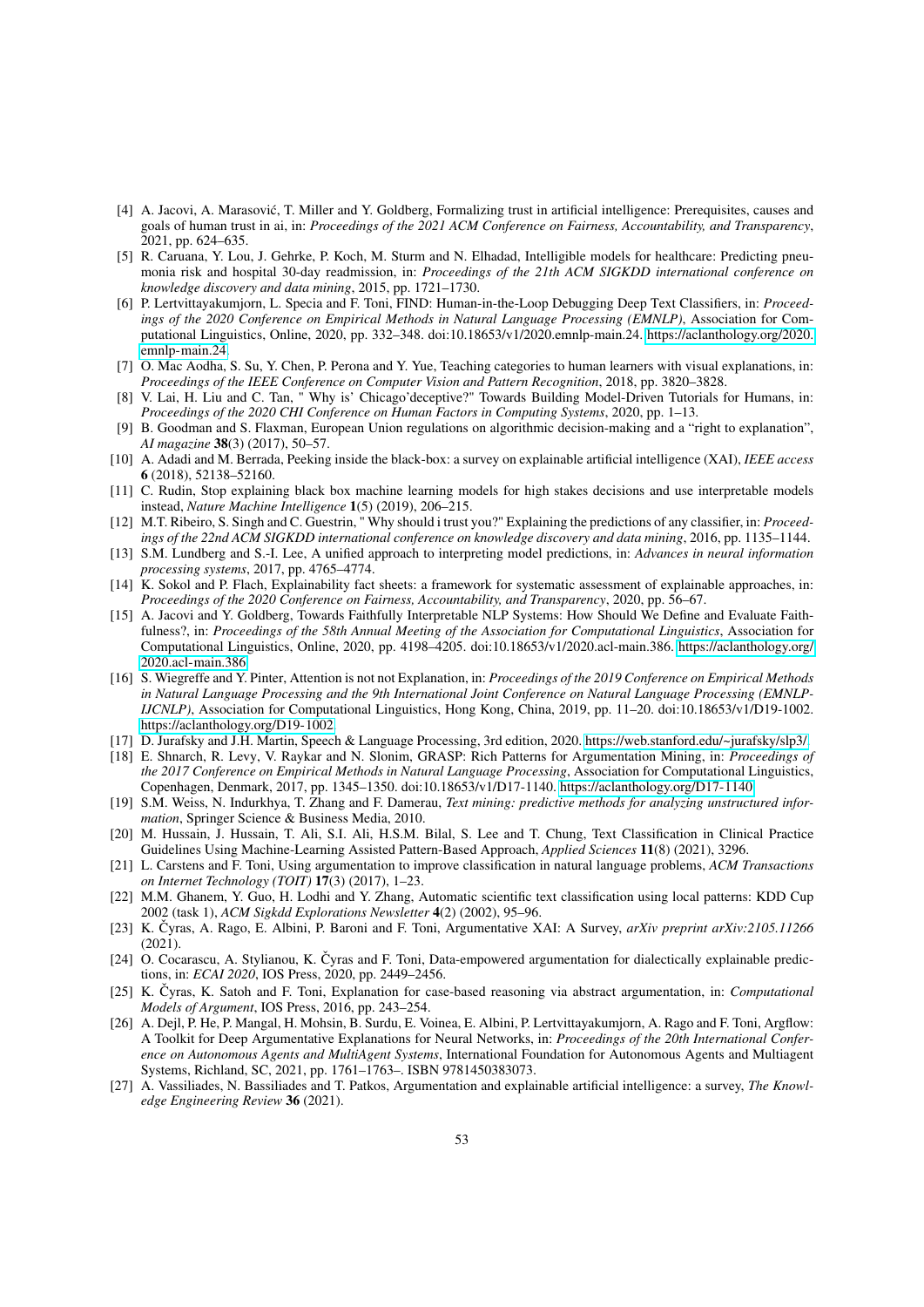- <span id="page-53-0"></span>[28] P. Baroni, A. Rago and F. Toni, From fine-grained properties to broad principles for gradual argumentation: A principled spectrum, *International Journal of Approximate Reasoning* 105 (2019), 252–286.
- <span id="page-53-1"></span>[29] M. Hu and B. Liu, Mining and summarizing customer reviews, in: *Proceedings of the tenth ACM SIGKDD international conference on Knowledge discovery and data mining*, 2004, pp. 168–177.
- <span id="page-53-2"></span>[30] P. Lertvittayakumjorn, L. Choshen, E. Shnarch and F. Toni, GrASP: A Library for Extracting and Exploring Human-Interpretable Textual Patterns, *arXiv preprint arXiv:2104.03958* (2021).
- <span id="page-53-3"></span>[31] G.A. Miller, WordNet: a lexical database for English, *Communications of the ACM* 38(11) (1995), 39–41.
- <span id="page-53-4"></span>[32] C. Molnar, *Interpretable machine learning*, Lulu. com, 2020.
- <span id="page-53-5"></span>[33] E. Albini, P. Lertvittayakumjorn, A. Rago and F. Toni, Dax: Deep argumentative explanation for neural networks, *arXiv preprint arXiv:2012.05766* (2020).
- [34] N. Potyka, Interpreting Neural Networks as Quantitative Argumentation Frameworks, in: *Proceedings of the AAAI Conference on Artificial Intelligence*, Vol. 35, 2021, pp. 6463–6470.
- <span id="page-53-6"></span>[35] P. Sukpanichnant, A. Rago, P. Lertvittayakumjorn and F. Toni, LRP-Based Argumentative Explanations for Neural Networks, in: *Proceedings of the 2nd Italian Workshop on Explainable Artificial Intelligence*, 2021, pp. 71–85.
- <span id="page-53-7"></span>[36] O. Cocarascu, A. Rago and F. Toni, Extracting dialogical explanations for review aggregations with argumentative dialogical agents, in: *Proceedings of the 18th International Conference on Autonomous Agents and MultiAgent Systems*, Association for Computing Machinery, 2019, pp. 1261–1269.
- <span id="page-53-8"></span>[37] E. Albini, P. Baroni, A. Rago and F. Toni, Interpreting and explaining pagerank through argumentation semantics, *Intelligenza Artificiale* 15(1) (2021), 17–34.
- <span id="page-53-9"></span>[38] T.A. Almeida, J.M.G. Hidalgo and A. Yamakami, Contributions to the study of SMS spam filtering: new collection and results, in: *Proceedings of the 11th ACM symposium on Document engineering*, 2011, pp. 259–262.
- <span id="page-53-10"></span>[39] R. He and J. McAuley, Ups and downs: Modeling the visual evolution of fashion trends with one-class collaborative filtering, in: *proceedings of the 25th international conference on world wide web*, 2016, pp. 507–517.
- <span id="page-53-11"></span>[40] M. Ott, Y. Choi, C. Cardie and J.T. Hancock, Finding Deceptive Opinion Spam by Any Stretch of the Imagination, in: *Proceedings of the 49th Annual Meeting of the Association for Computational Linguistics: Human Language Technologies*, Association for Computational Linguistics, Portland, Oregon, USA, 2011, pp. 309–319. [https://aclanthology.org/](https://aclanthology.org/P11-1032) [P11-1032.](https://aclanthology.org/P11-1032)
- <span id="page-53-12"></span>[41] M. Ott, C. Cardie and J.T. Hancock, Negative Deceptive Opinion Spam, in: *Proceedings of the 2013 Conference of the North American Chapter of the Association for Computational Linguistics: Human Language Technologies*, Association for Computational Linguistics, Atlanta, Georgia, 2013, pp. 497–501. [https://aclanthology.org/N13-1053.](https://aclanthology.org/N13-1053)
- <span id="page-53-13"></span>[42] J.L. Fleiss, Measuring nominal scale agreement among many raters., *Psychological bulletin* 76(5) (1971), 378.
- <span id="page-53-14"></span>[43] J. Devlin, M.-W. Chang, K. Lee and K. Toutanova, BERT: Pre-training of Deep Bidirectional Transformers for Language Understanding, in: *Proceedings of the 2019 Conference of the North American Chapter of the Association for Computational Linguistics: Human Language Technologies, Volume 1 (Long and Short Papers)*, Association for Computational Linguistics, Minneapolis, Minnesota, 2019, pp. 4171–4186. doi:10.18653/v1/N19-1423. [https://aclanthology.org/](https://aclanthology.org/N19-1423) [N19-1423.](https://aclanthology.org/N19-1423)
- <span id="page-53-15"></span>[44] P. Lertvittayakumjorn and F. Toni, Human-grounded Evaluations of Explanation Methods for Text Classification, in: *Proceedings of the 2019 Conference on Empirical Methods in Natural Language Processing and the 9th International Joint Conference on Natural Language Processing (EMNLP-IJCNLP)*, Association for Computational Linguistics, Hong Kong, China, 2019, pp. 5195–5205. doi:10.18653/v1/D19-1523. [https://aclanthology.org/D19-1523.](https://aclanthology.org/D19-1523)
- <span id="page-53-16"></span>[45] A. Krause and D. Golovin, Submodular function maximization., *Tractability* 3 (2014), 71–104.
- <span id="page-53-17"></span>[46] E.W. Noreen, *Computer-intensive methods for testing hypotheses*, Wiley New York, 1989.
- <span id="page-53-18"></span>[47] Y. Graham, N. Mathur and T. Baldwin, Randomized Significance Tests in Machine Translation, in: *Proceedings of the Ninth Workshop on Statistical Machine Translation*, Association for Computational Linguistics, Baltimore, Maryland, USA, 2014, pp. 266–274. doi:10.3115/v1/W14-3333. [https://aclanthology.org/W14-3333.](https://aclanthology.org/W14-3333)
- <span id="page-53-19"></span>[48] L. Page, S. Brin, R. Motwani and T. Winograd, The PageRank citation ranking: Bringing order to the web., Technical Report, Stanford InfoLab, 1999.
- <span id="page-53-20"></span>[49] P. Lertvittayakumjorn and F. Toni, Explanation-Based Human Debugging of NLP Models: A Survey, *Transactions of the Association for Computational Linguistics* 9 (2021), 1508–1528. doi:10.1162/tacl\_a\_00440.
- <span id="page-53-21"></span>[50] T. Lei, R. Barzilay and T. Jaakkola, Rationalizing Neural Predictions, in: *Proceedings of the 2016 Conference on Empirical Methods in Natural Language Processing*, Association for Computational Linguistics, Austin, Texas, 2016, pp. 107–117. doi:10.18653/v1/D16-1011. [https://aclanthology.org/D16-1011.](https://aclanthology.org/D16-1011)
- <span id="page-53-22"></span>[51] S. Jain, S. Wiegreffe, Y. Pinter and B.C. Wallace, Learning to Faithfully Rationalize by Construction, in: *Proceedings of the 58th Annual Meeting of the Association for Computational Linguistics*, Association for Computational Linguistics, Online, 2020, pp. 4459–4473. doi:10.18653/v1/2020.acl-main.409. [https://aclanthology.org/2020.acl-main.409.](https://aclanthology.org/2020.acl-main.409)
- <span id="page-53-23"></span>[52] A. Shrikumar, P. Greenside and A. Kundaje, Learning Important Features Through Propagating Activation Differences, in: *Proceedings of the 34th International Conference on Machine Learning*, D. Precup and Y.W. Teh, eds, Proceedings of